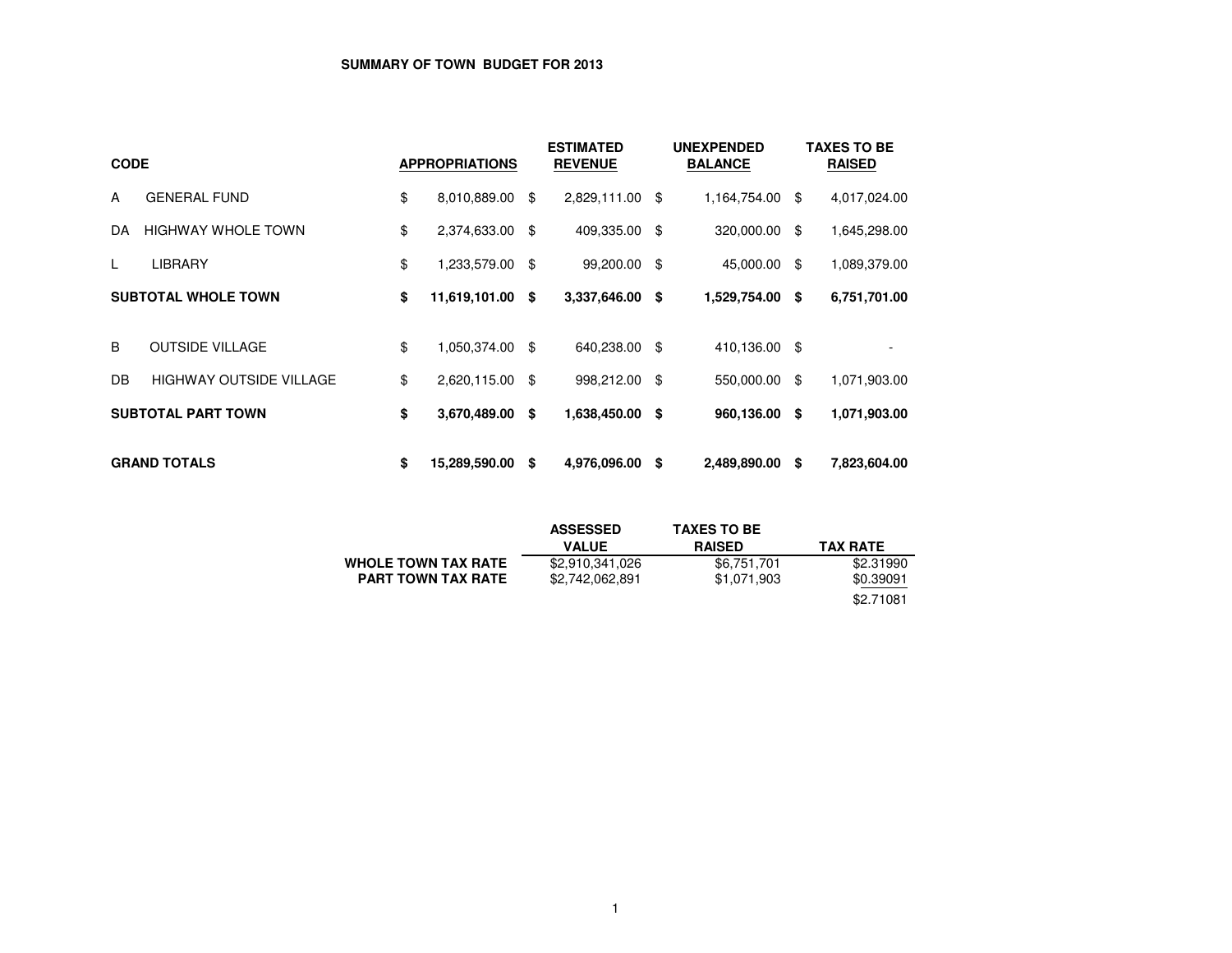# **2013 GENERAL FUND BUDGET - ESTIMATED REVENUES AND UNEXPENDED BALANCE**

|                                     | <b>ACTUAL 2010</b>    |     | <b>ACTUAL 2011</b> | <b>BUDGET 2012</b> |                 | <b>DEPT 2013</b> |                 | PROPOSED 2013         |     | ADOPTED 2013 |
|-------------------------------------|-----------------------|-----|--------------------|--------------------|-----------------|------------------|-----------------|-----------------------|-----|--------------|
|                                     |                       |     |                    |                    |                 |                  |                 |                       |     |              |
| 1001 REAL PROPERTY TAXES            | 4,015,925.00 \$       |     | 3,910,640.00       | \$                 | 3,990,225.00 \$ |                  |                 | \$                    |     |              |
| 1081 OTHER PYMT IN LIEU OF TAXES    | 52,011.51 \$          |     | 52,720.03          | \$                 | 6,496.00        | \$               | 7,123.00        | \$<br>7,123.00        | \$  | 7,123.00     |
| 1090 INTEREST & PENALTY ON PROP TAX | 139,944.10            | -\$ | 142,262.22         | \$                 | 136,000.00      | \$               | 141,000.00      | \$<br>141,000.00      | \$  | 141,000.00   |
| <b>1170 FRANCHISES</b>              | 410,838.16            | -\$ | 432,964.92         | \$                 | 433,000.00 \$   |                  | 448,400.00      | \$<br>448,400.00      | \$  | 448,400.00   |
| 1232 TAX COLLECTOR FEES             | 2,414.60 \$           |     | 2,839.44           | \$                 | 2,400.00        | -\$              | 2,400.00        | \$<br>2,400.00        | \$  | 2,400.00     |
| 1255 CLERK FEES                     | 4,333.78              | \$  | 4,278.79           | \$                 | 3,500.00        | \$               | 3,500.00        | \$<br>3,500.00        | \$  | 3,500.00     |
| 1550 DOG WARDEN FEES                | 1,630.00              | \$  | 1,169.00           | £.                 | 1,200.00        | -\$              | 1,200.00        | \$<br>1,200.00        | \$  | 1,200.00     |
| 2001 CULTURE & RECREATION FEES      | 637,569.43            | \$  | 688,452.19         | \$.                | 661,200.00      | \$               | 675,550.00      | \$<br>675,550.00      | \$  | 675,550.00   |
| 2300 SERVICE - OTHER GOV'T.         | 77,878.12 \$          |     | 67,744.15          | \$                 | 103,769.00      | \$               | 104,609.00      | \$<br>104,609.00      | \$  | 104,609.00   |
| 2350 YOUTH SER/OTHER GOV'T.         | 11,478.00             | \$  | 8,867.00           | \$                 | 8,500.00        | \$               | 8,500.00        | \$<br>7,440.00        | \$  | 7,440.00     |
| 2401 INTEREST & EARNINGS            | 38,762.95             | \$  | 27,783.22          | \$                 | 30,000.00       | \$               | 21,000.00       | \$<br>21,000.00       | \$  | 21,000.00    |
| 2410 RENTAL OF LAND                 | 124,394.57            | \$  | 132,341.97         | \$                 | 134,530.00      | \$               | 137,079.00      | \$<br>137,079.00      | \$  | 137,079.00   |
| 2450 COMMISSIONS                    | 521.67                | \$  | 472.38             | \$                 | 500.00          | \$               | 500.00          | \$<br>500.00          | \$  | 500.00       |
| 2544 DOG LICENSES                   | 26,157.89             | \$  | 27,582.00          | \$                 | 27,500.00       | \$               | 27,500.00       | \$<br>27,500.00       | \$  | 27,500.00    |
| 2560 STREET OPENING PERMITS         | 2,660.00              | -\$ | 2,715.00           | \$                 | 2,500.00        | -\$              | 2,500.00        | \$<br>2,500.00        | -\$ | 2,500.00     |
| 2590 PERMITS                        | 2,507.70              | \$  | 3,220.00           | \$                 | 2,000.00        | \$               | 2,000.00        | \$<br>3,060.00        | \$  | 3,060.00     |
| 2610 FINES & FORFEITED BAIL         | 124,669.10            | \$  | 94,076.43          | \$                 | 95,600.00       | \$               | 105,000.00      | \$<br>105,000.00      | \$  | 105,000.00   |
| 2650 SALE OF SCRAP                  |                       |     |                    |                    |                 |                  |                 |                       |     |              |
| 2655 MINOR SALES                    | 112.93                | \$  | 305.88             |                    | 150.00          | S                | 500.00          | 500.00                | \$  | 500.00       |
| 2665 SALE OF EQUIPMENT              |                       |     | 50.00              |                    | $\overline{a}$  |                  |                 |                       |     |              |
| 2680 INSURANCE RECOVERIES           | 999.35                | \$  | 3,392.32           | \$                 | 1,000.00        | \$               | 1,000.00        | 1,000.00              |     | 1,000.00     |
| 2701 REFUND OF PRIOR YEAR EXP.      | 39,319.83             | \$  | 19,132.06          | \$                 | 1,500.00        | \$               | 1,500.00        | \$<br>1,500.00        | \$  | 1,500.00     |
| 2705 GIFTS & DONATIONS              | 12,339.19             | \$  | 20,700.00          | \$                 | 7,750.00        | \$               | 10,250.00       | \$<br>10,250.00       | \$  | 10,250.00    |
| 2770 OTHER UNCLASSIFIED REVENUES    | 8,760.66              | \$  | 14,130.64          | \$                 | 7,500.00        | \$               | 12,000.00       | \$<br>12,000.00       | \$  | 12,000.00    |
| 2771 SCRAPBOOK SALES                | 56.00                 | -\$ | 8.00               | \$                 |                 |                  |                 |                       |     |              |
| 2801 INTERFUND REVENUES             | 12,654.93             | \$  | 17,211.70          | \$                 | 16,000.00       |                  | 16,000.00       | 16,000.00             |     | 16,000.00    |
| 3001 STATE AID PER CAPITA           | 110,287.00            | -\$ | 108,081.00         | \$                 | 100,000.00      | \$               | 100,000.00      | \$<br>100,000.00      |     | 100,000.00   |
| 3005 MORTGAGE TAX                   | 838,211.81            | \$  | 903,397.83         | \$                 | 800,000.00      | £.               | 800,000.00      | 800,000.00            | \$  | 800,000.00   |
| 3040 TAX MAPS/ASSESSMENTS           | 44,523.98             | \$  | 41,935.51          | \$                 |                 |                  |                 |                       |     |              |
| 3089 OTHER STATE AID                | 30,498.18             | \$  | 14,420.00          | \$                 |                 |                  |                 |                       |     |              |
| 5031 INTERFUND TRANSFERS            |                       |     | 296,923.98         | \$                 | 200,000.00      |                  | 200,000.00      | \$<br>200,000.00      |     | 200,000.00   |
| <b>TOTAL REVENUES</b>               | \$<br>6,771,460.44    | \$  | 7,039,817.66       | \$                 | 6,772,820.00    | -\$              | 2,829,111.00    | \$<br>2,829,111.00 \$ |     | 2,829,111.00 |
| 5999 APPROP FD BALANCE              | \$                    |     |                    | \$                 | 1,093,000.00 \$ |                  | 1,093,000.00 \$ | 1,159,254.00 \$       |     | 1,164,754.00 |
| <b>TOTAL GENERAL FUND REVENUE</b>   | \$<br>6,771,460.44 \$ |     | 7,039,817.66       | \$                 | 7,865,820.00 \$ |                  | 3,922,111.00 \$ | 3,988,365.00 \$       |     | 3,993,865.00 |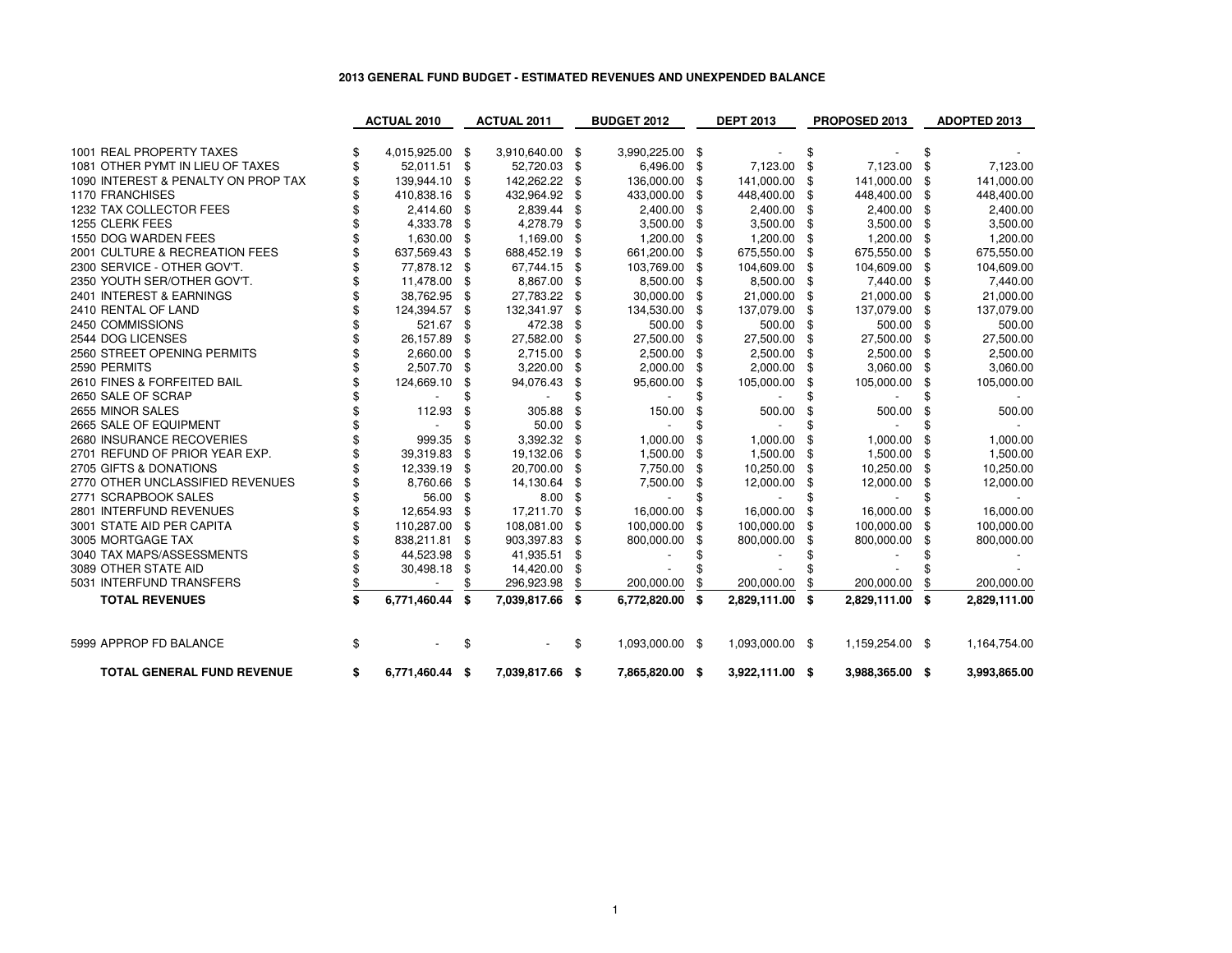|                               | <b>ACTUAL 2010</b>           |     | <b>ACTUAL 2011</b>       | <b>BUDGET 2012</b>             |     | <b>DEPT 2013</b>         |           | PROPOSED 2013            |      | ADOPTED 2013             |
|-------------------------------|------------------------------|-----|--------------------------|--------------------------------|-----|--------------------------|-----------|--------------------------|------|--------------------------|
|                               |                              |     |                          |                                |     |                          |           |                          |      |                          |
| A-1010 TOWN BOARDS            |                              |     |                          |                                |     |                          |           |                          |      |                          |
| 1000 SALARIES<br>4000 EXPENSE | \$<br>84,184.00 \$<br>815.35 | \$  | 85,864.00 \$<br>1,312.28 | 87,152.00 \$<br>1,500.00       |     | 92,152.00<br>1,500.00    | -\$<br>\$ | 93,896.00 \$<br>1,500.00 |      | 93,896.00<br>1,500.00    |
|                               | \$                           |     |                          | \$                             | \$  |                          |           |                          | \$   |                          |
| <b>TOTAL TOWN BOARD</b>       | \$<br>84,999.35 \$           |     | 87,176.28 \$             | 88,652.00 \$                   |     | 93,652.00 \$             |           | 95,396.00 \$             |      | 95,396.00                |
| A-1110 JUSTICE COURT          |                              |     |                          |                                |     |                          |           |                          |      |                          |
| 1000 SALARY                   | \$<br>174,418.14 \$          |     | 172,022.63 \$            | 192,194.00 \$                  |     | 199,994.00 \$            |           | 195,773.00 \$            |      | 195,773.00               |
| 2002 OFFICE EQUIPMENT         | \$<br>1,543.05 \$            |     | 736.23 \$                | 800.00 \$                      |     | 800.00                   | -\$       | 800.00 \$                |      | 800.00                   |
| 4101 OFFICE SUPPLIES          | \$<br>827.39 \$              |     | 1,192.73                 | \$<br>2,000.00                 | \$  | 2,000.00                 | \$        | $2,000.00$ \$            |      | 2,000.00                 |
| 4122 RENT                     | \$<br>108,007.82 \$          |     | 96,966.36                | \$<br>115,030.00               | -\$ | 115,030.00               | \$        | 115,030.00 \$            |      | 115,030.00               |
| 4126 BOOKS                    | \$<br>1,331.96               | -\$ | 1,560.54                 | \$<br>2,604.00                 | \$  | 2,604.00                 | \$        | 2,604.00                 | -\$  | 2,604.00                 |
| 4201 TELEPHONE                | \$<br>653.59 \$              |     | 638.90                   | \$<br>1,044.00                 | \$  | 1,044.00                 | \$        | 1,044.00                 | \$   | 1,044.00                 |
| 4400 CONTRACTED SERVICES      | \$<br>8,812.33 \$            |     | 8,733.75                 | \$<br>10,000.00                | \$  | 10,000.00                | \$        | 10,000.00                | - \$ | 10,000.00                |
| 4409 MAINTENANCE CONTRACT     | \$<br>160.65 \$              |     | 194.39                   | \$<br>900.00                   | \$  | 900.00                   | \$        | 900.00                   | \$   | 900.00                   |
| 4601 POSTAGE                  | \$<br>417.60 \$              |     | 267.03                   | \$<br>600.00                   | \$  | 600.00                   | \$        | 600.00                   | -\$  | 600.00                   |
| 4602 EXPENSE REIMBURSEMENT    | \$<br>24.00                  | \$  | 48.55                    | \$<br>300.00                   | \$  | 300.00                   | \$        | 300.00                   | \$   | 300.00                   |
| 4603 ASSOCIATION DUES         | \$<br>665.00                 | \$  | 455.00                   | \$<br>695.00                   | \$  | 695.00                   | \$        | 695.00                   | \$   | 695.00                   |
| 4604 EDUCATION                | \$<br>207.70                 | \$  | 876.07                   | \$<br>2,400.00                 |     | 2,400.00                 | \$        | 2,400.00                 |      | 2,400.00                 |
| <b>TOTAL JUSTICE COURT</b>    | \$<br>297,069.23 \$          |     | 283,692.18               | \$<br>328,567.00 \$            |     | 336,367.00               | - \$      | 332,146.00               | - \$ | 332,146.00               |
| A-1111 YOUTH COURT            |                              |     |                          |                                |     |                          |           |                          |      |                          |
| 4101 OFFICE SUPPLIES          | \$<br>70.15 \$               |     | 121.19 \$                | 1,000.00 \$                    |     | 1,000.00 \$              |           | 1,000.00 \$              |      | 1,000.00                 |
| 4400 CONTRACTED SERVICES      | \$<br>3,375.00               | \$  | 6,750.00                 | \$<br>4,500.00                 | \$  | 4,500.00                 | \$        | 4,500.00                 | \$   | 4,500.00                 |
| <b>TOTAL TOWN BOARD</b>       | \$<br>3,445.15 \$            |     | 6,871.19 \$              | 5,500.00 \$                    |     | 5,500.00 \$              |           | 5,500.00 \$              |      | 5,500.00                 |
| A-1220 SUPERVISOR             |                              |     |                          |                                |     |                          |           |                          |      |                          |
| 1000 SALARIES                 | \$<br>162,807.95 \$          |     | 166,599.96               | \$<br>169,282.00 \$            |     | 169,282.00 \$            |           | 172,647.00 \$            |      | 172,647.00               |
| 2002 OFFICE EQUIPMENT         | \$<br>276.46 \$              |     | $\blacksquare$           | \$<br>500.00 \$                |     | 500.00                   | -\$       | 500.00                   | -\$  | 500.00                   |
| 4000 EXPENSE                  | \$<br>45.00                  | \$  | 85.37                    | \$<br>250.00                   | \$  | 250.00                   | \$        | 250.00                   | \$   | 250.00                   |
| 4101 OFFICE SUPPLIES          | \$<br>261.57                 | \$  | 253.71                   | \$<br>300.00                   | \$  | 300.00                   | \$        | 300.00                   | \$   | 300.00                   |
| 4201 TELEPHONE                | \$<br>1,145.34               | -\$ | 1,031.41                 | \$<br>1,464.00                 | \$  | 1,464.00                 | \$        | 1,464.00                 | \$   | 1,464.00                 |
| 4602 EXPENSE REIMBURSEMENT    | \$<br>1,005.00               | -\$ | 494.88                   | \$<br>1,000.00                 | \$  | 1,000.00                 | \$        | 1,000.00                 | \$   | 1,000.00                 |
| 4603 ASSOCIATION DUES         | \$<br>275.00                 | \$  | 200.00                   | \$<br>300.00                   | \$  | 300.00                   | \$        | 300.00                   | \$   | 300.00                   |
| <b>4604 EDUCATION</b>         | \$<br>100.00                 | \$  | 1,152.43                 | \$<br>$\overline{\phantom{a}}$ | \$  | $\overline{\phantom{a}}$ | \$        | $\overline{\phantom{a}}$ |      | $\overline{\phantom{a}}$ |
| <b>TOTAL SUPERVISOR</b>       | \$<br>165,916.32 \$          |     | 169,817.76 \$            | 173,096.00 \$                  |     | 173,096.00 \$            |           | 176,461.00 \$            |      | 176,461.00               |
| <b>PAGE TOTAL</b>             | \$<br>551,430.05 \$          |     | 547,557.41 \$            | 595,815.00 \$                  |     | 608,615.00 \$            |           | 609,503.00 \$            |      | 609,503.00               |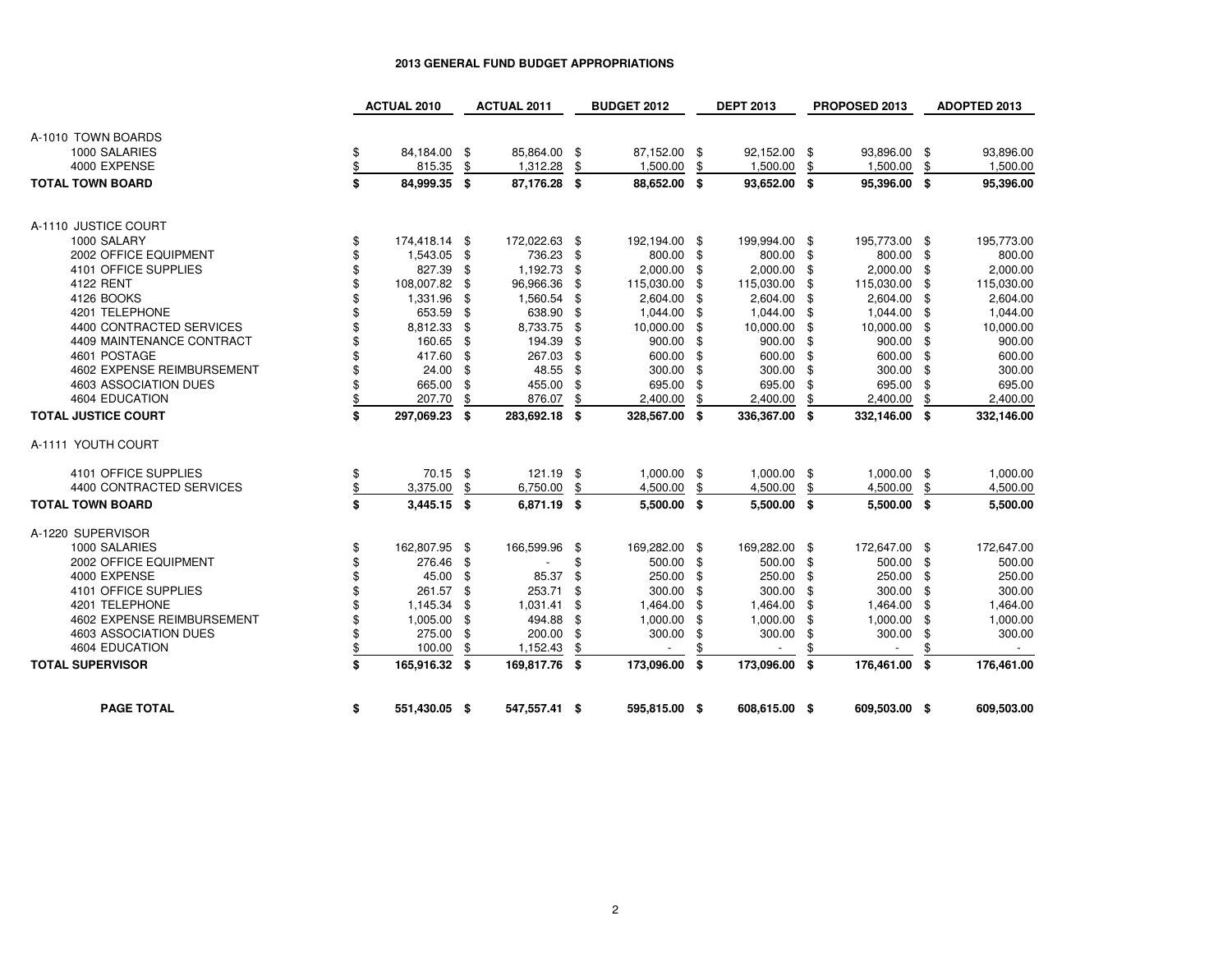|                                         | <b>ACTUAL 2010</b>     |     | <b>ACTUAL 2011</b> |          | <b>BUDGET 2012</b> |          | <b>DEPT 2013</b> |      | PROPOSED 2013    | ADOPTED 2013           |
|-----------------------------------------|------------------------|-----|--------------------|----------|--------------------|----------|------------------|------|------------------|------------------------|
|                                         |                        |     |                    |          |                    |          |                  |      |                  |                        |
| A-1310 DIRECTOR OF FINANCE              |                        |     |                    |          |                    |          |                  |      |                  |                        |
| 1000 SALARIES                           | \$<br>86,361.75 \$     |     | 87,258.36 \$       |          | 90,833.00 \$       |          | 90,833.00 \$     |      | 92,715.00 \$     | 92,715.00              |
| 2002 OFFICE EQUIPMENT                   | \$<br>$\blacksquare$   | \$  | 54.52              | \$       | 1,000.00           | \$       | 1,000.00         | \$   | 1,000.00 \$      | 1,000.00               |
| 4101 OFFICE SUPPLIES                    | \$<br>11.58            | \$  | 1,200.29           | \$       | 1,185.00           | \$       | 1,185.00         | \$   | 1,185.00 \$      | 1,185.00               |
| 4201 TELEPHONE                          | \$<br>143.14 \$        |     | 166.02             | \$       | 312.00             | \$       | 312.00           | \$   | 312.00 \$        | 312.00                 |
| 4602 EXPENSE REIMBURSEMENT              | \$<br>294.41           | \$  | 770.69             | \$       | 750.00             | \$       | 750.00           | \$   | 750.00 \$        | 750.00                 |
| 4603 ASSOCIATION DUES<br>4604 EDUCATION | \$<br>160.00<br>766.87 | -\$ | 160.00<br>882.86   | \$<br>\$ | 250.00<br>750.00   | \$<br>\$ | 250.00<br>750.00 | \$   | 250.00<br>750.00 | \$<br>250.00<br>750.00 |
|                                         | \$                     | \$  |                    |          |                    |          |                  | \$   |                  | \$                     |
| <b>TOTAL DIRECTOR OF FINANCE</b>        | \$<br>87,737.75 \$     |     | 90,492.74 \$       |          | 95,080.00 \$       |          | 95,080.00        | - \$ | 96,962.00 \$     | 96,962.00              |
| A-1320 INDEPENDENT AUDIT                |                        |     |                    |          |                    |          |                  |      |                  |                        |
| 4403 ACCOUNTANTS                        | \$<br>22,590.00        | \$  | 28,901.25          | \$       | 32,156.00          | \$       | 32,156.00        | \$   | 32,156.00 \$     | 32,156.00              |
| <b>TOTAL INDEPENDENT AUDIT</b>          | \$<br>22,590.00 \$     |     | 28,901.25 \$       |          | 32,156.00 \$       |          | 32,156.00 \$     |      | 32,156.00 \$     | 32,156.00              |
| A-1330 TAX COLLECTION                   |                        |     |                    |          |                    |          |                  |      |                  |                        |
| 1000 SALARIES                           | \$<br>17,646.94 \$     |     | 18,060.65 \$       |          | 18,332.00 \$       |          | 18,332.00 \$     |      | 19,047.00 \$     | 19,047.00              |
| 4000 EXPENSE                            | \$<br>$51.30$ \$       |     |                    | \$       | 720.00 \$          |          | 720.00           | \$   | 720.00 \$        | 720.00                 |
| 4101 OFFICE SUPPLIES                    | \$<br>149.85 \$        |     | $\overline{a}$     | \$       | 500.00             | \$       | 500.00           | \$   | 500.00 \$        | 500.00                 |
| 4201 TELEPHONE                          | \$<br>187.68           | \$  | 189.80             | \$       | 230.00             | \$       | 230.00           | \$   | 230.00 \$        | 230.00                 |
| 4602 EXPENSE REIMBURSEMENT              | \$<br>592.83           | -\$ | $\sim$             | \$       | 150.00             | \$       | 150.00           | \$   | 150.00 \$        | 150.00                 |
| 4603 ASSOCIATIONS                       | \$<br>50.00            | \$  | 50.00              | \$       | 50.00              | \$       | 50.00            | \$   | $50.00$ \$       | 50.00                  |
| 4604 EDUCATION                          | \$<br>1,270.00         | \$  | 931.90             | \$       | 1,300.00           | \$       | 1,300.00         | \$   | 1,300.00         | \$<br>1,300.00         |
| <b>TOTAL TAX COLLECTION</b>             | \$<br>19,948.60 \$     |     | 19,232.35 \$       |          | 21,282.00 \$       |          | 21,282.00 \$     |      | 21,997.00 \$     | 21,997.00              |
| A-1355 ASSESSOR                         |                        |     |                    |          |                    |          |                  |      |                  |                        |
| 1000 SALARIES                           | \$<br>172,692.28 \$    |     | 172,950.90 \$      |          | 175,814.00 \$      |          | 175,814.00 \$    |      | 178,857.00 \$    | 178,857.00             |
| 2002 OFFICE EQUIPMENT                   | \$<br>262.28 \$        |     | 122.24             | \$       | 500.00             | \$       | 500.00           | \$   | 500.00 \$        | 500.00                 |
| 4101 OFFICE SUPPLIES                    | \$<br>45.73 \$         |     | 280.13             | \$       | 500.00             | \$       | 500.00           | \$   | 500.00 \$        | 500.00                 |
| <b>4105 VEHICLE MAINTENANCE</b>         | \$<br>59.20            | -\$ | 36.92              | \$       | 145.00             | \$       | 145.00           | \$   | 145.00 \$        | 145.00                 |
| 4107 UNLEADED GAS                       | \$<br>441.95           | \$  | 644.44             | \$       | 700.00             | \$       | 700.00           | \$   | 700.00 \$        | 700.00                 |
| 4201 TELEPHONE                          | \$<br>352.53 \$        |     | 354.65             | \$       | 550.00             | \$       | 550.00           | \$.  | 550.00 \$        | 550.00                 |
| 4400 CONTRACTED SERVICES                | \$<br>3,364.12 \$      |     | 211.00             | \$       | 4,000.00           | \$       | 4,000.00         | \$   | 4,000.00 \$      | 4,000.00               |
| 4602 EXPENSE REIMBURSEMENT              | \$<br>55.50            | \$  | 10.00              | \$       | 150.00             | \$       | 150.00           | \$   | 150.00 \$        | 150.00                 |
| 4603 ASSOCIATION DUES                   | \$<br>285.00           | \$  | 205.00             | \$       | 285.00             | \$       | 285.00           | \$   | 285.00 \$        | 285.00                 |
| 4604 EDUCATION                          | \$<br>880.00           | \$  | 955.00             | \$       | 1,300.00           | \$       | 1,300.00         | \$   | 1,300.00         | \$<br>1,300.00         |
| <b>TOTAL ASSESSOR</b>                   | \$<br>178,438.59 \$    |     | 175,770.28 \$      |          | 183,944.00 \$      |          | 183,944.00 \$    |      | 186,987.00 \$    | 186,987.00             |
| <b>PAGE TOTAL</b>                       | 308,714.94 \$          |     | 314,396.62 \$      |          | 332,462.00 \$      |          | 332,462.00 \$    |      | 338,102.00 \$    | 338,102.00             |
|                                         | \$                     |     |                    |          |                    |          |                  |      |                  |                        |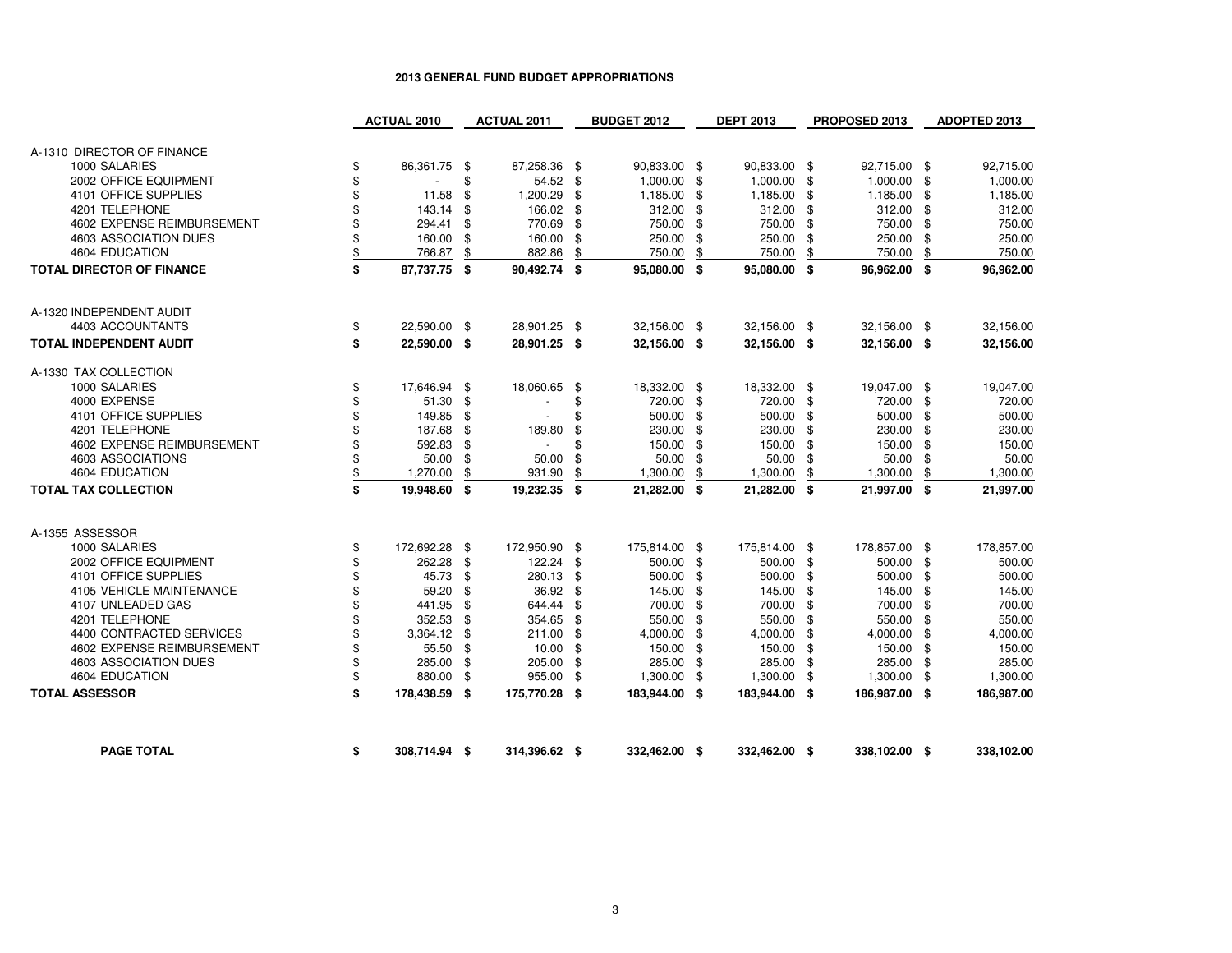|                            | <b>ACTUAL 2010</b>  |    | <b>ACTUAL 2011</b>       |    | <b>BUDGET 2012</b> | <b>DEPT 2013</b> |    | PROPOSED 2013  |     | ADOPTED 2013 |
|----------------------------|---------------------|----|--------------------------|----|--------------------|------------------|----|----------------|-----|--------------|
|                            |                     |    |                          |    |                    |                  |    |                |     |              |
| A-1410 TOWN CLERK          |                     |    |                          |    |                    |                  |    |                |     |              |
| 1000 SALARIES              | \$<br>121,714.11 \$ |    | 129,145.02 \$            |    | 132,897.00 \$      | 133,147.00 \$    |    | 136,576.00 \$  |     | 136,576.00   |
| 2002 OFFICE EQUIPMENT      | \$                  | \$ | 30.94                    | \$ | 300.00 \$          | 11,140.00        | \$ | 300.00 \$      |     | 300.00       |
| 4101 OFFICE SUPPLIES       | \$<br>87.42         | \$ | 74.06                    | \$ | 175.00             | \$<br>175.00     | \$ | 175.00         | \$  | 175.00       |
| 4201 TELEPHONE             | \$<br>705.24        | \$ | 708.41                   | \$ | 1,050.00           | \$<br>1,050.00   | \$ | 1,050.00       | \$  | 1,050.00     |
| 4407 COMPUTER SERVICES     |                     | \$ | $\overline{\phantom{a}}$ | \$ | 600.00             | \$               | \$ |                | \$  |              |
| 4415 CODE MAINTENANCE      | 1,865.34            | \$ | 1,321.35                 | \$ | 3,000.00           | \$<br>3,000.00   | \$ | 3,000.00       | \$  | 3,000.00     |
| 4602 EXPENSE REIMBURSEMENT | 55.65               | \$ | 111.17                   | \$ | 290.00             | \$<br>290.00     | \$ | 290.00         | -\$ | 290.00       |
| 4603 ASSOCIATIONS          | 105.00              | \$ | 105.00                   | \$ | 170.00             | \$<br>170.00     | \$ | 170.00         | \$  | 170.00       |
| 4604 EDUCATION             | 409.39              | \$ | 511.00                   | \$ | 650.00             | \$<br>650.00     | \$ | 650.00         | \$  | 650.00       |
| 4606 LEGAL ADS & NOTICES   | \$<br>1,284.15      | \$ | 1,058.60                 | \$ | 3,100.00           | \$<br>2,700.00   | \$ | 2,700.00       | \$  | 2,700.00     |
| <b>TOTAL TOWN CLERK</b>    | \$<br>126,226.30 \$ |    | 133,065.55 \$            |    | 142,232.00 \$      | 152,322.00 \$    |    | 144,911.00 \$  |     | 144,911.00   |
| A-1420 ATTORNEY            |                     |    |                          |    |                    |                  |    |                |     |              |
| 1000 SALARIES              | \$<br>32,612.82 \$  |    | 38,245.10 \$             |    | 38,830.00 \$       | 38,830.00 \$     |    | 39,606.00 \$   |     | 39,606.00    |
| 2002 OFFICE EQUIPMENT      |                     | \$ |                          | \$ | 250.00             | \$<br>250.00     | \$ | 250.00         | \$  | 250.00       |
| 4000 EXPENSE               | \$<br>426.00        | \$ | 1,855.00                 | \$ |                    | \$               | £. | $\blacksquare$ | \$  | $\sim$       |
| 4013 TOWN ATTORNEY SUPPORT | 887.50              | \$ | 16,096.80                | \$ | 2,300.00           | \$<br>2,300.00   | \$ | 2,300.00       | \$  | 2,300.00     |
| 4101 OFFICE SUPPLIES       |                     | \$ |                          | \$ | 100.00             | \$<br>100.00     | \$ | 100.00         | \$  | 100.00       |
| 4126 BOOKS                 | \$<br>4,537.79      | \$ | 4,005.60                 | \$ | 4,500.00           | \$<br>4,500.00   | \$ | 4,500.00       | \$  | 4,500.00     |
| 4201 TELEPHONE             | \$<br>93.28         | \$ | 97.86                    | \$ | 150.00             | \$<br>150.00     | \$ | 150.00         | \$  | 150.00       |
| 4402 LEGAL COUNSEL         | \$<br>1,080.60      | \$ |                          | \$ |                    | \$               | \$ |                | \$  |              |
| 4604 EDUCATION             | \$<br>329.00        | \$ | $\overline{\phantom{a}}$ | \$ | 500.00             | \$<br>500.00     | \$ | 500.00         | \$  | 500.00       |
|                            |                     |    |                          |    |                    |                  |    |                |     |              |
| <b>TOTAL ATTORNEY</b>      | \$<br>39,966.99 \$  |    | 60,300.36                | \$ | 46,630.00 \$       | 46,630.00 \$     |    | 47,406.00 \$   |     | 47,406.00    |
| A-1430 PERSONNEL           |                     |    |                          |    |                    |                  |    |                |     |              |
| 1000 SALARIES              | \$<br>51,235.09     | \$ | 52,527.69 \$             |    | 54,294.00 \$       | 54,956.00 \$     |    | 55,057.00 \$   |     | 55,057.00    |
| 2002 OFFICE EQUIPMENT      | \$                  | \$ | 248.90                   | \$ | 250.00 \$          | 250.00           | \$ | 250.00 \$      |     | 250.00       |
| 4000 EXPENSE               | \$<br>4,351.10      | \$ | 4,659.26                 | \$ | 6,000.00           | \$<br>6,000.00   | \$ | $6,000.00$ \$  |     | 6,000.00     |
| 4012 SPECIAL PROJECT       | 16,632.25           | £. | 16,182.49                | \$ | 20,000.00          | \$<br>20,200.00  | \$ | 20,200.00      | -\$ | 20,200.00    |
| 4101 OFFICE SUPPLIES       | 896.26              | \$ | 1,163.78                 | \$ | 1,305.00           | \$<br>1,305.00   | \$ | 1,305.00       | -\$ | 1,305.00     |
| 4137 SAFETY SUPPLIES       | \$<br>780.50        | \$ | 3,138.82                 | \$ | 3,500.00           | \$<br>4,020.00   | \$ | 4,020.00 \$    |     | 4,020.00     |
| 4404 CONSULTANT            | \$<br>7,094.50      | \$ | 23,894.25                | \$ | 8,350.00           | \$<br>8,350.00   | \$ | 8,350.00       | \$  | 8,350.00     |
| 4603 ASSOCIATION DUES      |                     |    |                          | \$ | 200.00             | \$<br>200.00     | \$ | 200.00 \$      |     | 200.00       |
| 4604 EDUCATION             | \$<br>110.00        | \$ | 533.35                   | \$ | 500.00             | \$<br>500.00     | \$ | 500.00         | \$  | 500.00       |
| 4404 LEGAL ADS             | \$<br>558.00        | \$ | 71.40                    | \$ | 500.00             | \$<br>500.00     | \$ | 500.00         | \$  | 500.00       |
| <b>TOTAL PERSONNEL</b>     | \$<br>81,657.70 \$  |    | 102,419.94               | S. | 94,899.00 \$       | 96,281.00 \$     |    | 96,382.00 \$   |     | 96,382.00    |
| <b>PAGE TOTAL</b>          | \$<br>247,850.99 \$ |    | 295,785.85 \$            |    | 283,761.00 \$      | 295,233.00 \$    |    | 288,699.00 \$  |     | 288,699.00   |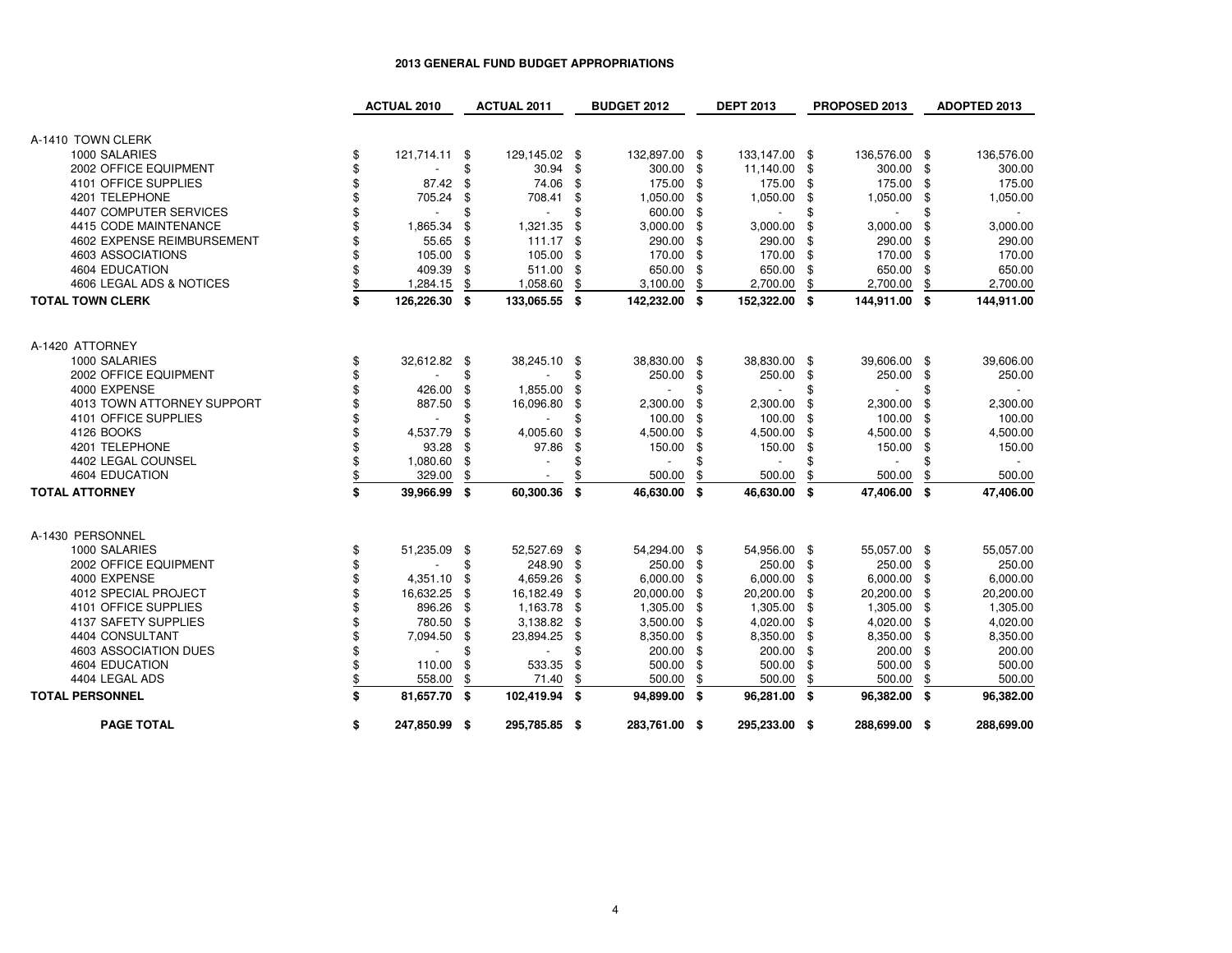|                                 | <b>ACTUAL 2010</b>  |     | <b>ACTUAL 2011</b> |      | <b>BUDGET 2012</b> | <b>DEPT 2013</b> |     | PROPOSED 2013  |      | <b>ADOPTED 2013</b> |
|---------------------------------|---------------------|-----|--------------------|------|--------------------|------------------|-----|----------------|------|---------------------|
|                                 |                     |     |                    |      |                    |                  |     |                |      |                     |
| A-1440 ENGINEERING              |                     |     |                    |      |                    |                  |     |                |      |                     |
| 4401 ENGINEERS                  | \$<br>44,114.88     | \$  | 7,220.00           | \$   | 20,000.00          | \$<br>25,000.00  | \$  | 25,000.00      | \$   | 25,000.00           |
| <b>TOTAL ENGINEERING</b>        | \$<br>44,114.88 \$  |     | 7,220.00 \$        |      | 20,000.00 \$       | 25,000.00 \$     |     | 25,000.00 \$   |      | 25,000.00           |
| A-1450 ELECTIONS                |                     |     |                    |      |                    |                  |     |                |      |                     |
| 4000 EXPENSE                    | \$<br>218.35 \$     |     | 14.87 \$           |      | 250.00 \$          | 250.00 \$        |     | 250.00 \$      |      | 250.00              |
| 4122 RENT                       | 1,000.00            | \$  | 475.00             | \$   | 1,575.00 \$        | 1,060.00         | \$  | 1,060.00       | -\$  | 1,060.00            |
| 4414 ELECTION INSPECTORS        | \$<br>35,730.00     | \$  | 24,230.00          | \$   | 57,050.00          | \$<br>42,820.00  | \$  | 42,820.00      | S    | 42,820.00           |
| <b>TOTAL ELECTIONS</b>          | \$<br>36,948.35 \$  |     | 24,719.87 \$       |      | 58,875.00 \$       | 44,130.00 \$     |     | 44,130.00 \$   |      | 44,130.00           |
| A-1460 RECORDS MANAGEMENT       |                     |     |                    |      |                    |                  |     |                |      |                     |
| 4400 CONTRACTUAL EXPENSE        | \$<br>18.00         | \$  |                    |      | 1,000.00           | \$<br>1,000.00   | \$  | 1,000.00       | \$   | 1,000.00            |
| <b>TOTAL RECORDS MANAGEMENT</b> | \$<br>18.00 \$      |     |                    | \$   | $1,000.00$ \$      | $1,000.00$ \$    |     | $1,000.00$ \$  |      | 1,000.00            |
| A-1490 PUBLIC WORKS             |                     |     |                    |      |                    |                  |     |                |      |                     |
| 1000 SALARIES                   | \$<br>214,204.36 \$ |     | 235,295.29 \$      |      | 245,818.00 \$      | 244,888.00 \$    |     | 203,944.00 \$  |      | 203,944.00          |
| 2002 OFFICE EQUIPMENT           | 115.90 \$           |     |                    | \$   | 1,000.00 \$        | 1,000.00         | -\$ | 1,000.00 \$    |      | 1,000.00            |
| 4101 OFFICE SUPPLIES            | 747.61              | \$  | 1,309.64           | \$   | 1,700.00           | \$<br>1,700.00   | \$  | 1,700.00       | - \$ | 1,700.00            |
| 4105 VEHICLE MAINTENANCE        | 332.86              | \$  | 261.42 \$          |      | 600.00             | \$<br>600.00     | \$  | 600.00 \$      |      | 600.00              |
| 4107 UNLEADED GAS               | 1,309.01            | \$  | 2,275.66           | \$   | 3,500.00           | \$<br>3,500.00   | \$  | 3,500.00       | -\$  | 3,500.00            |
| 4137 SAFETY SUPPLIES            |                     | \$  |                    | \$   | 100.00             | \$<br>100.00     | \$  | 100.00         | \$   | 100.00              |
| 4141 MATERIALS                  | 2,000.00            | \$  |                    |      |                    |                  | \$  | $\overline{a}$ | \$   |                     |
| 4201 TELEPHONE                  | 2,423.20 \$         |     | 2,460.90           |      | 3.474.00           | 3,474.00         | \$  | 3,474.00       | -\$  | 3,474.00            |
| 4404 CONSULTANTS                | 2,490.00            | -\$ | 5,415.90           | \$   | 5,000.00           | \$<br>5,000.00   | \$  | 5,000.00       | -\$  | 5,000.00            |
| 4407 COMPUTER SERVICES          | 498.39              | \$  | 218.35             | - \$ | 500.00 \$          | 500.00           | \$  | 500.00         | - \$ | 500.00              |
| 4409 MAINTENANCE CONTRACT       | 2,240.00            | \$  | 5,261.65           | -\$  | 5,350.00           | \$<br>5,350.00   | \$  | 5,350.00       | -\$  | 5,350.00            |
| 4602 EXPENSE REIMBURSEMENT      | 987.88              | \$  | 380.05             | \$   | 500.00             | \$<br>500.00     | \$  | 500.00         | - \$ | 500.00              |
| 4603 ASSOCIATION DUES           | 443.00              | \$  | 570.00             | \$   | 500.00             | \$<br>650.00     | \$  | 650.00         | -\$  | 650.00              |
| <b>4604 EDUCATION</b>           | \$<br>936.00        | \$  | 564.00             |      | 1,000.00           | 1,000.00         | \$  | 1,000.00       | \$   | 1,000.00            |
| <b>TOTAL PUBLIC WORKS</b>       | \$<br>228,728.21 \$ |     | 254,012.86 \$      |      | 269,042.00 \$      | 268,262.00 \$    |     | 227,318.00 \$  |      | 227,318.00          |
| <b>PAGE TOTAL</b>               | \$<br>309,809.44 \$ |     | 285,952.73 \$      |      | 348,917.00 \$      | 338,392.00 \$    |     | 297,448.00 \$  |      | 297,448.00          |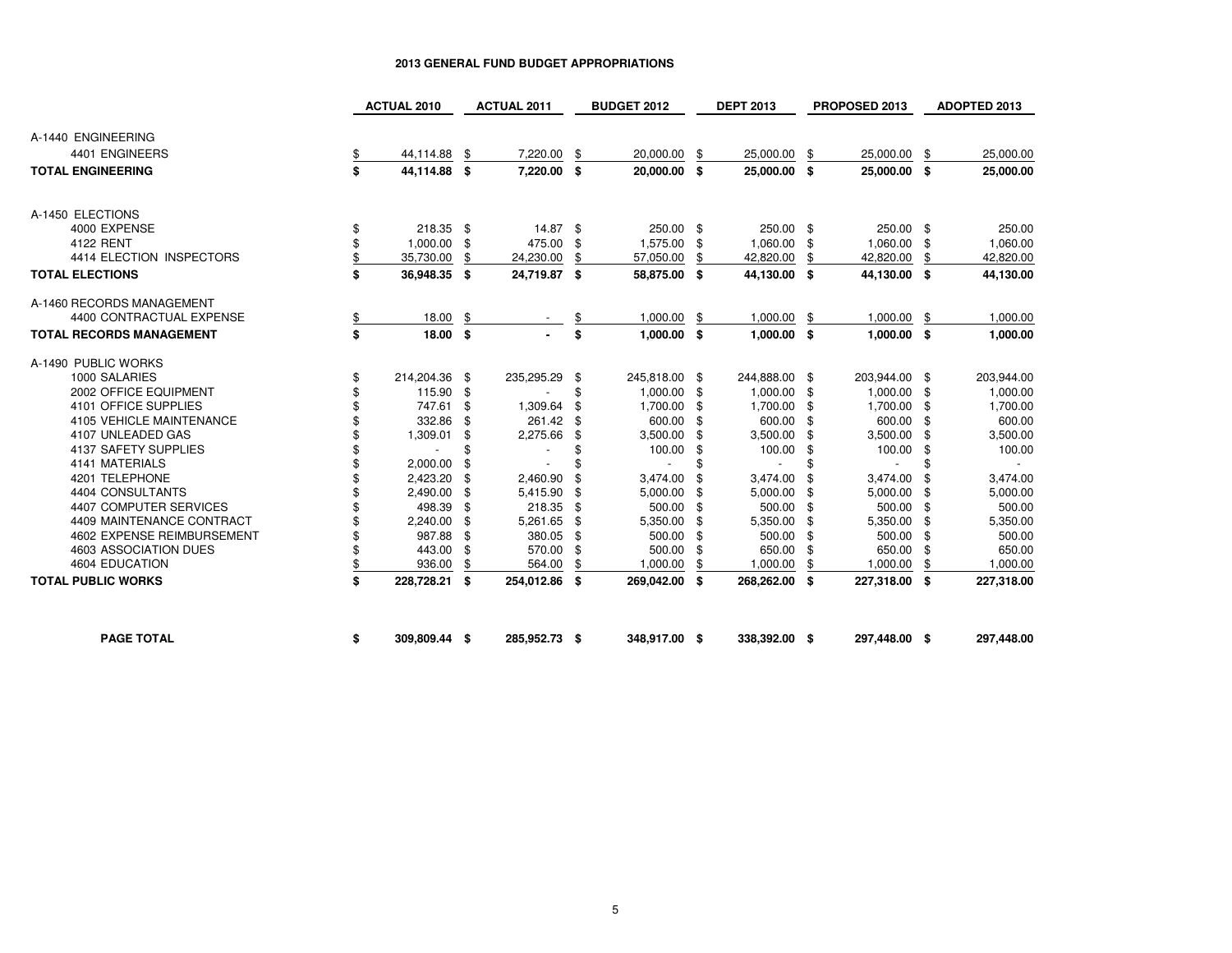|                                              | <b>ACTUAL 2010</b>  |          | <b>ACTUAL 2011</b> |          | <b>BUDGET 2012</b> |          | <b>DEPT 2013</b> |          | PROPOSED 2013 |          | <b>ADOPTED 2013</b> |
|----------------------------------------------|---------------------|----------|--------------------|----------|--------------------|----------|------------------|----------|---------------|----------|---------------------|
| A-1620 BUILDING                              |                     |          |                    |          |                    |          |                  |          |               |          |                     |
| 1000 SALARIES                                | 2,332.80            | -\$      | 2,544.08 \$        |          | 2,915.00 \$        |          | 2,915.00 \$      |          | 3,011.00      | - \$     | 3,011.00            |
| 2007 CAPITAL IMPROVEMENTS - BLDG             | \$                  | \$       | 14,420.00          | \$       |                    | \$       |                  | \$       |               | \$       |                     |
| 4101 OFFICE SUPPLIES                         | \$<br>3,936.32      | \$       | 5,529.75           | \$       | 7,000.00           | \$       | 7,000.00         | \$       | 7,000.00      | \$       | 7,000.00            |
| 4124 LEASES                                  | \$<br>1,276.93      | \$       | 713.92             | \$       | 2,648.00           | \$       | 2,648.00         | \$       | 2,648.00      | \$       | 2,648.00            |
| 4135 COPIER SUPPLIES                         | \$<br>2,114.64      | \$       | 2,529.66           | \$       | 3,000.00           | \$       | 3,000.00         | \$       | 3,000.00      | \$       | 3,000.00            |
| 4136 COMPUTER SUPPLIES                       | \$<br>1,501.98      | \$       | 1,429.64           | \$       | 1,600.00           | \$       | 1,600.00         | \$       | 1,600.00      | \$       | 1,600.00            |
| 4201 TELEPHONE                               | \$<br>2,472.28      | \$       | 2,715.96           | \$       | 5,280.00           | \$       | 5,280.00         | \$       | 5,280.00      | -\$      | 5,280.00            |
| 4202 GAS & ELECTRIC                          | \$<br>145,614.52    | \$       | 152,605.85         | \$       | 198,890.00         | \$       | 181,390.00       | \$       | 181,390.00    | \$       | 181,390.00          |
| 4203 WATER & SEWER                           | \$<br>4,046.49      | \$       | 4,305.49           | \$       | 6,840.00           | \$       | 6,840.00         | \$       | 6,840.00      | \$       | 6,840.00            |
| 4409 MAINTENANCE CONTRACT                    | \$<br>4,831.49      | \$       | 6,031.89           | \$       | 6,440.00           | \$       | 12,090.00        | \$       | 12,090.00     | \$       | 12,090.00           |
| 4600 MISCELLANEOUS                           | \$<br>473.40        | \$       | 1,443.45           | \$       | 3,000.00           | \$       | 3,000.00         | \$       | 3,000.00      | \$       | 3,000.00            |
| 4602 EXPENSE REIMBURSEMENT                   | \$<br>262.25        | \$       | 238.23             | \$       | 500.00             | \$       | 500.00           | \$       | 500.00        | \$       | 500.00              |
| <b>TOTAL BUILDING</b>                        | \$<br>168,863.10 \$ |          | 194,507.92 \$      |          | 238,113.00 \$      |          | 226,263.00 \$    |          | 226,359.00    | - \$     | 226,359.00          |
| A-1670 CENTRAL PRINT AND MAIL                |                     |          |                    |          |                    |          |                  |          |               |          |                     |
| 4601 POSTAGE                                 | \$<br>30,115.22     | - \$     | 34,209.54          | \$       | 35,035.00          | \$       | 37,635.00        | \$       | 37,635.00     | \$       | 37,635.00           |
| TOTAL CENTRAL PRINT AND MAIL                 | \$<br>30,115.22 \$  |          | 34,209.54 \$       |          | 35,035.00 \$       |          | 37,635.00 \$     |          | 37,635.00 \$  |          | 37,635.00           |
| A-1680 TECHNOLOGY                            |                     |          |                    |          |                    |          |                  |          |               |          |                     |
| 1000 SALARIES                                | \$<br>95,479.07 \$  |          | 111,201.73         | - \$     | 135,460.00 \$      |          | 135,460.00       | \$       | 137,092.00    | - \$     | 137,092.00          |
| 2001 COMPUTER/TECHNOLOGY EQUIP               | \$<br>1,317.42      | - \$     | 11,809.54          | \$       | 1,000.00           | \$       | 1,000.00         | \$       | 1,000.00      | \$       | 1,000.00            |
| 2002 OFFICE EQUIPMENT                        | \$<br>1,052.00      | \$       | 151.74             | \$       | 1,500.00           | \$       | 1,500.00         | \$       | 1,500.00      | \$       | 1,500.00            |
| 4101 OFFICE SUPPLIES                         | \$<br>1,853.85      | \$       | 1,535.82           | \$       | 1,600.00           | \$       | 1,100.00         | \$       | 1,100.00      | \$       | 1,100.00            |
| 4111 MATERIALS                               | \$<br>828.35        | \$       | 777.68             | \$       | 1,000.00           | \$       | 1,000.00         | \$       | 1,000.00      | \$       | 1,000.00            |
| 4141 SOFTWARE                                | \$<br>5,685.05      | \$       | 6,181.20           | \$       | 8,275.00           | \$       | 4,575.00         | \$       | 4,575.00      | \$       | 4,575.00            |
| 4201 TELEPHONE                               | \$<br>1,637.27      | \$       | 1,572.69           | \$       | 1,500.00           | \$       | 1,500.00         | \$       | 1,500.00      | -\$      | 1,500.00            |
| 4404 CONSULTANTS                             | \$<br>5,035.33      | \$       | 42,166.52          | \$       | 19,500.00          | \$       | 19,500.00        | \$       | 19,500.00     | \$       | 19,500.00           |
| 4409 MAINTENANCE CONTRACTS                   | \$<br>42,616.77     | \$       | 47,671.06          | \$       | 50,632.00          | \$       | 54,332.00        | \$       | 54,332.00     | \$       | 54,332.00           |
| 4602 EXPENSE REIMBURSEMENT<br>4604 EDUCATION | \$<br>187.23        | \$<br>\$ | 275.75             | \$<br>\$ | 250.00<br>4,000.00 | \$<br>\$ | 250.00           | \$<br>\$ | 250.00        | \$<br>\$ | 250.00<br>4,500.00  |
|                                              | \$<br>2,645.40      |          | 2,705.60           |          |                    |          | 4,500.00         |          | 4,500.00      |          |                     |
| <b>TOTAL DATA PROCESSING</b>                 | \$<br>158,337.74 \$ |          | 226,049.33         | - \$     | 224,717.00 \$      |          | 224,717.00 \$    |          | 226,349.00    | - \$     | 226,349.00          |
| A-1900 SPECIAL ITEMS                         |                     |          |                    |          |                    |          |                  |          |               |          |                     |
| 1910.4300<br><b>INSURANCE</b>                | \$<br>116,255.26    | - \$     | 109,149.65 \$      |          | 140,000.00 \$      |          | 175,000.00 \$    |          | 175,000.00 \$ |          | 175,000.00          |
| 1920.4603<br><b>ASSOCIATION DUES</b>         | \$<br>1,725.00      | \$       | 1,725.00           | \$       | 1,750.00 \$        |          | 1,750.00         | \$       | 1,750.00      | \$       | 1,750.00            |
| 1930.4000<br><b>JUDGMENTS &amp; CLAIMS</b>   | \$<br>3,290.88      | \$       | 700.07             | - \$     | 3,500.00           | - \$     | 3,500.00         | \$       | 3,500.00      | -\$      | 3,500.00            |
| 1950.4000<br><b>TAXES ON TOWN PROPERTY</b>   | \$<br>4,444.55      | \$       | 4,424.40           | \$       | 5,000.00           | \$       | 6,000.00         | \$       | 6,000.00      | \$       | 6,000.00            |
| 1989.2001<br>COMPUTER/TECHNOLOGY REPLACEMENT | \$<br>81,487.60     | \$       | 92,135.17          | \$       | 67,931.00          | \$       | 67,931.00        | \$       | 67,931.00     | \$       | 67,931.00           |
| 1989.2002<br>OFFICE EQUIP REPLACEMENT        | \$<br>16,090.60     | \$       | 7,601.00           | \$       | 11,580.00          | \$       | 11,580.00        | \$       | 11,580.00     | \$       | 11,580.00           |
| 1989.2025<br>FLEET REPLACEMENT - PARKS       | \$<br>15,787.39     | \$       | 104,146.63         | \$       | 57,806.00          | \$       | 58,384.00        | \$       | 58,384.00     | \$       | 58,384.00           |
| 1989.2029<br>FLEET REPLACEMENT - GEN ADMIN   | \$<br>16,907.50     | \$       | 22,850.07          | \$       | 21,020.00          | \$       | 21,230.00        | \$       | 21,230.00     | \$       | 21,230.00           |
| 1990.4000<br><b>CONTINGENCY</b>              | \$                  | \$       |                    | \$       | 150,000.00         | \$       | 150,000.00       | \$       | 150,000.00    | \$       | 150,000.00          |
| <b>TOTAL SPECIAL ITEMS</b>                   | \$<br>255,988.78    | \$       | 342,731.99         | \$       | 458,587.00 \$      |          | 495,375.00 \$    |          | 495,375.00    | -\$      | 495,375.00          |
| <b>PAGE TOTAL</b>                            | \$<br>613,304.84 \$ |          | 797,498.78 \$      |          | 956,452.00 \$      |          | 983,990.00 \$    |          | 985,718.00 \$ |          | 985,718.00          |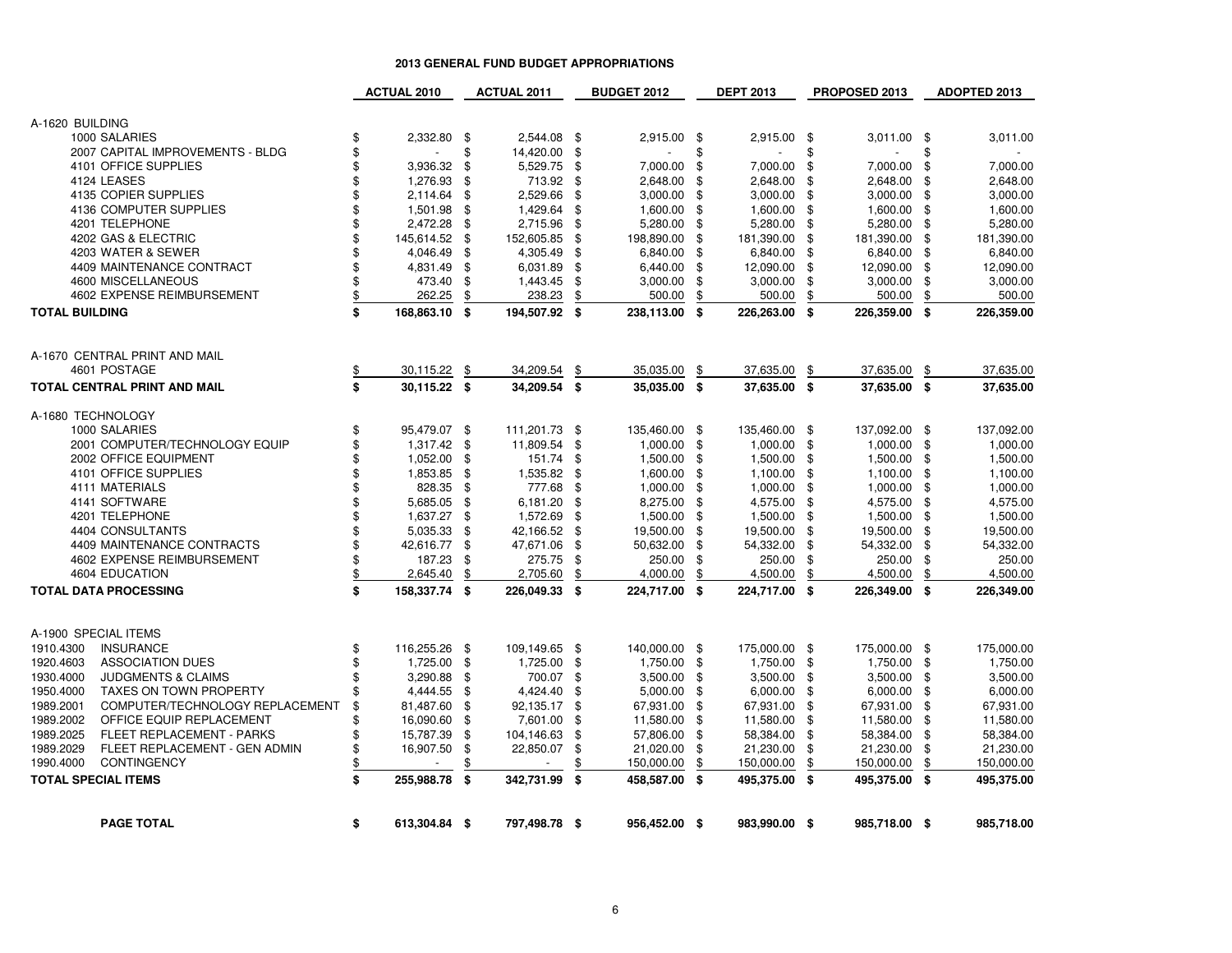|                                             | <b>ACTUAL 2010</b>  |     | <b>ACTUAL 2011</b> |      | <b>BUDGET 2012</b> |     | <b>DEPT 2013</b> |      | PROPOSED 2013 |     | ADOPTED 2013 |
|---------------------------------------------|---------------------|-----|--------------------|------|--------------------|-----|------------------|------|---------------|-----|--------------|
|                                             |                     |     |                    |      |                    |     |                  |      |               |     |              |
| A-2620 CUSTODIAL                            |                     |     |                    |      |                    |     |                  |      |               |     |              |
| 1000 SALARIES                               | \$<br>239,896.74 \$ |     | 233,672.03 \$      |      | 225,444.00 \$      |     | 173,112.00 \$    |      | 183,411.00 \$ |     | 183,411.00   |
| 1009 SEASONAL LABORERS                      | \$<br>26,006.30 \$  |     | 32,210.86 \$       |      | 58,120.00          | -\$ | 35,161.00 \$     |      | 36,234.00 \$  |     | 36,234.00    |
| 2000 CAPITAL OUTLAY                         | 4,492.00            | -\$ | 5,399.00           | \$   | 600.00             | \$  | 3,745.00 \$      |      | 3,745.00      | -\$ | 3,745.00     |
| 2007 CAP. IMPROV. - BLDG.                   |                     | \$  | 4,439.81           | \$   |                    |     | 38,650.00 \$     |      |               | \$  |              |
| <b>4104 CUSTODIAL SUPPLIES</b>              | 13,073.89           | \$  | 12,581.11          | \$   | 15,073.00          |     | 15,374.00 \$     |      | 15,374.00     | -\$ | 15,374.00    |
| 4105 VEHICLE MAINTENANCE                    | 795.07              | -\$ | 1,450.00 \$        |      | 2,000.00           | -9  | 1,800.00 \$      |      | 1,800.00      | \$  | 1,800.00     |
| 4107 UNLEADED GAS                           | 3,052.33            | -\$ | 3,627.32 \$        |      | 3,500.00           | -\$ | $3,500.00$ \$    |      | 3,500.00      | -\$ | 3,500.00     |
| 4110 UNIFORMS                               | 422.75              | \$  | 751.28             | - \$ | 500.00 \$          |     | 500.00 \$        |      | 500.00 \$     |     | 500.00       |
| 4117 PAPER GOODS                            | 10,750.00 \$        |     | 10,096.42 \$       |      | 11,000.00 \$       |     | 11,220.00 \$     |      | 11,220.00 \$  |     | 11,220.00    |
| 4118 BUILDING REPAIRS                       | 34,118.25           | -\$ | 29,028.58          | \$   | 30,700.00 \$       |     | 46,700.00 \$     |      | 35,200.00 \$  |     | 35,200.00    |
| 4137 SAFETY SUPPLIES                        |                     | \$  |                    |      | 100.00 \$          |     | 800.00 \$        |      | 800.00 \$     |     | 800.00       |
| 4201 TELEPHONE                              | 1,569.38            | \$  | 1,610.44           | \$   | 1,235.00 \$        |     | 935.00 \$        |      | 935.00 \$     |     | 935.00       |
| 4400 CONTRACTED SERVICES                    | 48,871.77           | \$  | 51,481.25          | \$   | 73,084.00 \$       |     | 68,584.00        | - \$ | 68,584.00 \$  |     | 68,584.00    |
| 4600 MISCELLANEOUS                          | 354.81              | \$  |                    |      | 500.00             | \$  | 500.00 \$        |      | 500.00        | \$  | 500.00       |
| 4602 EXPENSE REIMBURSEMENT                  | \$<br>185.15        | \$  | 160.94             |      | 500.00             | \$  | 500.00           | \$   | 500.00        | \$  | 500.00       |
| <b>TOTAL CUSTODIAL</b>                      | \$<br>383,588.44 \$ |     | 386,509.04 \$      |      | 422,356.00 \$      |     | 401,081.00 \$    |      | 362,303.00 \$ |     | 362,303.00   |
|                                             |                     |     |                    |      |                    |     |                  |      |               |     |              |
|                                             |                     |     |                    |      |                    |     |                  |      |               |     |              |
| A-3120 POLICE & CONSTABLE (CROSSING GUARDS) |                     |     |                    |      |                    |     |                  |      |               |     |              |
| 1000 SALARIES                               | \$<br>123,716.13 \$ |     | 113,889.11 \$      |      | 121,228.00 \$      |     | 121,228.00 \$    |      | 123,657.00 \$ |     | 123,657.00   |
| 4101 OFFICE SUPPLIES                        | \$<br>3,037.34      | \$  | 672.81             | \$   | 1,450.00           | \$  | 1,450.00         | \$   | 1,450.00      | \$  | 1,450.00     |
| <b>TOTAL POLICE &amp; CONSTABLE</b>         | \$<br>126,753.47 \$ |     | 114,561.92 \$      |      | 122,678.00 \$      |     | 122,678.00 \$    |      | 125,107.00 \$ |     | 125,107.00   |
|                                             |                     |     |                    |      |                    |     |                  |      |               |     |              |
| A-3310 TRAFFIC                              |                     |     |                    |      |                    |     |                  |      |               |     |              |
| 2001 COMPUTER/TECH EQUIP                    | \$                  | \$  | 1,705.23 \$        |      |                    | \$  |                  | \$   |               | \$  |              |
| 4000 EXPENSE                                | \$<br>6,954.27      | \$  | 8,200.00           | -\$  | 8,200.00           | \$  | 11,200.00        | - \$ | 11,200.00     | \$  | 11,200.00    |
| 4202 GAS & ELECTRIC                         | \$<br>388.78        |     | 396.19             |      | 425.00             |     | 425.00           | \$   | 425.00        |     | 425.00       |
| <b>TOTAL TRAFFIC</b>                        | \$<br>7,343.05 \$   |     | 10,301.42 \$       |      | 8,625.00 \$        |     | 11,625.00 \$     |      | 11,625.00 \$  |     | 11,625.00    |
|                                             |                     |     |                    |      |                    |     |                  |      |               |     |              |
|                                             |                     |     |                    |      |                    |     |                  |      |               |     |              |
| <b>PAGE TOTAL</b>                           | \$<br>517,684.96 \$ |     | 511,372.38 \$      |      | 553,659.00 \$      |     | 535,384.00 \$    |      | 499,035.00 \$ |     | 499,035.00   |
|                                             |                     |     |                    |      |                    |     |                  |      |               |     |              |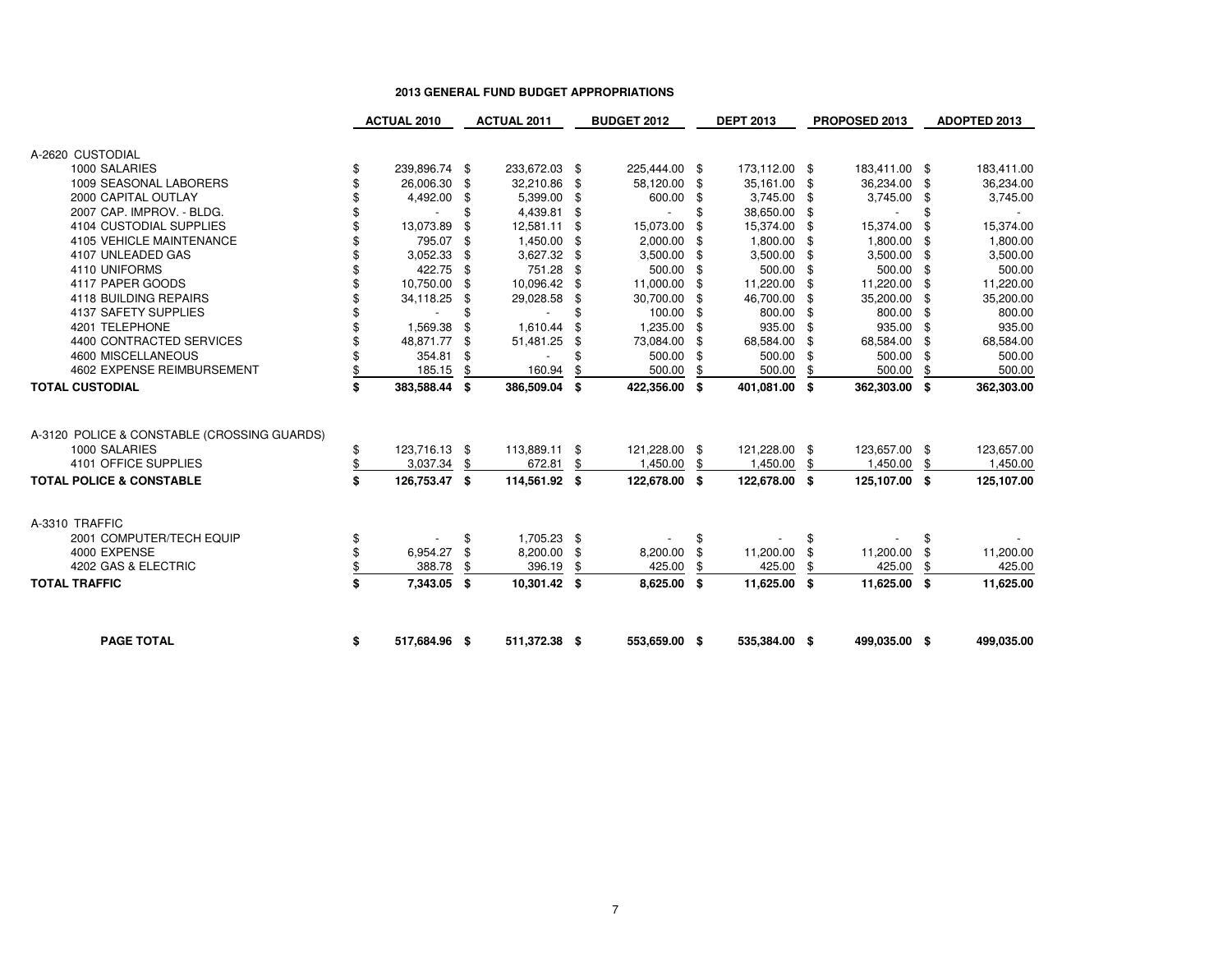|                                 | <b>ACTUAL 2010</b>  |     | <b>ACTUAL 2011</b>       |      | <b>BUDGET 2012</b> |     | <b>DEPT 2013</b> |     | PROPOSED 2013 |     | ADOPTED 2013 |
|---------------------------------|---------------------|-----|--------------------------|------|--------------------|-----|------------------|-----|---------------|-----|--------------|
|                                 |                     |     |                          |      |                    |     |                  |     |               |     |              |
| A-3510 ANIMAL CONTROL           |                     |     |                          |      |                    |     |                  |     |               |     |              |
| 1000 SALARIES                   | \$<br>48,739.48 \$  |     | 49,475.53 \$             |      | 51,758.00 \$       |     | 51,758.00 \$     |     | 52,553.00 \$  |     | 52,553.00    |
| 2002 OFFICE EQUIPMENT           | \$<br>85.00         | -\$ |                          | \$.  | 300.00 \$          |     | 300.00           | \$  | 300.00 \$     |     | 300.00       |
| 4009 PRINTING                   | \$<br>370.00        | \$  | 60.00                    | \$   | 700.00             | \$  | 700.00           | \$  | 700.00        | \$  | 700.00       |
| 4101 OFFICE SUPPLIES            | \$<br>882.22        | \$  | 134.32                   | \$   | 1,150.00 \$        |     | 1,050.00         | \$  | 1,050.00 \$   |     | 1,050.00     |
| <b>4105 VEHICLE MAINTENANCE</b> | \$<br>45.73         | \$  | 73.93                    | \$   | 1,000.00           | \$  | 1,000.00         | \$  | 1,000.00      | -\$ | 1,000.00     |
| 4107 UNLEADED GAS               | \$<br>1,478.74      | \$  | 2,092.67                 | -\$  | 1,850.00           | -\$ | 2,250.00         | \$  | 2,250.00 \$   |     | 2,250.00     |
| 4110 UNIFORMS                   | \$<br>102.43        | \$  | 195.92                   | -\$  | 250.00             | \$  | 250.00           | \$  | 250.00 \$     |     | 250.00       |
| 4201 TELEPHONE                  | \$<br>902.62        | \$  | 888.56                   | \$   | 1,164.00           | \$  | 1,564.00         | \$  | 1,564.00      | -\$ | 1,564.00     |
| 4400 CONTRACTED SERVICES        | \$<br>1,690.45      | \$  | 1,165.78                 | £.   | 2,100.00           | \$  | 1,800.00         | \$  | 1,800.00      | -\$ | 1,800.00     |
| 4600 MISCELLANEOUS              | \$<br>25.68         | \$  | 102.34                   | \$   | 300.00             | \$  | 200.00           | \$  | 200.00        | -\$ | 200.00       |
| 4602 EXPENSE REIMBURSEMENT      | \$<br>$33.43$ \$    |     | 100.00                   | \$   | 200.00             | \$  | 200.00           | \$  | 200.00 \$     |     | 200.00       |
| 4603 ASSOCIATION DUES           | \$<br>150.00        | \$  | $\overline{\phantom{a}}$ | \$   | 200.00             | \$  | 100.00           | \$  | 100.00        | \$  | 100.00       |
| 4604 EDUCATION                  | \$<br>165.00        | \$  | 165.00                   |      | 500.00             |     | 300.00           | \$  | 300.00        | \$  | 300.00       |
| <b>TOTAL ANIMAL CONTROL</b>     | \$<br>54,670.78 \$  |     | 54,454.05                | - \$ | 61,472.00 \$       |     | 61,472.00 \$     |     | 62,267.00 \$  |     | 62,267.00    |
|                                 |                     |     |                          |      |                    |     |                  |     |               |     |              |
| A-4210 YOUTH SERVICES           |                     |     |                          |      |                    |     |                  |     |               |     |              |
| 4400 CONTRACTED SERVICES- PYS   | \$<br>32,931.96     | \$  | 33,920.00                | \$   | 33,920.00          | \$  | 34,598.00        | \$  | 34,598.00     | \$  | 34,598.00    |
| <b>TOTAL YOUTH SERVICES</b>     | \$<br>32,931.96 \$  |     | 33,920.00                | -\$  | 33,920.00 \$       |     | 34,598.00 \$     |     | 34,598.00 \$  |     | 34,598.00    |
| A-4560 PHYSICIAN                |                     |     |                          |      |                    |     |                  |     |               |     |              |
| 4000 EXPENSE                    | \$<br>798.02        | \$  | 1,179.00                 | \$   | 1,500.00           | \$  | 1,500.00         | \$  | 1,500.00      | \$  | 1,500.00     |
| <b>TOTAL PHYSICAL</b>           | \$<br>798.02 \$     |     | 1,179.00                 | - \$ | 1,500.00 \$        |     | $1,500.00$ \$    |     | 1,500.00 \$   |     | 1,500.00     |
|                                 |                     |     |                          |      |                    |     |                  |     |               |     |              |
| A-5010 SUPT OF HIGHWAYS         |                     |     |                          |      |                    |     |                  |     |               |     |              |
| 1000 SALARIES                   | \$<br>35,252.71 \$  |     | 39,050.83 \$             |      | 41,387.00 \$       |     | 41,387.00 \$     |     | 42,191.00 \$  |     | 42,191.00    |
| 2002 OFFICE EQUIPMENT           | \$<br>459.98        | \$  | 159.97 \$                |      | 500.00 \$          |     | 1,000.00         | -\$ | 1,000.00 \$   |     | 1,000.00     |
| 4101 OFFICE SUPPLIES            | \$<br>822.77        | \$  | 1,013.06                 | \$   | 1,000.00           | \$  | 1,000.00         | \$  | $1,000.00$ \$ |     | 1,000.00     |
| 4603 ASSOCIATION DUES           | \$                  | \$  | $\overline{a}$           | £.   | 200.00             | \$  | 200.00           | \$  | 200.00        | \$  | 200.00       |
| 4604 EDUCATION                  | \$<br>328.00        | \$  | $\overline{\phantom{a}}$ | \$   | 1,000.00           | \$  | 1,000.00         | \$  | 1,000.00      | \$  | 1,000.00     |
| <b>TOTAL SUPT OF HIGHWAYS</b>   | \$<br>36,863.46 \$  |     | 40,223.86                | \$   | 44,087.00 \$       |     | 44,587.00 \$     |     | 45,391.00 \$  |     | 45,391.00    |
| A-5132 HIGHWAY GARAGE           |                     |     |                          |      |                    |     |                  |     |               |     |              |
| 2007 CAP. IMPROV. - BLDG.       | \$<br>6,418.98 \$   |     |                          | \$.  |                    | \$  | 8,800.00 \$      |     | 6,400.00 \$   |     | 6,400.00     |
| 4118 BUILDING REPAIRS           | \$<br>5,397.49      | \$  | 9,327.47                 | \$   | 8,000.00           | \$  | 8,000.00         | \$  | 8,000.00 \$   |     | 8,000.00     |
| 4201 TELEPHONE                  | \$<br>2,976.22 \$   |     | 3,661.69                 | \$   | 4,038.00           | \$  | 3,618.00         | \$  | 3,618.00 \$   |     | 3,618.00     |
| 4202 GAS & ELECTRIC             | \$<br>29,619.58     | \$  | 32,427.63                | -\$  | 39,000.00          | \$  | 39,000.00        | \$  | 39,000.00     | \$  | 39,000.00    |
| 4203 WATER & SEWER              | \$<br>963.56        | -\$ | 1,177.12 \$              |      | 1,440.00           | \$  | 1,440.00         | \$  | 1,440.00      | -\$ | 1,440.00     |
| 4400 CONTRACTED SERVICES        | \$<br>6,725.44      | \$  | 5,118.46                 | \$   | 7,700.00           | \$  | 7,500.00         | \$  | 7,500.00      | \$  | 7,500.00     |
| <b>TOTAL HIGHWAY GARAGE</b>     | \$<br>52,101.27 \$  |     | 51,712.37 \$             |      | 60,178.00 \$       |     | 68,358.00 \$     |     | 65,958.00 \$  |     | 65,958.00    |
| <b>PAGE TOTAL</b>               | \$<br>177,365.49 \$ |     | 181,489.28 \$            |      | 201,157.00 \$      |     | 210,515.00 \$    |     | 209,714.00 \$ |     | 209,714.00   |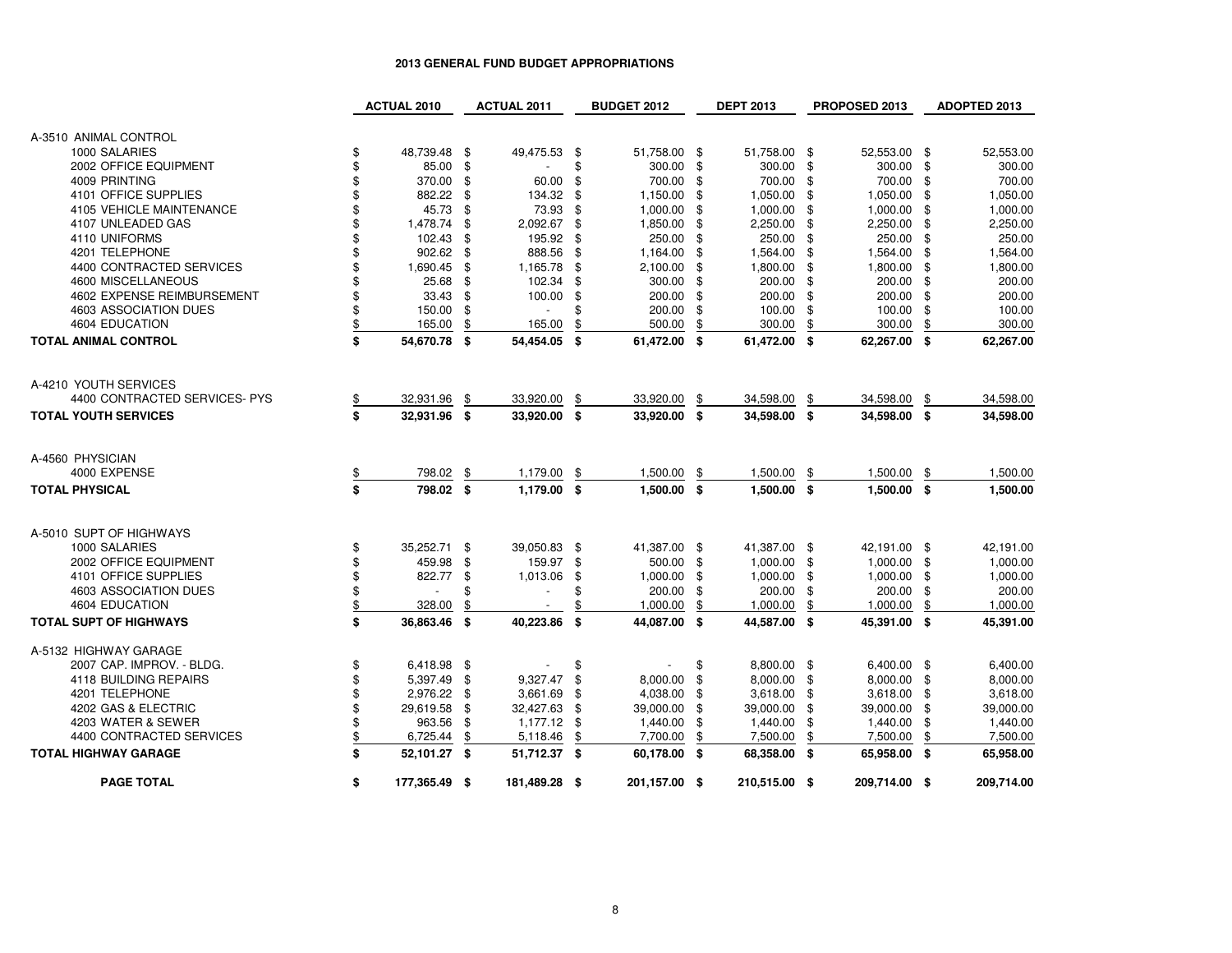|                                          | <b>ACTUAL 2010</b>             |      | <b>ACTUAL 2011</b> |      | <b>BUDGET 2012</b> |    | <b>DEPT 2013</b> |      | PROPOSED 2013 |     | ADOPTED 2013 |
|------------------------------------------|--------------------------------|------|--------------------|------|--------------------|----|------------------|------|---------------|-----|--------------|
|                                          |                                |      |                    |      |                    |    |                  |      |               |     |              |
| A-5182 STREET LIGHTING                   |                                |      |                    |      |                    |    |                  |      |               |     |              |
| 4000 EXPENSE                             | 25,798.49                      | \$   | 28,915.60          | \$   | 35,000.00          | \$ | 35,000.00        | \$   | 35,000.00     | \$  | 35,000.00    |
| <b>TOTAL STREET LIGHTING</b>             | \$<br>25,798.49 \$             |      | 28,915.60 \$       |      | 35,000.00 \$       |    | 35,000.00 \$     |      | 35,000.00 \$  |     | 35,000.00    |
|                                          |                                |      |                    |      |                    |    |                  |      |               |     |              |
|                                          |                                |      |                    |      |                    |    |                  |      |               |     |              |
| A-6410 PUBLICITY                         |                                |      |                    |      |                    |    |                  |      |               |     |              |
| 1000 SALARIES                            | \$<br>54,280.07 \$             |      | 45,654.09 \$       |      | 57,276.00 \$       |    | 57,276.00 \$     |      | 58,422.00 \$  |     | 58,422.00    |
| 2002 OFFICE EQUIPMENT                    | \$                             | \$   |                    | \$   | 500.00 \$          |    | 500.00 \$        |      | 500.00 \$     |     | 500.00       |
| 4009 PRINTING                            | 10,832.81                      | \$   | 9,590.98           | \$   | 15,280.00          | \$ | 15,280.00        | \$   | 15,280.00     | \$  | 15,280.00    |
| 4101 OFFICE EXPENSE                      | 188.22                         | \$   | 124.05             | \$   | 500.00 \$          |    | 500.00           | \$   | 500.00        | -\$ | 500.00       |
| 4201 TELEPHONE                           | \$<br>115.62                   | -\$  | 60.60              | \$   | 192.00 \$          |    | 192.00           | \$   | 192.00        | -\$ | 192.00       |
| 4400 CONTRACTED SERVICES                 | 7,452.76                       | \$   | 9,880.00           | S    | 10,750.00 \$       |    | 10,750.00        | \$   | 10,750.00 \$  |     | 10,750.00    |
| 4602 EXPENSE REIMBURSEMENT               |                                | \$   |                    | \$   | 300.00 \$          |    | 300.00           | \$   | 300.00 \$     |     | 300.00       |
| 4603 ASSOCIATION DUES                    |                                | \$   |                    |      | 300.00             | \$ | 300.00           | \$   | 300.00        | -\$ | 300.00       |
| 4603 EDUCATION                           | \$<br>$\overline{\phantom{a}}$ | \$   | 155.00             |      | 500.00             | S  | 500.00           | \$   | 500.00        | \$  | 500.00       |
| <b>TOTAL PUBLICITY</b>                   | \$<br>72,869.48                | - \$ | 65,464.72          | - \$ | 85,598.00 \$       |    | 85,598.00 \$     |      | 86,744.00 \$  |     | 86,744.00    |
|                                          |                                |      |                    |      |                    |    |                  |      |               |     |              |
|                                          |                                |      |                    |      |                    |    |                  |      |               |     |              |
| A-6510 VETERANS SERVICES<br>4000 EXPENSE |                                |      |                    |      |                    |    |                  |      |               |     |              |
|                                          | \$<br>300.00                   | \$   | 300.00             | \$   | 300.00             | \$ | 300.00           | \$   | 300.00        | \$  | 300.00       |
| <b>TOTAL VETERANS SERVICES</b>           | \$<br>$300.00$ \$              |      | $300.00$ \$        |      | $300.00$ \$        |    | 300.00 \$        |      | 300.00 \$     |     | 300.00       |
|                                          |                                |      |                    |      |                    |    |                  |      |               |     |              |
| A-6772 PROGRAMS FOR THE AGING            |                                |      |                    |      |                    |    |                  |      |               |     |              |
| 1000 SALARIES                            | \$<br>89,292.05 \$             |      | 98,340.02 \$       |      | 105,396.00 \$      |    | 105,646.00 \$    |      | 107,590.00 \$ |     | 123,260.00   |
| 2002 OFFICE EQUIPMENT                    | 5,037.53 \$                    |      | 4,563.12 \$        |      | 900.00 \$          |    | 1,110.00         | - \$ | 1,110.00 \$   |     | 1,110.00     |
| 4009 PRINTING                            | 3,269.42                       | - \$ | $3,221.15$ \$      |      | 3,300.00           | \$ | 3,300.00         | -\$  | $3,300.00$ \$ |     | 3,300.00     |
| 4101 OFFICE SUPPLIES                     | 2,069.07                       | \$   | 1,693.64           | \$   | 2,185.00 \$        |    | 2,385.00         | \$   | 2,385.00 \$   |     | 2,385.00     |
| 4105 VEHICLE MAINTENANCE                 |                                | \$   |                    | \$   |                    | \$ | 1,000.00         | \$   | 1,000.00      | -\$ | 1,000.00     |
| 4107 UNLEADED GAS                        | 989.50                         | \$   | 2,377.90           | \$   | 2,800.00           | ٩. | 2,800.00         | \$   | 2,800.00      | -\$ | 2,800.00     |
| 4111 MATERIALS                           | 2,508.66                       | -\$  | 2,856.97           | \$   | 3,329.00           | \$ | 3,329.00         | \$   | 3,329.00      | \$  | 3,329.00     |
| 4122 RENT                                | 90,423.24 \$                   |      | 90,312.01          | \$   | 98,306.00          | \$ | 98,306.00        | \$   | 98,306.00     | -\$ | 98,306.00    |
| 4201 TELEPHONE                           | 471.82                         | - \$ | 472.26             | \$   | 756.00 \$          |    | 756.00           | \$   | 756.00 \$     |     | 756.00       |
| 4400 CONTRACTED SERVICES                 | 14,508.40                      | \$   | 23,023.83          | \$   | 25,600.00 \$       |    | 54,100.00        | \$   | 54,100.00     | \$  | 54,100.00    |
| 4409 MAINTENANCE CONTRACTS               | 371.08                         | - \$ | 634.74             | \$   | 880.00 \$          |    | 1,120.00         | \$   | 1,120.00      | -\$ | 1,120.00     |
| 4410 ELDERBERRY EXPRESS                  | 7,500.00                       | - \$ | 7,500.00           | \$   | 7,500.00 \$        |    | 7,500.00         | \$   | 7,500.00 \$   |     | 7,500.00     |
| 4601 POSTAGE                             | \$<br>1,143.96                 | - \$ | 1,091.00 \$        |      | 1,950.00 \$        |    | 1,300.00         | \$   | 1,300.00      | \$  | 1,300.00     |
| 4602 EXPENSE REIMBURSEMENT               | 642.85                         | \$   | 404.29             | \$   | 911.00             | \$ | 711.00           | \$   | 711.00        | \$  | 711.00       |
| <b>4604 EDUCATION</b>                    | \$<br>105.00                   | \$   | 100.00             | \$   | 300.00             | \$ | 500.00           | \$   | 500.00        | \$  | 500.00       |
| <b>TOTAL PROGRAMS FOR THE AGING</b>      | \$<br>218,332.58 \$            |      | 236,590.93 \$      |      | 254,113.00 \$      |    | 283,863.00 \$    |      | 285,807.00 \$ |     | 301,477.00   |
|                                          |                                |      |                    |      |                    |    |                  |      |               |     |              |
| <b>PAGE TOTAL</b>                        | \$<br>317,300.55 \$            |      | 331,271.25 \$      |      | 375,011.00 \$      |    | 404,761.00 \$    |      | 407,851.00 \$ |     | 423,521.00   |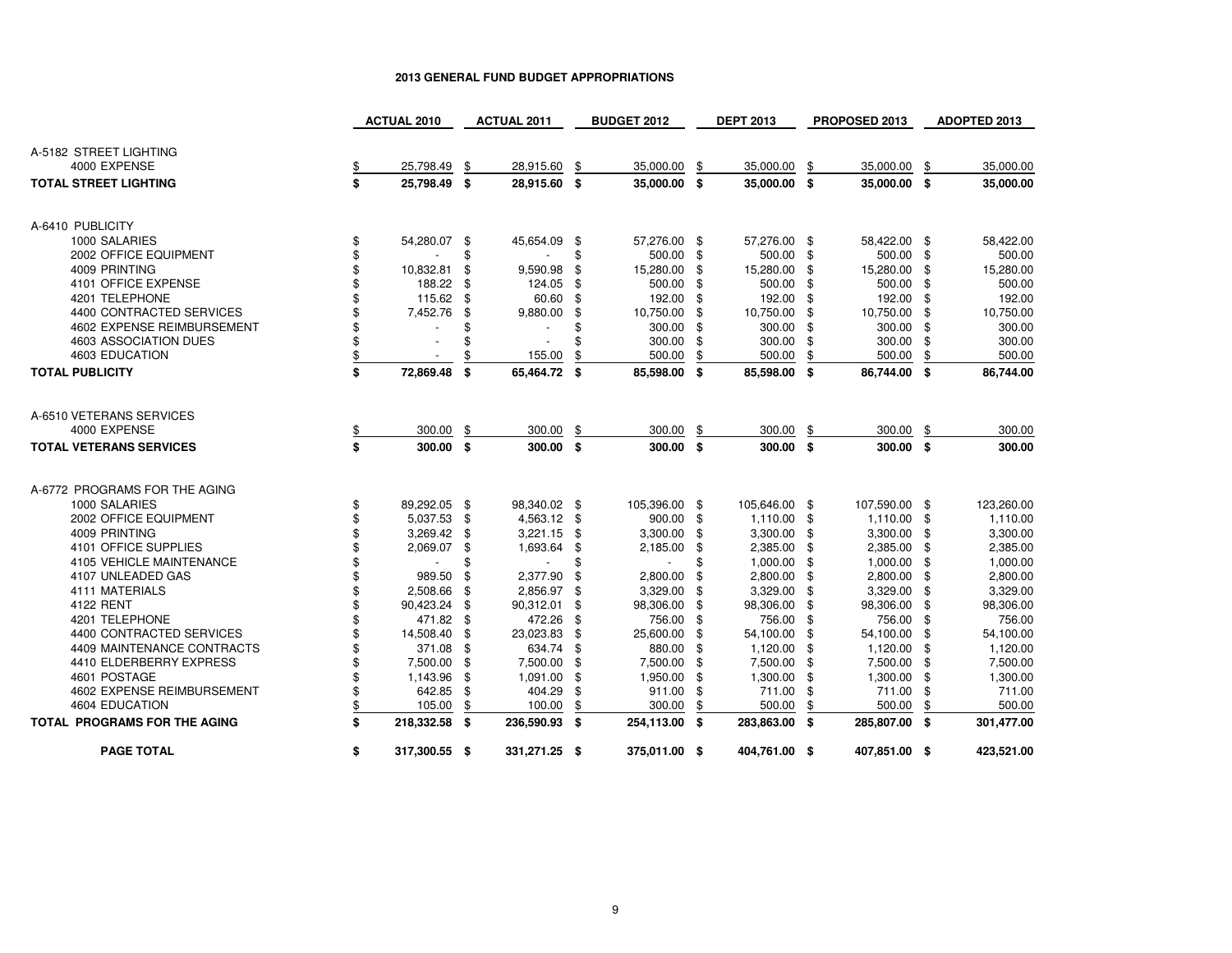|                                | <b>ACTUAL 2010</b>    |     | <b>ACTUAL 2011</b> |     | <b>BUDGET 2012</b> |    | <b>DEPT 2013</b> |      | PROPOSED 2013   |      | ADOPTED 2013 |
|--------------------------------|-----------------------|-----|--------------------|-----|--------------------|----|------------------|------|-----------------|------|--------------|
| A-7020 RECREATION ADMIN        |                       |     |                    |     |                    |    |                  |      |                 |      |              |
| 1000 SALARIES                  | \$<br>214,795.53 \$   |     | 223,045.21         | \$  | 232,966.00 \$      |    | 232,966.00       | \$   | 245,987.00 \$   |      | 238,577.00   |
| 1008 USER FEE PROGRAM SALARIES | \$<br>165,690.06      | \$  | 180,963.55         | \$  | 173,750.00         | \$ | 179,350.00       | \$   | 179,850.00      | \$   | 179,850.00   |
| 2002 OFFICE EQUIPMENT          | \$<br>5,510.51        | \$  | 4,326.55           | \$  | 5,400.00           | \$ | 5,000.00         | \$   | 5,000.00        | \$   | 5,000.00     |
| 4009 PRINTING                  | \$<br>10,972.68       | \$  | 10,339.77          | \$  | 12,400.00          | \$ | 12,150.00        | \$   | 12,150.00       | \$   | 12,150.00    |
| 4010 ADVERTISING               | \$<br>584.60          | \$  | 187.44             | \$  | 500.00             | \$ | 500.00           | \$   | 500.00          | \$   | 500.00       |
| 4101 OFFICE SUPPLIES           | \$<br>2,717.51        | \$  | 1,885.28           | \$  | 3,605.00           | \$ | 3,000.00         | \$   | 3,000.00        | \$   | 3,000.00     |
| 4105 VEHICLE MAINTENANCE       | \$<br>52.99           | \$  | 159.49             | \$  | 500.00             | \$ | 500.00           | \$   | 500.00          | \$   | 500.00       |
| 4107 UNLEADED GAS              | \$<br>601.76          | \$  | 835.47             | \$  | 1,000.00           | \$ | 1,400.00         | \$   | 1,400.00        | \$   | 1,400.00     |
| 4128 MAGAZINES                 | \$                    | \$  | $\overline{a}$     | \$  | 200.00             | £. | 200.00           | \$   | 200.00          | -\$  | 200.00       |
| 4135 COPIER SUPPLIES           | \$<br>715.06          | \$  | 1,240.97           | \$  | 1,500.00           | \$ | 1,500.00         | \$   | 1,500.00        | \$   | 1,500.00     |
| 4136 COMPUTER SUPPLIES         | \$<br>1,187.54        | S   | 754.35             | \$  | 1,000.00           | \$ | 1,000.00         | \$   | 1,000.00        | -\$  | 1,000.00     |
| 4137 SAFETY SUPPLIES           | \$                    | \$  | 25.68              | \$  | 100.00             | \$ | 500.00           | \$   | 500.00          | \$   | 500.00       |
| 4201 TELEPHONE                 | \$<br>2,170.96        | \$  | 2,216.49           | \$  | 2,256.00           | \$ | 2,256.00         | \$   | 2,256.00        | \$   | 2,256.00     |
| 4400 CONTRACTED SERVICES       | \$<br>254,199.35      | \$  | 256,166.90         | \$  | 284,750.00         | \$ | 283,570.00       | \$   | 283,570.00      | \$   | 283,570.00   |
| 4409 MAINTENANCE CONTRACTS     | \$<br>998.60          | \$  | 1,164.92           | \$  | 2,620.00           | \$ | 2,620.00         | \$   | 2,620.00        | \$   | 2,620.00     |
| 4600 MISCELLANEOUS             | \$<br>244.00          | \$  | 516.42             | \$  | 700.00             | \$ | 700.00           | \$   | 700.00          | \$   | 700.00       |
| 4601 POSTAGE                   | \$<br>12,020.86       | \$  | 12,389.30          | \$  | 12,360.00          | \$ | 12,760.00        | \$   | 12,760.00       | \$   | 12,760.00    |
| 4602 EXPENSE REIMBURSEMENT     | \$<br>26.00           | -\$ | 38.00              | \$  | 1,000.00           | \$ | 500.00           | \$   | 500.00          | - \$ | 500.00       |
| 4603 ASSOCIATION DUES          | \$<br>826.00          | \$  | 842.00             | \$  | 900.00             | \$ | 950.00           | \$   | 950.00          | \$   | 950.00       |
| 4604 EDUCATION                 | \$<br>41.70           | \$  | 339.00             | \$  | 1,000.00           | \$ | 1,300.00         | \$   | 1,300.00        | \$   | 1,300.00     |
| 4606 LEGAL ADS & NOTICES       | \$<br>$\overline{a}$  | \$  | $\overline{a}$     | \$  | 300.00             | \$ | 300.00           | \$   | 300.00          | \$   | 300.00       |
| <b>TOTAL RECREATION ADMIN</b>  | \$<br>673,355.71      | \$  | 697,436.79         | \$  | 738,807.00 \$      |    | 743,022.00 \$    |      | 756,543.00      | - \$ | 749,133.00   |
|                                |                       |     |                    |     |                    |    |                  |      |                 |      |              |
|                                |                       |     |                    |     |                    |    |                  |      |                 |      |              |
| A-7110 PARKS                   |                       |     |                    |     |                    |    |                  |      |                 |      |              |
| 1000 SALARIES                  | \$<br>312,308.26 \$   |     | 320,188.75         | -\$ | 331,726.00 \$      |    | 331,726.00       | - \$ | 339,895.00 \$   |      | 339,895.00   |
| 1009 SEASONAL LABORERS         | \$<br>74,586.90       | \$  | 71,099.95          | \$  | 85,562.00          | \$ | 85,562.00        | \$   | 87,273.00       | \$   | 87,273.00    |
| 2025 PARK EQUIPMENT            | \$<br>1,081.00        | \$  | 4,336.90           | \$  | 1,800.00           | \$ | 1,800.00         | \$   | 1,800.00        | -\$  | 1,800.00     |
| <b>4001 EQUIPMENT RENTAL</b>   | \$<br>48.17           | -\$ | 89.35              | \$  | 470.00             | \$ | 470.00           | \$   | 470.00          | \$   | 470.00       |
| 4003 PARK MAINTENANCE          | \$<br>37,168.11       | \$  | 91,164.32          | \$  | 42,077.00          | \$ | 90,790.00        | \$   | 43,790.00       | \$   | 43,790.00    |
| 4101 OFFICE SUPPLIES           | \$<br>258.71          | \$  | 242.00             | \$  | 250.00             | \$ | 390.00           | \$   | 390.00          | \$   | 390.00       |
| 4103 TOOLS                     | \$<br>791.29          | \$  | 430.83             | \$  | 800.00             | \$ | 800.00           | \$   | 800.00          | \$   | 800.00       |
| 4105 VEHICLE MAINTENANCE       | \$<br>3,720.05        | \$  | 3,112.38           | \$  | 4,330.00           | \$ | 4,330.00         | \$   | 4,330.00        | -\$  | 4,330.00     |
| 4107 UNLEADED GAS              | \$<br>19,116.56       | \$  | 26,426.02          | \$  | 24,000.00          | \$ | 24,000.00        | \$   | 24,000.00       | \$   | 24,000.00    |
| 4108 DIESEL FUEL               | \$<br>4,109.77        | \$  | 5,177.90           | \$  | 5,500.00           | \$ | 5,500.00         | \$   | 5,500.00        | \$   | 5,500.00     |
| 4109 OIL                       | \$<br>1,131.89        | \$  | 920.76             | \$  | 1,441.00           | \$ | 1,441.00         | \$   | 1,441.00        | \$   | 1,441.00     |
| 4110 UNIFORMS                  | \$<br>339.50          | \$  | 690.00             | \$  | 690.00             | £. | 690.00           | \$   | 690.00          | \$   | 690.00       |
| 4133 EQUIPMENT MAINTENANCE     | \$<br>6,526.61        | \$  | 3,588.04           | \$  | 5,209.00           | \$ | 5,209.00         | \$   | 5,209.00        | \$   | 5,209.00     |
| 4137 SAFETY SUPPLIES           | \$<br>925.04          | \$  | 885.00             | \$  | 990.00             | \$ | 990.00           | \$   | 990.00          | \$   | 990.00       |
| 4140 FERTILIZER                | \$                    | \$  | 5,774.74           | \$  | 5,704.00           | \$ | 9,523.00         | \$   | 9,523.00        | \$   | 9,523.00     |
| 4201 TELEPHONE                 | \$<br>1,501.26        | \$  | 1,533.89           | \$  | 2,267.00           | \$ | 2,267.00         | \$   | 2,267.00        | \$   | 2,267.00     |
| 4203 WATER & SEWER             | \$<br>584.86          | \$  | 605.26             | \$  | 1,100.00           | \$ | 1,100.00         | \$   | 1,100.00        | \$   | 1,100.00     |
| 4409 MAINTENANCE CONTRACT      | \$<br>2,932.00        | \$  | 37,819.50          | \$  | 25,075.00          | \$ | 23,503.00        | \$   | 23,503.00       | \$   | 23,503.00    |
| 4602 EXPENSE REIMBURSEMENT     | \$<br>1,113.25        | \$  | 906.77             | \$  | 1,250.00           | \$ | 1,250.00         | \$   | 1,250.00        | -\$  | 1,250.00     |
| 4603 ASSOCIATION DUES          | \$<br>100.00          | \$  | 115.00             | \$  | 100.00             | \$ | 125.00           | \$   | 125.00          | \$   | 125.00       |
| 4604 EDUCATION                 | \$<br>1,065.15        | \$  | 591.25             | \$  | 800.00             | \$ | 800.00           | \$   | 800.00          | \$   | 800.00       |
| <b>TOTAL PARKS</b>             | \$<br>469,408.38 \$   |     | 575,698.61         | \$  | 541,141.00 \$      |    | 592,266.00       | - \$ | 555,146.00 \$   |      | 555,146.00   |
|                                |                       |     |                    |     |                    |    |                  |      |                 |      |              |
| <b>PAGE TOTAL</b>              | \$<br>1,142,764.09 \$ |     | 1,273,135.40 \$    |     | 1,279,948.00 \$    |    | 1,335,288.00 \$  |      | 1,311,689.00 \$ |      | 1,304,279.00 |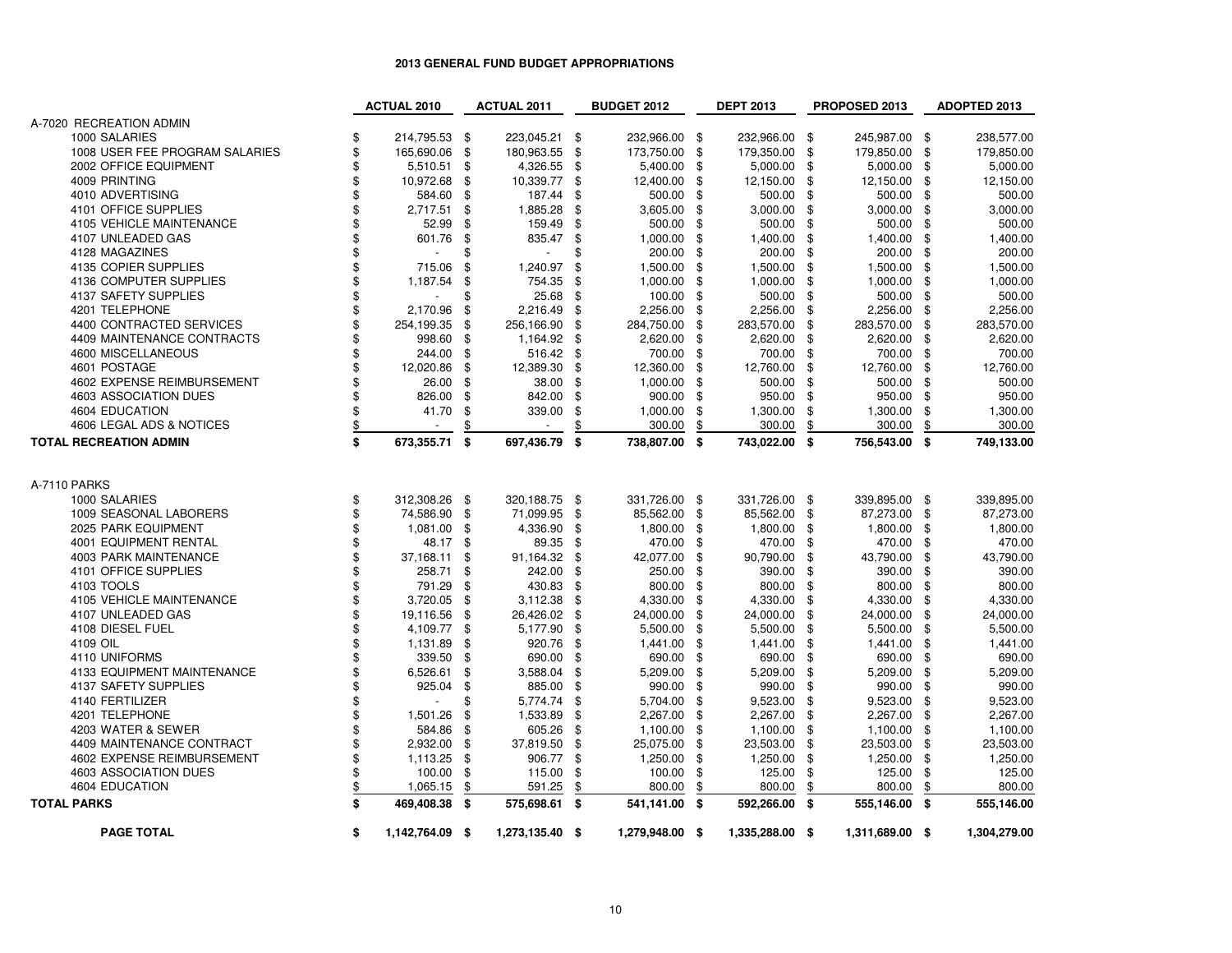|                               | <b>ACTUAL 2010</b>  |      | <b>ACTUAL 2011</b>       |      | <b>BUDGET 2012</b> |      | <b>DEPT 2013</b>         | PROPOSED 2013      |     | ADOPTED 2013 |
|-------------------------------|---------------------|------|--------------------------|------|--------------------|------|--------------------------|--------------------|-----|--------------|
|                               |                     |      |                          |      |                    |      |                          |                    |     |              |
| A-7140 PLAYGROUNDS            |                     |      |                          |      |                    |      |                          |                    |     |              |
| 1000 SALARIES                 | \$<br>36,054.59     | - \$ | 35,887.77 \$             |      | 45,262.00 \$       |      | 45,262.00 \$             | 46,169.00 \$       |     | 37,909.00    |
| 4000 EXPENSE                  | \$<br>371.39        | \$   | 494.56                   | \$   | 500.00             | \$   | 705.00                   | \$<br>705.00       | \$  | 705.00       |
| <b>TOTAL PLAYGROUNDS</b>      | \$<br>36,425.98 \$  |      | 36,382.33                | - \$ | 45,762.00 \$       |      | 45,967.00 \$             | 46,874.00 \$       |     | 38,614.00    |
|                               |                     |      |                          |      |                    |      |                          |                    |     |              |
|                               |                     |      |                          |      |                    |      |                          |                    |     |              |
| A-7270 BAND CONCERTS          |                     |      |                          |      |                    |      |                          |                    |     |              |
| 4000 EXPENSE                  | 8,814.92            | \$   | 6,401.87 \$              |      | 6,005.00           | \$   | 6,050.00                 | \$<br>6,050.00     | \$  | 6,050.00     |
| <b>TOTAL BAND CONCERTS</b>    | \$<br>8,814.92 \$   |      | 6,401.87 \$              |      | $6,005.00$ \$      |      | 6,050.00 \$              | $6,050.00$ \$      |     | 6,050.00     |
|                               |                     |      |                          |      |                    |      |                          |                    |     |              |
|                               |                     |      |                          |      |                    |      |                          |                    |     |              |
| A-7510 HISTORIAN              |                     |      |                          |      |                    |      |                          |                    |     |              |
| 1000 SALARIES                 | \$<br>6,050.87      | -\$  | $6,171.10$ \$            |      | 6,263.00           | - \$ | 6,263.00 \$              | 6,389.00 \$        |     | 6,389.00     |
| 2000 CAPITAL OUTLAY           |                     | \$   | 223.50                   | \$   |                    | \$   | 200.00                   | \$<br>200.00       | \$  | 200.00       |
| 4101 OFFICE SUPPLIES          | \$                  | \$   | $\overline{a}$           | \$   | 200.00             | \$   | 200.00                   | \$<br>200.00       | \$  | 200.00       |
| 4141 SOFTWARE                 | 24.99               | \$   | 57.89                    | \$   | $\overline{a}$     | \$   | $\overline{\phantom{a}}$ | \$<br>$\sim$       | \$  | $\sim$       |
| 4201 TELEPHONE                | 64.27               | \$   |                          | \$   | 192.00             | £.   | 192.00                   | \$<br>192.00       | \$  | 192.00       |
| 4600 MISCELLANEOUS            | $\sim$              | \$   | $\overline{\phantom{a}}$ | \$   | 275.00             | \$   | 75.00                    | \$<br>75.00        | -\$ | 75.00        |
| 4602 EXPENSE REIMBURSEMENT    |                     | \$   |                          | \$   | 100.00             | \$   | 100.00                   | \$<br>100.00       | \$  | 100.00       |
| 4603 ASSOCIATION DUES         | \$<br>70.00         | \$   | 40.00                    | \$   | 125.00             | \$   | 125.00                   | \$<br>125.00       | \$  | 125.00       |
| 4604 EDUCATION                | \$<br>$\sim$        | \$   |                          | \$   | 100.00             | \$   | 100.00                   | \$<br>100.00       | \$  | 100.00       |
|                               |                     |      |                          |      |                    |      |                          |                    |     |              |
| <b>TOTAL HISTORIAN</b>        | \$<br>6,210.13      | \$   | 6,492.49                 | \$   | 7,255.00 \$        |      | 7,255.00 \$              | 7,381.00 \$        |     | 7,381.00     |
| A-7550 CELEBRATIONS           |                     |      |                          |      |                    |      |                          |                    |     |              |
| 4000 EXPENSE                  |                     |      |                          |      | $1,000.00$ \$      |      |                          | 1,000.00 \$        |     |              |
|                               | \$<br>805.07 \$     |      | 608.00 \$                |      |                    |      | 13,215.00 \$             |                    |     | 1,000.00     |
| 4016 POSITIVELY PITTSFORD     | \$<br>20,323.64     | \$   | 14,366.58                | \$   | 16,050.00 \$       |      | 16,050.00                | \$<br>16,050.00 \$ |     | 16,050.00    |
| 4017 PITTSFORD CELEBRATES     | 22,362.17 \$        |      | 22,527.14 \$             |      | 20,585.00 \$       |      | 20,585.00                | \$<br>20,585.00    | -\$ | 20,585.00    |
| 4019 MEMORIAL DAY PARADE      | 5,444.54            | \$   | 5,983.65                 | \$   | 6,250.00           | -\$  | 6,250.00                 | \$<br>6,250.00 \$  |     | 6,250.00     |
| 4020 HALLOWEEN PARTY          | 3,583.93            | \$   | 3,094.53                 | \$   | 3,595.00           | -\$  | 3,595.00                 | \$<br>3,595.00     | -\$ | 3,595.00     |
| 4021 CANDLE LIGHT NIGHT       | 500.00              | \$   | 772.10                   | \$   | 1,300.00           | \$   | 1,300.00                 | \$<br>1,300.00     | \$  | 1,300.00     |
| 4022 REGATTA                  | 912.50              | \$   | 1,062.50                 | \$   | 1,300.00           | \$   | 1,300.00                 | \$<br>1,300.00     | \$  | 1,300.00     |
| 4024 OUTDOOR MOVIE NIGHT      | \$<br>2,771.83      | \$   | 3,781.88                 | \$   | 3,600.00           | \$   | 3,600.00                 | \$<br>3,600.00     | \$  | 3,600.00     |
| <b>TOTAL CELEBRATIONS</b>     | \$<br>56,703.68 \$  |      | 52,196.38 \$             |      | 53,680.00 \$       |      | 65,895.00 \$             | 53,680.00 \$       |     | 53,680.00    |
|                               |                     |      |                          |      |                    |      |                          |                    |     |              |
| A-8090 ENVIRONMENTAL BD       |                     |      |                          |      |                    |      |                          |                    |     |              |
| 1000 SALARIES                 | \$<br>1,865.89      | \$   | 1,903.00                 | \$   | 1,932.00 \$        |      | 1,932.00 \$              | 1,971.00 \$        |     | 1,971.00     |
| 4000 EXPENSE                  | \$                  | \$   |                          | \$   | 500.00             | \$   | 500.00                   | \$<br>500.00       | \$  | 500.00       |
| <b>TOTAL ENVIRONMENTAL BD</b> | \$<br>1,865.89 \$   |      | 1,903.00 \$              |      | 2,432.00 \$        |      | 2,432.00 \$              | 2,471.00 \$        |     | 2,471.00     |
|                               |                     |      |                          |      |                    |      |                          |                    |     |              |
| <b>PAGE TOTAL</b>             | \$<br>110,020.60 \$ |      | 103,376.07 \$            |      | 115,134.00 \$      |      | 127,599.00 \$            | 116,456.00 \$      |     | 108,196.00   |
|                               |                     |      |                          |      |                    |      |                          |                    |     |              |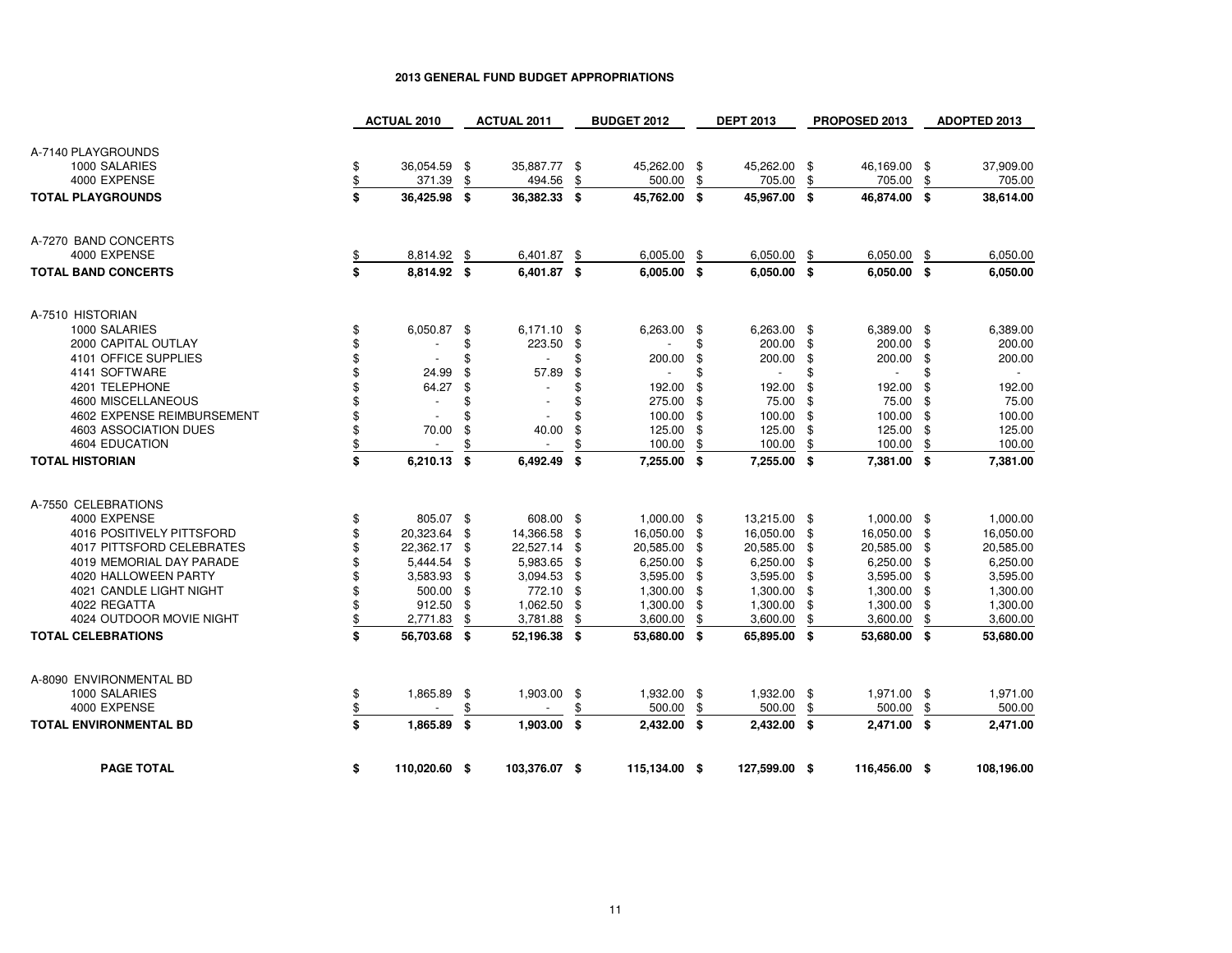|                                           |                          | <b>ACTUAL 2010</b>       |     | <b>ACTUAL 2011</b> |     | <b>BUDGET 2012</b>       |               | <b>DEPT 2013</b>         |      | PROPOSED 2013            |    | <b>ADOPTED 2013</b> |
|-------------------------------------------|--------------------------|--------------------------|-----|--------------------|-----|--------------------------|---------------|--------------------------|------|--------------------------|----|---------------------|
|                                           |                          |                          |     |                    |     |                          |               |                          |      |                          |    |                     |
| A-8160 YARD DEBRIS                        |                          |                          |     |                    |     |                          |               |                          |      |                          |    |                     |
| 4106 PARTS                                | \$                       | 7.087.69                 | \$  | 9.700.25           | \$  | 6.000.00                 | -\$           | 6.000.00                 | - \$ | 6.000.00                 | \$ | 6.000.00            |
| 4108 DIESEL FUEL                          | \$                       | 22,943.44                | \$  | 40,259.56          | \$  | 31,000.00                | \$            | 37,000.00                | -\$  | 37,000.00                | \$ | 37,000.00           |
| 4124 LEASES                               | \$                       |                          | \$  |                    | \$  | 82,000.00                | \$            | 82,000.00                | \$   | 82,000.00                | \$ | 87,500.00           |
| 4400 CONTRACTED SERVICES                  |                          | $\overline{a}$           | \$  | 391.00             | \$  | 4,000.00                 | \$            | 4,000.00                 | \$   | 4,000.00                 | \$ | 4,000.00            |
|                                           | $\overline{\mathcal{L}}$ |                          |     |                    |     |                          |               |                          |      |                          |    |                     |
| <b>TOTAL YARD DEBRIS</b>                  | \$                       | 30,031.13                | \$  | 50,350.81          | \$  | 123,000.00               | \$            | 129,000.00               | - \$ | 129,000.00               | \$ | 134,500.00          |
| A-8540 DRAINAGE                           |                          |                          |     |                    |     |                          |               |                          |      |                          |    |                     |
| 1000 SALARIES                             | \$                       | 82,812.64 \$             |     | 79,521.06 \$       |     | 84,590.00                | \$            | 84,590.00                | - \$ | 86,280.00                | \$ | 86,280.00           |
| 2005 CAP IMPROV - DRAINAGE                | \$                       | 28,898.63                | \$  | 20,663.52          | \$  |                          | \$            | 30,000.00                | -\$  | $\overline{\phantom{a}}$ | \$ |                     |
| 2026 SMALL MACHINERY                      | \$                       |                          | \$  |                    | \$  | $\overline{a}$           | \$            | 8,000.00                 | -\$  | $\blacksquare$           | \$ | $\sim$              |
| 4000 EXPENSE                              | \$                       | 23,351.32                | \$  | 22,469.81          | \$  | 23,000.00                | \$            | 23,000.00                | \$   | 23,000.00                | \$ | 23,000.00           |
| 4107 UNLEADED GAS                         | \$                       | 488.89                   | \$  | 400.00             | \$  | 400.00                   | \$            | 400.00                   | \$   | 400.00                   | \$ | 400.00              |
|                                           |                          |                          |     |                    |     |                          |               |                          |      |                          |    |                     |
| 4108 DIESEL FUEL                          | \$                       | 860.24                   | \$  | 1,200.00           | \$  | 1,200.00                 | \$            | 1,200.00                 | \$   | 1,200.00                 | \$ | 1,200.00            |
| 4201 TELEPHONE                            | \$                       | 483.86                   | \$  | 357.19             | \$  | 540.00                   | \$            |                          | \$   |                          |    |                     |
| 4202 GAS & ELECTRIC                       | \$                       | 750.15                   | \$  | 1,018.94           | \$  | 1,450.00                 | \$            | 1,500.00                 | \$   | 1,500.00                 | S  | 1,500.00            |
| 4400 CONTRACTED SERVICES                  | \$                       | 5,518.65                 | \$  | 13,641.94          | \$  | 15,000.00                | \$            | 15,000.00                | \$   | 15,000.00                | \$ | 15,000.00           |
| <b>TOTAL DRAINAGE</b>                     | \$                       | 143,164.38 \$            |     | 139,272.46 \$      |     | 126,180.00               | \$            | 163,690.00               | - \$ | 127,380.00               | \$ | 127,380.00          |
| A8989 CABLE TV                            |                          |                          |     |                    |     |                          |               |                          |      |                          |    |                     |
| 1000 OFFICE EQUIPMENT                     | \$                       | 33,110.73                | \$  |                    | \$  |                          | \$            |                          | \$   |                          | \$ |                     |
| 2001 COMPUTER EQUIPMENT                   | \$                       | $\overline{a}$           | \$  |                    | \$  |                          | \$            |                          | \$   |                          | \$ |                     |
| 4101 OFFICE SUPPLIES                      | $$\mathbb{S}$$           | 201.89                   |     |                    |     |                          |               |                          |      |                          |    |                     |
|                                           |                          |                          | \$  |                    | \$  |                          | $\frac{1}{2}$ |                          | \$   |                          | \$ |                     |
| <b>TOTAL CABLE TV</b>                     | \$                       | 33,312.62 \$             |     |                    | \$  |                          | \$            |                          | \$   |                          | \$ |                     |
| A-9000 BENEFITS                           |                          |                          |     |                    |     |                          |               |                          |      |                          |    |                     |
| 9010.8000<br><b>STATE RETIREMENT</b>      | \$                       | 239,325.63               | -\$ | 334,124.51         | \$  | 458,764.00               | \$            | 507,719.00               | - \$ | 521,823.00               | \$ | 521,823.00          |
| 9030.8000<br>SOCIAL SECURITY              | \$                       | 210,027.72               | \$  | 211,627.67         | \$  | 230,425.00               | \$            | 225,928.00               | \$   | 225,987.00               | \$ | 225,987.00          |
| 9040.8000<br><b>WORKERS COMPENSATION</b>  | \$                       | 56,288.66                | \$  | 38,780.91          | \$  | 62,652.00                | \$            | 68,900.00                | \$   | 68,900.00                | \$ | 68.900.00           |
| 9040.8001<br><b>FIRST AID</b>             | \$                       | 980.92                   | \$  | 1,221.29           | \$  | 1,000.00                 | \$            | 1,000.00                 | \$   | 1,000.00                 | \$ | 1,000.00            |
| 9045.8000<br><b>LIFE INSURANCE</b>        | \$                       | 2.302.74                 | \$  | 2,225.82           | \$  | 3,965.00                 | \$            | 3,965.00                 | -\$  | 3,965.00                 | \$ | 3,965.00            |
| 9050.8000<br>UNEMPLOYMENT INSURANCE       | \$                       | 19,331.08                | \$  | 22,372.14          | \$  | 12,000.00                | \$            | 15,000.00                | \$   | 15,000.00                | \$ | 15,000.00           |
| <b>DISABILITY INSURANCE</b><br>9055.8000  | \$                       | 10,249.30                | \$  | 9,026.93           | \$  | 14,233.00                | \$            | 14,233.00                | \$   | 14,233.00                | \$ | 14,233.00           |
| 9060.8000<br><b>HOSPITALIZATION</b>       | \$                       | 348,548.07               | \$  | 372,094.73         | \$  | 468,103.00               | \$            | 570,056.00               | \$   | 520,363.00               | \$ | 520,363.00          |
| 9060.8002<br><b>DENTAL INSURANCE</b>      | \$                       | 41,475.56                | \$  | 38,246.06          | \$  | 56,000.00                | \$            | 56,000.00                | \$   | 56,000.00                | \$ | 56,000.00           |
| 9089.8000<br>MISC. EMPLOYEE BENEFITS      | \$                       |                          | \$  |                    |     |                          | \$            |                          |      |                          | \$ |                     |
|                                           |                          | 3,535.00                 |     | 3,647.50           | \$  | 5,250.00                 |               | 5,250.00                 | \$   | 5,250.00                 |    | 5,250.00            |
| <b>TOTAL BENEFITS</b>                     | \$                       | 932,064.68               | \$  | 1,033,367.56 \$    |     | 1,312,392.00             | \$            | 1,468,051.00             | - \$ | 1,432,521.00             | \$ | 1,432,521.00        |
| A-9900 TRANSFERS                          |                          |                          |     |                    |     |                          |               |                          |      |                          |    |                     |
| 9901.9000<br><b>INTERFUND TRANSFERS</b>   | \$                       | 1,281,015.00             | \$  | 1,273,178.00       | -\$ | 1,061,932.00             | -\$           | 1,052,273.00             | - \$ | 1,052,273.00             | \$ | 1,052,273.00        |
| TRANSFER TO CAPITAL PROJECTS<br>9950.9000 | \$                       | 113,782.00               | \$  | 135,097.00         | \$  | 200,000.00               | \$            | 200,000.00               | \$   | 200,000.00               | \$ | 200,000.00          |
| <b>FUND CONTRIBUTIONS</b><br>9961.9000    | \$                       | $\overline{\phantom{a}}$ | \$  |                    | \$  | $\overline{\phantom{a}}$ | \$            | $\overline{\phantom{a}}$ | \$   |                          | \$ | $\sim$              |
| <b>TOTAL TRANSFERS</b>                    | \$                       | 1,394,797.00             | \$  | 1,408,275.00       | \$  | 1,261,932.00             | \$            | 1,252,273.00             | - \$ | 1,252,273.00             | \$ | 1,252,273.00        |
| <b>PAGE TOTAL</b>                         | \$                       | 2,533,369.81 \$          |     | 2,631,265.83 \$    |     | 2,823,504.00             | - \$          | 3,013,014.00 \$          |      | 2,941,174.00 \$          |    | 2,946,674.00        |
| <b>GENERAL FUND TOTAL</b>                 | \$                       | 6,829,615.76 \$          |     | 7,273,101.60 \$    |     | 7,865,820.00 \$          |               | 8,185,253.00 \$          |      | 8,005,389.00 \$          |    | 8,010,889.00        |
|                                           |                          |                          |     |                    |     |                          |               |                          |      |                          |    |                     |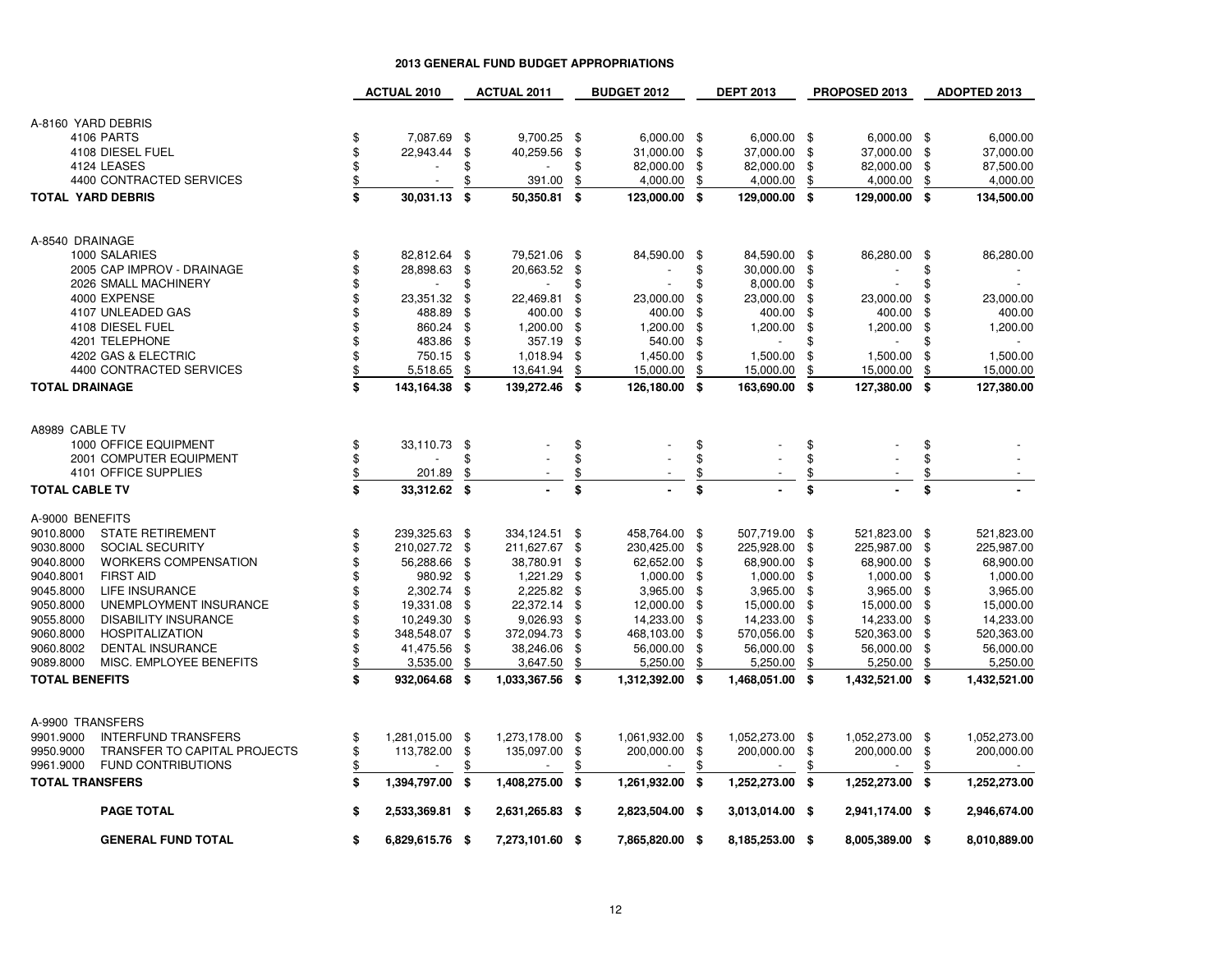# **2013 PART TOWN BUDGET - ESTIMATED REVENUES AND UNEXPENDED BALANCE**

|                                    |   | <b>ACTUAL 2010</b> |    | <b>ACTUAL 2011</b> | <b>BUDGET 2012</b>  |      | <b>DEPT 2013</b> |     | PROPOSED 2013   |    | <b>ADOPTED 2013</b> |
|------------------------------------|---|--------------------|----|--------------------|---------------------|------|------------------|-----|-----------------|----|---------------------|
|                                    |   |                    |    |                    |                     |      |                  |     |                 |    |                     |
| 1001 REAL PROPERTY TAXES           |   |                    |    |                    |                     |      |                  |     |                 |    |                     |
| 1120 SALES TAX                     |   | 912,407.77         | \$ | 1,080,806.47       | \$<br>662,000.00    |      | 670,438.00       |     | 520,438.00      |    | 520,438.00          |
| 1560 SAFETY INSPECTION FEES        |   | 2,456.79           |    | 41,653.70          | 1,000.00            |      | 8,000.00         |     | 8,000.00        |    | 8,000.00            |
| <b>1570 DEMOLITION PERMITS</b>     |   | 870.00             |    | 380.00             | 500.00              |      | 500.00           |     | 500.00          |    | 500.00              |
| 1589 CODE ENFORCEMENT FEES         |   | 1,400.00           | \$ | 700.00             | \$<br>1,500.00      | \$   | 1,000.00         | \$  | 1,000.00        |    | 1,000.00            |
| 2110 ZONING FEES                   |   | 3,390.00           | Я. | 7,873.50           | 4,000.00            | \$.  | 4,000.00         |     | 4,000.00        |    | 4,000.00            |
| 2115 PLANNING BOARD FEES           |   | 16,181.50          |    | 41,975.99          | \$<br>12,000.00     | -\$  | 20,000.00        |     | 20,000.00       |    | 20,000.00           |
| 2300 SERVICE - OTHER GOV'T.        |   |                    |    | 6,500.00           | 7,800.00            | \$   | 7,800.00         | \$. | 7,800.00        |    | 7,800.00            |
| 2401 INTEREST & EARNINGS           |   | 4,138.98           |    | 3,794.93           | 3,500.00            | - \$ | 2,500.00         |     | 2,500.00        |    | 2,500.00            |
| 2545 LICENSES, OTHER               |   | 3,300.00           |    | 4,575.00           | 2,000.00            | \$   | 2,000.00         |     | 2,000.00        |    | 2,000.00            |
| 2550 PERMITS - CERT. OF OCCUPANCY  |   | 3,935.00           | £. | 3,484.00           | \$<br>2,000.00      | \$   | 3,000.00         | \$  | 3,000.00        | -5 | 3,000.00            |
| 2555 BUILDING & ALTERATION PERMITS |   | 87,812.75          |    | 76,034.00          | 60,000.00           |      | 65,000.00        |     | 65,000.00       |    | 65,000.00           |
| 2590 PERMITS                       |   | 4,565.00           | £. | 3,595.00           | \$<br>2,000.00      | \$   | 2,000.00         | \$  | 2,000.00        |    | 2,000.00            |
| 2591 FIRE ALARM PERMITS            |   | 5,200.00           |    | 5,820.00           | \$<br>4,000.00      |      | 4,000.00         |     | 4,000.00        |    | 4,000.00            |
| 2655 MINOR SALES                   |   | 52.00              |    | 4.00               |                     |      |                  |     |                 |    |                     |
| 2665 SALE OF EQUIPMENT             |   |                    |    |                    |                     |      |                  |     |                 |    |                     |
| 2680 INSURANCE RECOVERY            |   | 1,567.71           |    |                    |                     |      |                  |     |                 |    |                     |
| 2701 REFUND OF PRIOR YEAR EXP.     |   | 240.00             |    | 6,369.89           |                     |      |                  |     |                 |    |                     |
| 2705 GIFTS & DONATIONS             |   | 5,567.50           |    |                    |                     |      |                  |     |                 |    |                     |
| 2770 OTHER UNCLASSIFIED REVENUES   |   |                    |    |                    |                     |      |                  |     |                 |    |                     |
| 3089 OTHER STATE AID               |   |                    |    |                    |                     |      |                  |     |                 |    |                     |
| 3960 STATE AID: EMERGENCY          |   |                    |    |                    |                     |      |                  |     |                 |    |                     |
| 4960 FEDERAL AID: EMERGENCY        |   |                    |    |                    |                     |      |                  |     |                 |    |                     |
| 5031 INTERFUND TRANSFER            |   | 46,505.00          |    | 47,157.00          |                     |      |                  |     |                 |    |                     |
|                                    |   | 1,099,590.00       | \$ | 1,330,723.48       | \$<br>762,300.00    | \$   | 790,238.00       | \$  | 640,238.00      | \$ | 640,238.00          |
| <b>5999 APPROP FD BALANCE</b>      |   |                    |    | ۰.                 | \$<br>240,609.00 \$ |      | 240,609.00 \$    |     | 406,035.00 \$   |    | 410,136.00          |
|                                    | S | 1,099,590.00       | -S | 1,330,723.48 \$    | 1,002,909.00        | - \$ | 1,030,847.00     | \$  | 1,046,273.00 \$ |    | 1,050,374.00        |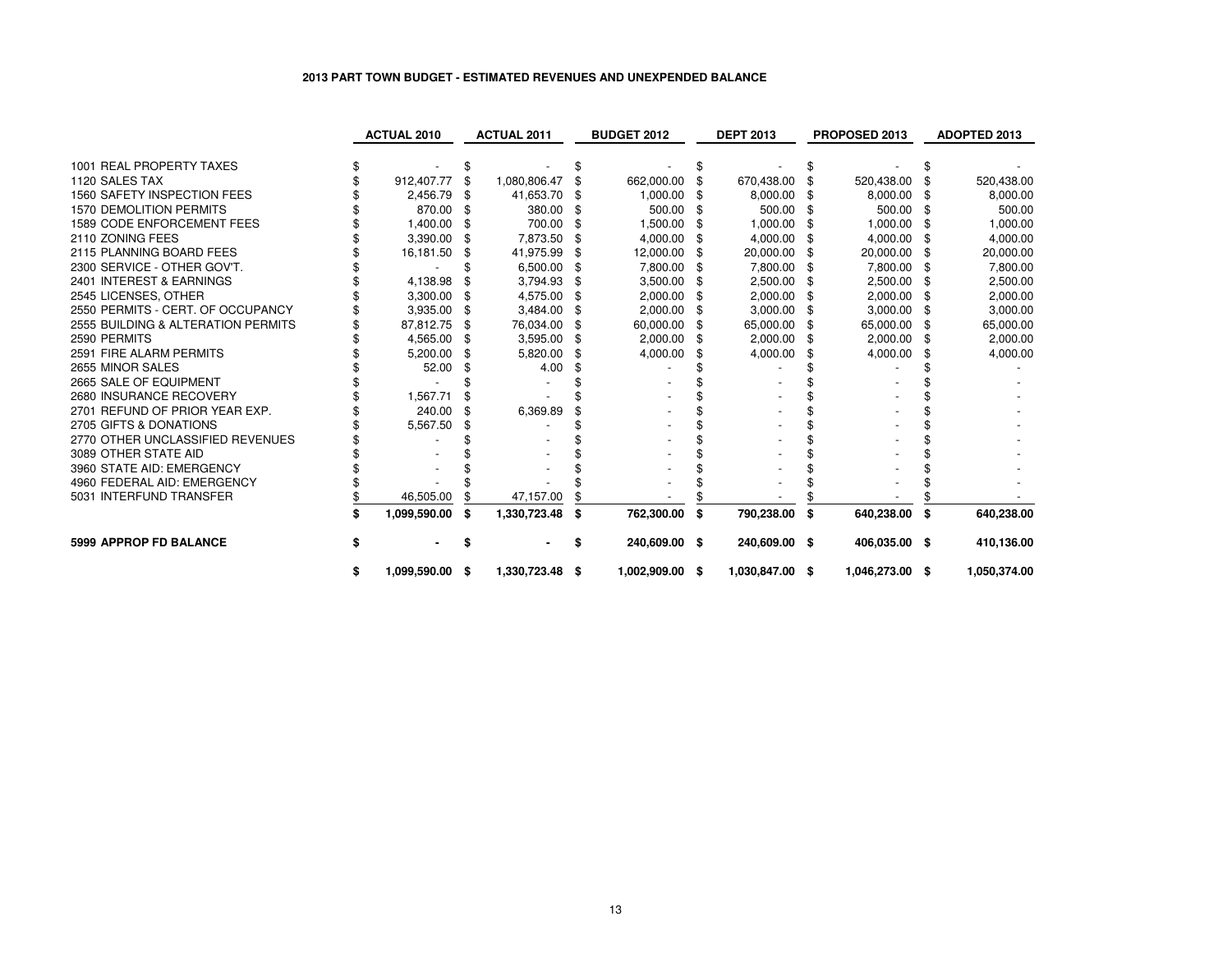### **2013 PART TOWN BUDGET APPROPRIATIONS**

|                                                   | <b>ACTUAL 2010</b>  |      | <b>ACTUAL 2011</b> |     | <b>BUDGET 2012</b> |      | <b>DEPT 2013</b> | PROPOSED 2013      |      | ADOPTED 2013 |
|---------------------------------------------------|---------------------|------|--------------------|-----|--------------------|------|------------------|--------------------|------|--------------|
|                                                   |                     |      |                    |     |                    |      |                  |                    |      |              |
| B-1900'S SPECIAL ITEMS                            |                     |      |                    |     |                    |      |                  |                    |      |              |
| COMPUTER/TECHNOLOGY REPLACEMENT<br>1989.2001      | \$<br>4,978.74 \$   |      |                    | \$  | 1,345.00 \$        |      | 1,345.00         | \$<br>1,345.00 \$  |      | 1,345.00     |
| 1989-2003<br><b>FLEET REPLACEMENT - YD DEBRIS</b> | \$<br>112,428.39    | - \$ | 118,782.87         | \$  | 62,535.00          | - \$ | 63,160.00        | \$<br>63,160.00 \$ |      | 63,160.00    |
| FLEET REPLACEMENT - GEN ADMIN<br>1989-2029        | \$<br>9,353.50      | \$   | 11,050.82          | \$  | 21,020.00          | \$   | 21,230.00        | \$<br>21,230.00    | -\$  | 21,230.00    |
| 1990-4000<br><b>CONTINGENCY</b>                   |                     |      |                    |     | 20,000.00          | \$   | 20,000.00        | 20,000.00          | \$   | 20,000.00    |
| <b>TOTAL SPECIAL ITEMS</b>                        | \$<br>126,760.63    | \$   | 129,833.69         | -\$ | 104,900.00 \$      |      | 105,735.00 \$    | 105,735.00 \$      |      | 105,735.00   |
| <b>B-3620 SAFETY INSPECTION</b>                   |                     |      |                    |     |                    |      |                  |                    |      |              |
| 1000 SALARIES                                     | \$<br>129,504.75    | - \$ | 131,835.83 \$      |     | 134,378.00 \$      |      | 134,128.00 \$    | 150,018.00 \$      |      | 151,858.00   |
| 2002 OFFICE EQUIPMENT                             |                     | \$   |                    | \$  | 500.00 \$          |      | 500.00           | \$<br>500.00 \$    |      | 500.00       |
| 4000 EXPENSE                                      | 3,929.46            | \$   | 1,780.30           | \$. | 5,625.00           | \$   | 5,525.00         | 5,525.00           | - \$ | 5,525.00     |
| 4101 OFFICE SUPPLIES                              | 376.69              | -\$  | 283.79             | \$  | 700.00             | -\$  | 700.00           | 700.00             | - \$ | 700.00       |
| 4105 VEHICLE MAINTENANCE                          | 1,230.50            | -\$  | 354.17             | -\$ | 1,300.00           | -\$  | 2,100.00         | 2,100.00           | - \$ | 2,100.00     |
| 4107 UNLEADED GAS                                 | 4,006.96            | -\$  | 4,730.13           | -\$ | 4,400.00           | \$   | 5,200.00         | \$<br>5,200.00     | -\$  | 5,200.00     |
| 4137 SAFETY SUPPLIES                              | 4.30                | \$   | 111.00             | -\$ | 100.00             | \$   | 220.00           | 220.00             | -\$  | 220.00       |
| 4201 TELEPHONE                                    | 854.00              | \$   | 874.01             | -\$ | 1,440.00           | £.   | 1,440.00         | 1,440.00           | \$   | 1,440.00     |
| 4602 EXPENSE REIMBURSEMENT                        | 91.95               | -\$  | 36.04              | \$  | 200.00             | £.   | 200.00           | 200.00             | \$   | 200.00       |
| 4603 ASSOCIATION DUES                             | 635.00              | -\$  | 345.00             | -\$ | 435.00             | \$   | 615.00           | 615.00             | - \$ | 615.00       |
| 4604 EDUCATION                                    | 1,791.60            | \$   | 1,075.00           | \$  | 1,825.00           | \$.  | 1,825.00         | 1,825.00           | \$   | 1,825.00     |
| 4606 LEGAL ADS & NOTICES                          | \$<br>32.02         | \$   | 16.98              |     | 200.00             |      | 200.00           | 200.00             | \$.  | 200.00       |
| <b>TOTAL SAFETY INSPECTION</b>                    | \$<br>142,457.23 \$ |      | 141,442.25 \$      |     | 151,103.00 \$      |      | 152,653.00 \$    | 168,543.00 \$      |      | 170,383.00   |
| <b>B-4560 PHYSICIAN</b>                           |                     |      |                    |     |                    |      |                  |                    |      |              |
| 4000 EXPENSE                                      | \$                  |      |                    |     | 350.00             | \$   | 350.00           | \$<br>350.00       | \$   | 350.00       |
| <b>TOTAL PHYSICAL</b>                             | \$                  | \$   |                    | \$  | 350.00 \$          |      | 350.00 \$        | 350.00             | -\$  | 350.00       |
| B-8010 ZONING                                     |                     |      |                    |     |                    |      |                  |                    |      |              |
| 1000 SALARIES                                     | \$<br>1,838.07 \$   |      | 1,903.00           | \$  | 1,932.00 \$        |      | 1,932.00 \$      | 1,971.00 \$        |      | 1,971.00     |
| 4007 HPC EXPENSE                                  | 112.00              | -\$  |                    | \$  | 500.00             | - \$ | 500.00           | \$<br>500.00 \$    |      | 500.00       |
| 4008 ZBA EXPENSE                                  | 212.00              | \$   |                    |     | 500.00             | \$   | 500.00           | 500.00             | \$   | 500.00       |
| 4606 LEGAL                                        | 868.33              | \$   | 601.91             |     | 1,000.00           |      | 1,000.00         | 1,000.00           | \$   | 1,000.00     |
| <b>TOTAL ZONING</b>                               | \$<br>3,030.40 \$   |      | 2,504.91           | -\$ | $3,932.00$ \$      |      | $3,932.00$ \$    | 3,971.00 \$        |      | 3,971.00     |
| <b>PAGE TOTAL</b>                                 | \$<br>272,248.26 \$ |      | 273,780.85 \$      |     | 260,285.00 \$      |      | 262,670.00 \$    | 278,599.00 \$      |      | 280,439.00   |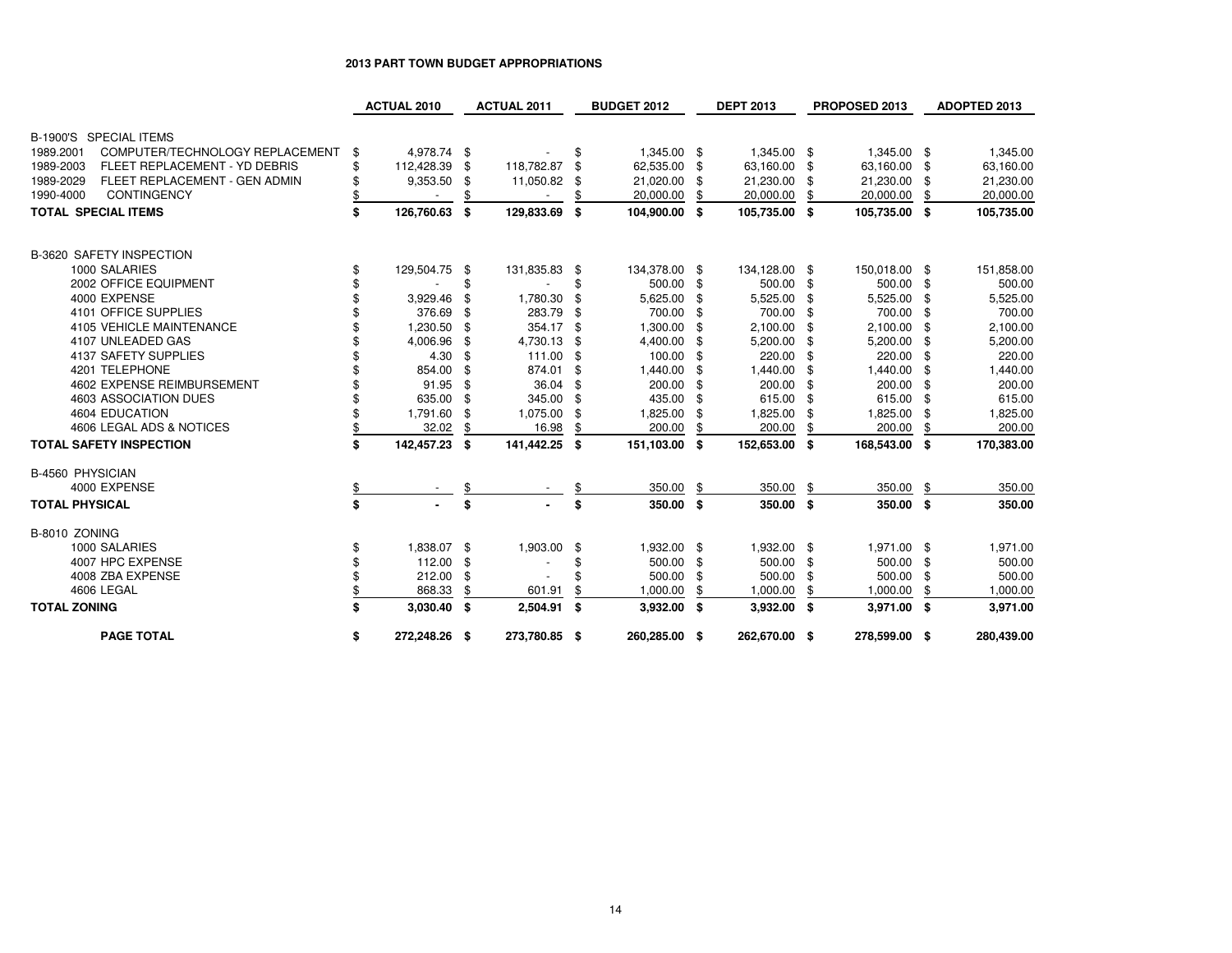# **2013 PART TOWN BUDGET APPROPRIATIONS**

|                          |                               | <b>ACTUAL 2010</b>    |      | <b>ACTUAL 2011</b>        | <b>BUDGET 2012</b>                |                  | <b>DEPT 2013</b> |          | PROPOSED 2013             |     | ADOPTED 2013 |
|--------------------------|-------------------------------|-----------------------|------|---------------------------|-----------------------------------|------------------|------------------|----------|---------------------------|-----|--------------|
|                          |                               |                       |      |                           |                                   |                  |                  |          |                           |     |              |
| B-8020 PLANNING          |                               |                       |      |                           |                                   |                  |                  |          |                           |     |              |
|                          | 1000 SALARIES                 | \$<br>246,020.98 \$   |      | 250,367.68 \$             | 251,050.00 \$                     |                  | 250,370.00       | \$       | 240,324.00 \$             |     | 242,294.00   |
|                          | 2002 OFFICE EQUIPMENT         | \$                    | \$   | 282.15                    | \$<br>500.00                      | \$               | 2,500.00         | \$       | 2,500.00                  | \$  | 2,500.00     |
|                          | 4006 PLANNING BOARD EXPENSE   | \$<br>602.69          | \$   | 350.95                    | \$<br>3,000.00                    | \$               | 3,000.00         | \$       | 3,000.00                  | \$  | 3,000.00     |
|                          | 4101 OFFICE SUPPLIES          | \$<br>590.34          | \$   | 822.71                    | \$<br>1,400.00                    | \$               | 1,400.00         | \$       | 1,400.00                  | \$  | 1,400.00     |
|                          | 4105 VEHICLE MAINTENANCE      | \$<br>122.80          | \$   |                           | \$<br>500.00                      | \$               | 500.00           | \$       | 500.00                    | \$  | 500.00       |
|                          | 4107 UNLEADED GAS             | 480.69                | \$   | 574.67                    | \$<br>1,500.00                    | \$               | 1,500.00         | \$       | 1,500.00                  | -\$ | 1,500.00     |
|                          | 4137 SAFETY SUPPLIES          | \$                    | \$   | 16.00                     | \$<br>100.00                      | \$               | 180.00           | \$       | 180.00                    | \$  | 180.00       |
|                          | 4201 TELEPHONE                | \$<br>356.24          | \$   | 339.65                    | \$<br>480.00                      | \$               | 480.00           | \$       | 480.00                    | \$  | 480.00       |
|                          | 4401 ENGINEERS                | \$<br>35,806.60       | \$   | 35,549.39                 | \$<br>25,000.00                   | \$               | 25,000.00        | \$       | 25,000.00                 | \$  | 25,000.00    |
|                          | 4404 CONSULTANTS              | \$<br>124,820.00      | \$   | 62,864.34                 | \$<br>6,000.00                    | \$               | 6,000.00         | S        | 6,000.00                  | \$  | 6,000.00     |
|                          | 4407 COMPUTER SERVICES        | \$                    | \$   |                           | \$<br>750.00                      | \$               | 750.00           | \$       | 750.00                    | \$  | 750.00       |
|                          | 4604 EDUCATION                | \$<br>375.00          | \$   | 7.25                      | \$<br>1,500.00                    | \$               | 1,800.00         | \$       | 1,800.00                  | £.  | 1,800.00     |
|                          | 4606 LEGAL ADS & NOTICES      | \$<br>210.22          | \$   | 476.13                    | \$<br>1,500.00                    | \$               | 1,440.00         | \$       | 1,440.00                  | \$  | 1,440.00     |
| <b>TOTAL PLANNING</b>    |                               | \$<br>409,385.56      | - \$ | 351,650.92 \$             | 293,280.00 \$                     |                  | 294,920.00 \$    |          | 284,874.00 \$             |     | 286,844.00   |
|                          |                               |                       |      |                           |                                   |                  |                  |          |                           |     |              |
|                          |                               |                       |      |                           |                                   |                  |                  |          |                           |     |              |
| B-8160 YARD DEBRIS       | 4009 PRINTING                 | \$                    | \$   |                           |                                   |                  | 2,500.00         |          |                           |     | 2,500.00     |
|                          | 4400 CONTRACTED SERVICES      | \$<br>240,599.58      | \$   | 2,631.50 \$<br>214,697.00 | \$<br>$3,500.00$ \$<br>250,000.00 | \$               | 250,000.00       | \$<br>\$ | 2,500.00 \$<br>250,000.00 | \$  | 250,000.00   |
|                          |                               |                       |      |                           |                                   |                  |                  |          |                           |     |              |
| <b>TOTAL YARD DEBRIS</b> |                               | \$<br>240,599.58 \$   |      | 217,328.50 \$             | 253,500.00 \$                     |                  | 252,500.00 \$    |          | 252,500.00 \$             |     | 252,500.00   |
|                          |                               |                       |      |                           |                                   |                  |                  |          |                           |     |              |
| B-9000 BENEFITS          |                               |                       |      |                           |                                   |                  |                  |          |                           |     |              |
| 9010.8000                | <b>STATE RETIREMENT</b>       | \$<br>38,437.65 \$    |      | 51,862.46 \$              | 64,240.00 \$                      |                  | 67,172.00 \$     |          | 79,066.00 \$              |     | 79,066.00    |
| 9030.8000                | <b>SOCIAL SECURITY</b>        | \$<br>28,511.07 \$    |      | 28,799.95                 | \$<br>30,443.00                   | \$               | 30,372.00        | \$       | 30,825.00 \$              |     | 31,116.00    |
| 9040.8000                | <b>WORKERS COMPENSATION</b>   | \$<br>11,150.66       | \$   | 6,500.00                  | \$<br>9,000.00                    | \$               | 10,000.00        | \$       | 10,000.00                 | \$  | 10,000.00    |
| 9040.8001                | <b>FIRST AID</b>              |                       |      |                           | \$<br>300.00                      | \$               | 300.00           | \$       | 300.00                    | \$  | 300.00       |
| 9045.8000                | <b>LIFE INSURANCE</b>         | 434.16                | \$   | 434.16                    | \$<br>570.00                      | \$               | 570.00           | \$       | 570.00                    | \$  | 570.00       |
| 9050.8000                | UNEMPLOYMENT INSURANCE        |                       |      |                           | \$                                | \$               |                  | \$       | $\sim$                    |     |              |
| 9055.8000                | <b>DISABILITY INSURANCE</b>   | \$<br>1,635.92        | £.   | 1,764.37                  | \$<br>2,112.00                    | £.               | 2,112.00         | £.       | 2,112.00                  | -\$ | 2,112.00     |
| 9060.8000                | <b>HOSPITALIZATION</b>        | \$<br>59,416.44       | \$   | 55,744.62                 | \$<br>80,019.00                   | \$               | 100,071.00       | \$       | 97,267.00                 | \$  | 97,267.00    |
| 9060.8002                | <b>DENTAL INSURANCE</b>       | \$<br>9,517.66        | - \$ | 9,672.03                  | \$<br>9,000.00                    | \$               | 10,000.00        | \$       | 10,000.00                 | -\$ | 10,000.00    |
| 9089.8000                | MISC. EMPLOYEE BENEFITS       | \$<br>110.30          | \$   |                           | \$<br>160.00                      | \$               | 160.00           | \$       | 160.00                    | \$  | 160.00       |
| <b>TOTAL BENEFITS</b>    |                               | \$<br>149,213.86 \$   |      | 154,777.59 \$             | 195,844.00 \$                     |                  | 220,757.00 \$    |          | 230,300.00 \$             |     | 230,591.00   |
|                          |                               |                       |      |                           |                                   |                  |                  |          |                           |     |              |
|                          |                               |                       |      |                           |                                   |                  |                  |          |                           |     |              |
| <b>B-9901 TRANSFERS</b>  |                               |                       |      |                           |                                   |                  |                  |          |                           |     |              |
| 9901.9000                | <b>INTERFUND TRANSFERS</b>    | \$                    | \$   |                           | \$                                | \$               |                  | \$       |                           | \$  |              |
| 9950.9000                | TRANSFER TO CAPITAL PROJECTS  | \$<br>6,986.00        | \$   | 175,000.00                | \$                                | $\underline{\$}$ |                  | \$       |                           |     |              |
| <b>TOTAL TRANSFERS</b>   |                               | \$<br>6,986.00        | - \$ | 175,000.00 \$             |                                   | \$               |                  | \$       |                           | \$  |              |
|                          |                               |                       |      |                           |                                   |                  |                  |          |                           |     |              |
|                          | <b>PAGE TOTAL</b>             | \$<br>806,185.00 \$   |      | 898,757.01 \$             | 742,624.00 \$                     |                  | 768,177.00 \$    |          | 767,674.00 \$             |     | 769,935.00   |
|                          | <b>TOTAL PART TOWN BUDGET</b> | \$<br>1,078,433.26 \$ |      | 1,172,537.86 \$           | 1,002,909.00 \$                   |                  | 1,030,847.00 \$  |          | 1,046,273.00 \$           |     | 1,050,374.00 |
|                          |                               |                       |      |                           |                                   |                  |                  |          |                           |     |              |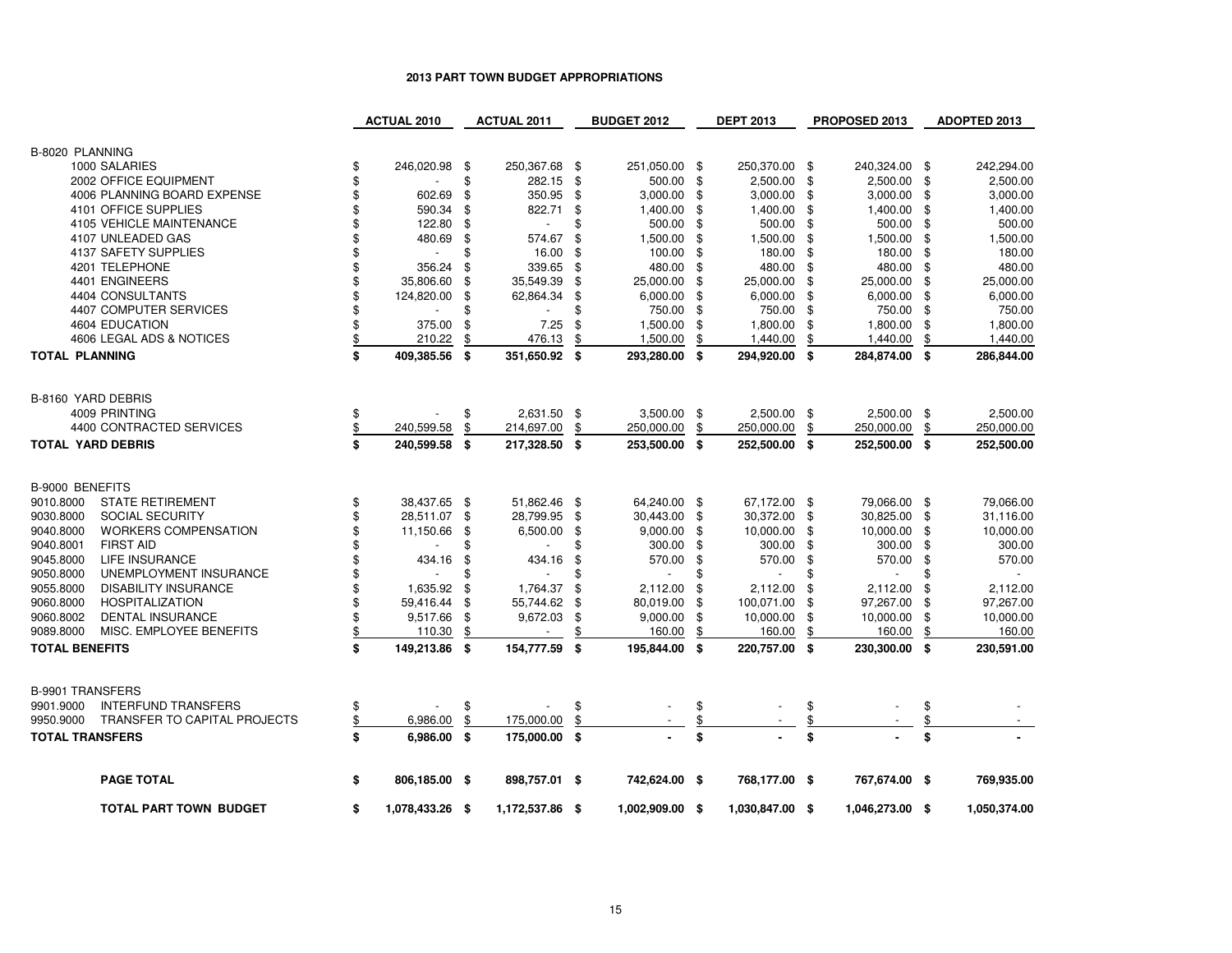|        |                    |                                                                                                                                                |                    | <b>BUDGET 2012</b>                               | <b>DEPT 2013</b>                                                                                                             |   |                                            |               | ADOPTED 2013                                                           |
|--------|--------------------|------------------------------------------------------------------------------------------------------------------------------------------------|--------------------|--------------------------------------------------|------------------------------------------------------------------------------------------------------------------------------|---|--------------------------------------------|---------------|------------------------------------------------------------------------|
|        |                    |                                                                                                                                                |                    |                                                  |                                                                                                                              |   |                                            |               |                                                                        |
|        |                    | 1,787.04                                                                                                                                       |                    |                                                  | 1,200.00                                                                                                                     |   | 1,200.00                                   |               | ,200.00                                                                |
|        |                    | 3,200.96                                                                                                                                       |                    |                                                  | 3,000.00                                                                                                                     |   |                                            |               | 3,000.00                                                               |
|        |                    | 86,612.80                                                                                                                                      |                    |                                                  | 87,500.00                                                                                                                    |   |                                            |               | 87,500.00                                                              |
|        |                    | 4,553.93                                                                                                                                       |                    |                                                  | 5,000.00                                                                                                                     |   | 5,000.00                                   |               | 5,000.00                                                               |
|        |                    | 2,144.17                                                                                                                                       |                    | 3,000.00                                         | 2,500.00                                                                                                                     |   | 2,500.00                                   |               | 2,500.00                                                               |
|        |                    |                                                                                                                                                |                    |                                                  |                                                                                                                              |   |                                            |               |                                                                        |
| 512.13 |                    |                                                                                                                                                |                    |                                                  |                                                                                                                              |   |                                            |               |                                                                        |
|        |                    |                                                                                                                                                |                    |                                                  |                                                                                                                              |   |                                            |               |                                                                        |
| 300.00 |                    | 13,881.00                                                                                                                                      |                    |                                                  |                                                                                                                              |   |                                            |               |                                                                        |
|        |                    | 15,777.00                                                                                                                                      |                    |                                                  |                                                                                                                              |   |                                            |               |                                                                        |
|        |                    |                                                                                                                                                |                    |                                                  |                                                                                                                              |   |                                            |               |                                                                        |
|        |                    |                                                                                                                                                |                    |                                                  |                                                                                                                              |   |                                            |               |                                                                        |
|        |                    |                                                                                                                                                | -S                 |                                                  |                                                                                                                              | S |                                            |               | 99,200.00                                                              |
| $\sim$ |                    |                                                                                                                                                |                    |                                                  |                                                                                                                              |   |                                            |               | 45,000.00                                                              |
|        |                    |                                                                                                                                                |                    |                                                  |                                                                                                                              |   |                                            |               | 144,200.00                                                             |
|        | <b>ACTUAL 2010</b> | 929,559.00 \$<br>1,317.75 \$<br>$3,525.08$ \$<br>83,237.85 \$<br>1,021.56 \$<br>3,276.25<br>15,777.00 \$<br>1.038.526.62 \$<br>1,038,526.62 \$ | <b>ACTUAL 2011</b> | 972,865.00 \$<br>1,100,821.90<br>1,100,821.90 \$ | 1,052,288.00 \$<br>200.00. ا<br>3,000.00<br>87,500.00<br>$5,000.00$ \$<br>1,151,988.00 \$<br>45,000.00 \$<br>1,196,988.00 \$ |   | 99,200.00<br>45,000.00 \$<br>144,200.00 \$ | PROPOSED 2013 | 3,000.00<br>87,500.00<br>99,200.00 \$<br>45,000.00 \$<br>144,200.00 \$ |

### **2013 LIBRARY FUND - ESTIMATED REVENUES AND UNEXPENDED BALANCE**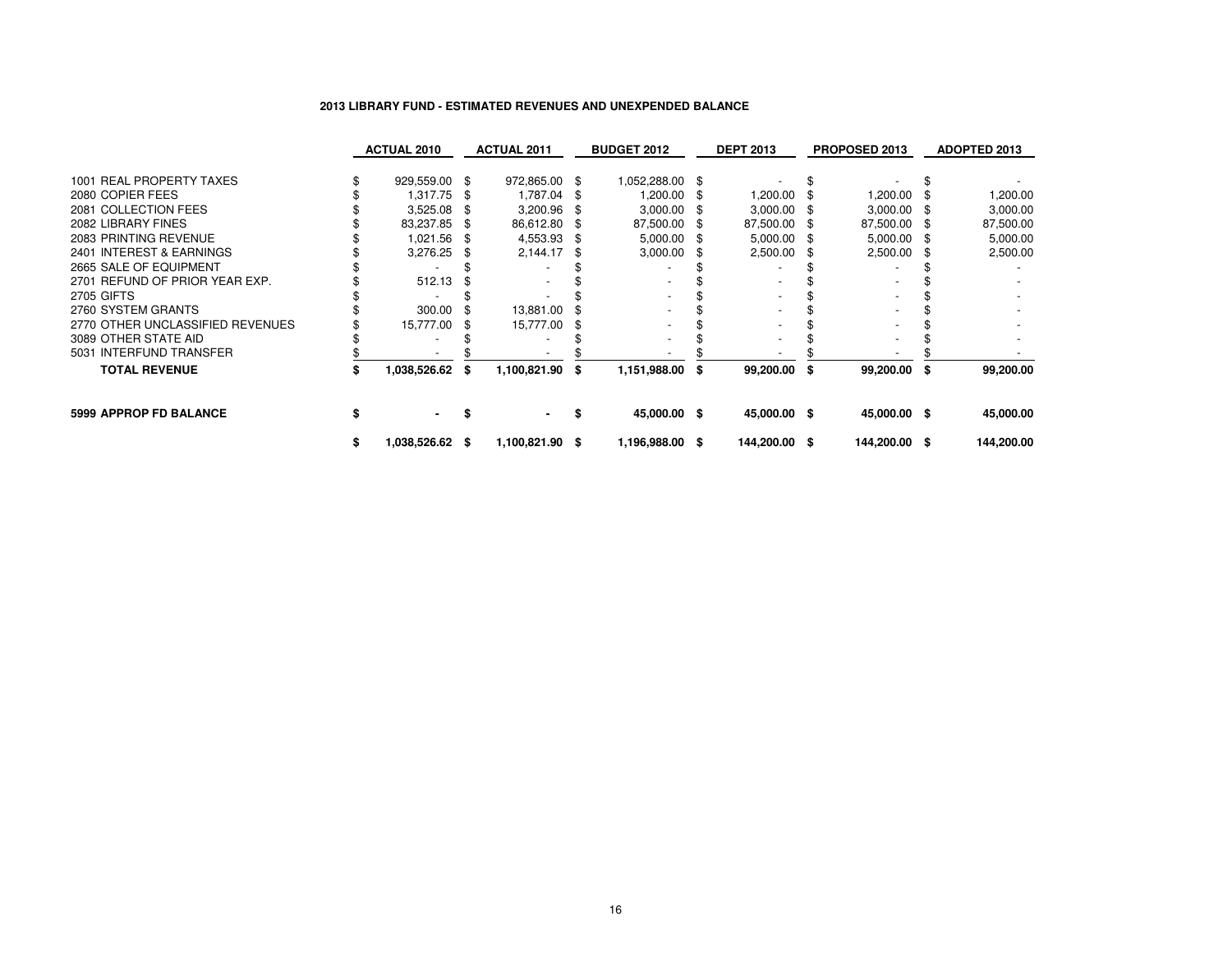# **2013 LIBRARY BUDGET APPROPRIATIONS**

|                                          | <b>ACTUAL 2010</b>             |      | <b>ACTUAL 2011</b> |      | <b>BUDGET 2012</b> |     | <b>DEPT 2013</b> |     | PROPOSED 2013   |     | ADOPTED 2013 |
|------------------------------------------|--------------------------------|------|--------------------|------|--------------------|-----|------------------|-----|-----------------|-----|--------------|
| L-4560 PHYSICIAN                         |                                |      |                    |      |                    |     |                  |     |                 |     |              |
| 4000 EXPENSE                             |                                | \$   |                    |      | 500.00             | \$  | 500.00           | \$  | 500.00          | \$  | 500.00       |
| <b>TOTAL PHYSICIAN</b>                   | \$                             | \$   |                    | \$   | 500.00 \$          |     | 500.00 \$        |     | 500.00 \$       |     | 500.00       |
| L-7410 LIBRARY                           |                                |      |                    |      |                    |     |                  |     |                 |     |              |
| 1001 PROFESSIONALS                       | \$<br>396,391.69 \$            |      | 406,331.85 \$      |      | 405,273.00 \$      |     | 405,273.00 \$    |     | 413,282.00 \$   |     | 413,282.00   |
| 1002 CLERICAL                            | \$<br>142,590.36 \$            |      | 143,145.19 \$      |      | 147,922.00 \$      |     | 147,922.00       | \$  | 150,320.00 \$   |     | 150,320.00   |
| 1003 PAGES                               | \$<br>28,385.24 \$             |      | 32,101.29          | - \$ | 32,578.00          | \$  | 32,578.00        | \$  | 33,226.00 \$    |     | 33,226.00    |
| 1004 LIBRARY AIDES                       | 100,843.67                     | - \$ | 99,407.94 \$       |      | 124,468.00         | -\$ | 124,468.00       | \$  | 126,919.00 \$   |     | 126,919.00   |
| 2002 OFFICE EQUIPMENT                    | 458.68 \$                      |      | 1,066.46           | - \$ | 910.00 \$          |     | 910.00           | \$  | 910.00 \$       |     | 910.00       |
| 4000 EXPENSE                             | \$<br>1,410.94 \$              |      | 1,575.79           | \$   | 1,350.00 \$        |     | 1,350.00         | \$  | 1,350.00 \$     |     | 1,350.00     |
| 4001 EQUIPMENT RENTAL                    | \$<br>1,131.68 \$              |      | 847.63             | -\$  | $5,000.00$ \$      |     | 5,000.00         | \$  | $5,000.00$ \$   |     | 5,000.00     |
| 4101 OFFICE SUPPLIES                     | \$<br>10,637.47 \$             |      | 14,008.02 \$       |      | 13,727.00 \$       |     | 13,727.00        | \$  | 13,727.00 \$    |     | 13,727.00    |
| 4126 BOOKS                               | \$<br>112,961.03 \$            |      | 105,637.49         | \$   | 108,943.00         | \$  | 108,943.00       | \$  | 108,943.00      | -\$ | 108,943.00   |
| 4128 MAGAZINES                           | 8,623.80 \$                    |      | 8,262.80           | \$   | 8,485.00           | \$  | 8,485.00         | \$  | 8,485.00 \$     |     | 8,485.00     |
| 4130 AUDIO VISUAL                        | 31,977.67 \$                   |      | 30,582.21 \$       |      | 28,935.00          | -\$ | 28,935.00        | \$  | 28,935.00 \$    |     | 28,935.00    |
| 4133 EQUIPMENT MAINTENANCE               | 583.94                         | \$   | 811.77 \$          |      | 222.00             | -\$ | 222.00           | \$  | 222.00 \$       |     | 222.00       |
| 4134 DATABASE                            | \$<br>$\overline{\phantom{a}}$ | \$   | 450.00             | \$   | 600.00 \$          |     | 600.00           | \$  | 600.00 \$       |     | 600.00       |
| 4201 TELEPHONE                           | 2,466.34                       | -\$  | 2,506.33           | -\$  | 3,888.00           | \$  | 3,888.00         | \$  | 3,888.00 \$     |     | 3,888.00     |
| 4400 CONTRACTUAL SERVICES                | \$<br>1,241.16                 | - \$ | 1,241.16           | - \$ | 1,580.00           | \$  | 1,580.00         | \$  | 1,580.00        | \$  | 1,580.00     |
| 4407 COMPUTER SERVICES                   | \$<br>28,154.00 \$             |      | 31,016.00          | \$   | 44,243.00          | \$  | 44,363.00        | \$  | 44,363.00 \$    |     | 44,363.00    |
| 4409 MAINTENANCE CONTRACTS               | 2,322.32 \$                    |      | 2,426.33           | \$   | 2,500.00           | \$  | 2,500.00         | \$  | 2,500.00 \$     |     | 2,500.00     |
| 4601 POSTAGE                             | \$<br>1,073.76                 | - \$ | 839.94             | -\$  | 2,000.00           | -\$ | 2,000.00         | \$  | $2,000.00$ \$   |     | 2,000.00     |
| 4602 EXPENSE REIMBURSEMENT               | \$<br>1,932.26 \$              |      | 669.21 \$          |      | 1,380.00 \$        |     | 1,380.00         | \$  | 1,380.00 \$     |     | 1,380.00     |
| 4603 ASSOCIATION DUES                    | \$<br>305.00                   | -\$  | 425.00             | \$   | 320.00             | \$  | 320.00           | \$  | 320.00 \$       |     | 320.00       |
| 4604 EDUCATION                           | \$<br>10.00                    | \$   | 708.00             | \$   | 1,000.00           |     | 1,000.00         | \$  | 1,000.00        | \$  | 1,000.00     |
| <b>TOTAL LIBRARY</b>                     | \$<br>873,501.01 \$            |      | 884,060.41 \$      |      | 935,324.00 \$      |     | 935,444.00 \$    |     | 948,950.00 \$   |     | 948,950.00   |
| L-9000 BENEFITS                          |                                |      |                    |      |                    |     |                  |     |                 |     |              |
| <b>STATE RETIREMENT</b><br>9010.8000     | \$<br>52,058.20 \$             |      | 70,971.11 \$       |      | 90,000.00 \$       |     | 103,521.00 \$    |     | 109,746.00 \$   |     | 109,746.00   |
| 9030.8000<br>SOCIAL SECURITY             | \$<br>50,490.81 \$             |      | 50,709.80 \$       |      | 54,997.00 \$       |     | 54,997.00 \$     |     | 56,037.00 \$    |     | 56,037.00    |
| 9040.8000<br><b>WORKERS COMPENSATION</b> | \$<br>4,529.18 \$              |      | 4,000.00           | -\$  | 5,000.00           | \$  | 5,500.00         | \$  | 5,500.00 \$     |     | 5,500.00     |
| 9045.8000<br><b>LIFE INSURANCE</b>       | \$<br>434.16                   | - \$ | 434.16 \$          |      | 550.00             | -\$ | 550.00           | \$  | 550.00 \$       |     | 550.00       |
| 9050.8000<br><b>UNEMPLOYMENT</b>         | \$<br>336.96                   | - \$ |                    | \$   | 500.00             | \$  | 500.00           | \$  | 500.00 \$       |     | 500.00       |
| 9055.8000<br><b>DISABILITY INSURANCE</b> | 2,054.10 \$                    |      | 2,691.42           | - \$ | 2,175.00           | \$  | 2,175.00         | \$  | 2,175.00 \$     |     | 2,175.00     |
| 9060.8000<br><b>HOSPITALIZATION</b>      | \$<br>64,528.59 \$             |      | 73,931.66 \$       |      | 100,507.00 \$      |     | 112,131.00       | \$  | 102,186.00 \$   |     | 102,186.00   |
| 9060.8002<br><b>DENTAL INSURANCE</b>     | \$<br>5,427.51                 | - \$ | 5,712.95 \$        |      | 7,000.00 \$        |     | 7,000.00         | -\$ | 7,000.00 \$     |     | 7,000.00     |
| 9089.8000<br>MISC. EMPLOYEE BENEFITS     | \$<br>365.00                   | \$   | 500.00             | \$   | 435.00             | \$  | 435.00           | \$  | 435.00          | \$  | 435.00       |
| <b>TOTAL BENEFITS</b>                    | \$<br>180,224.51 \$            |      | 208,951.10 \$      |      | 261,164.00 \$      |     | 286,809.00 \$    |     | 284,129.00 \$   |     | 284,129.00   |
| TOTAL LIBRARY APPROPRIATIONS             | \$<br>1,053,725.52 \$          |      | 1,093,011.51 \$    |      | 1,196,988.00 \$    |     | 1,222,753.00 \$  |     | 1,233,579.00 \$ |     | 1,233,579.00 |
|                                          |                                |      |                    |      |                    |     |                  |     |                 |     |              |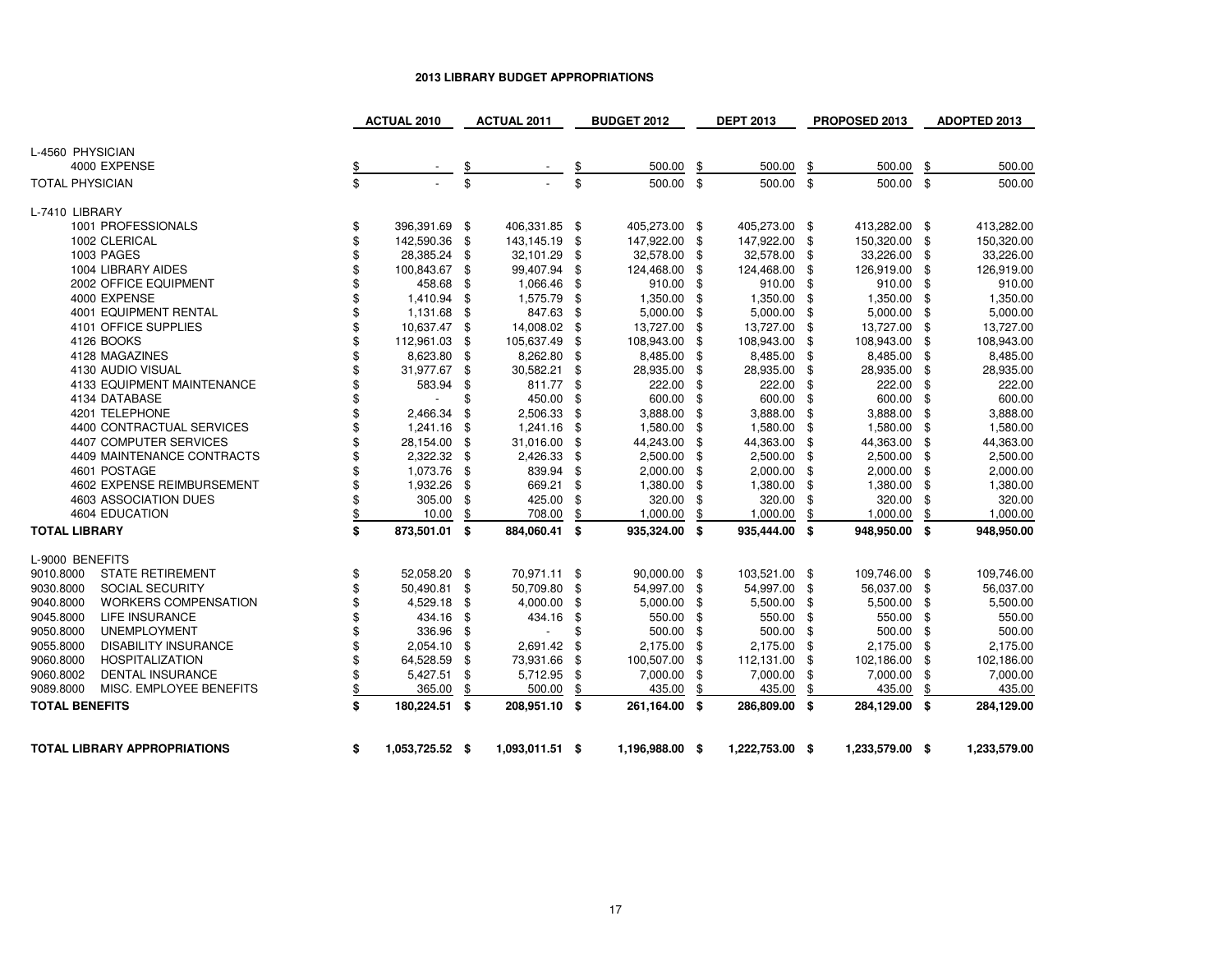# **2013 TOWNWIDE HIGHWAY - ESTIMATED REVENUES AND UNEXPENDED BALANCE**

|                                | <b>ACTUAL 2010</b> |   | <b>ACTUAL 2011</b> |      | <b>BUDGET 2012</b> |      | <b>DEPT 2013</b> |      | <b>PROPOSED 2013</b> |      | ADOPTED 2013 |
|--------------------------------|--------------------|---|--------------------|------|--------------------|------|------------------|------|----------------------|------|--------------|
| 1001 REAL PROPERTY TAXES       | 1,546,853.00 \$    |   | 1,568,098.00       | - \$ | 1,626,183.00 \$    |      |                  |      |                      |      |              |
| 2300 SERVICE - OTHER GOV'T.    | 363,621.66 \$      |   | 488,448.39         | - 96 | 396,335.00         | - \$ | 396,335.00       |      | 396,335.00           |      | 396,335.00   |
| 2401 INTEREST & EARNINGS       | 13,094.77 \$       |   | 9,871.14           | - \$ | 10,000.00 \$       |      | 8,000.00         | - 95 | 8,000.00             |      | 8,000.00     |
| 2416 EQUIPMENT RENTAL          | 27,017.50 \$       |   | 15,602.81          | - 96 | 5,000.00           |      | 5,000.00         | - \$ | 5,000.00             |      | 5,000.00     |
| 2650 SALE OF SCRAP             | $5,395.10$ \$      |   | 1,904.60           |      |                    |      |                  |      |                      |      |              |
| 2665 SALE OF EQUIPMENT         |                    |   |                    |      |                    |      |                  |      |                      |      |              |
| 2680 INSURANCE RECOVERY        | 480.00             |   | 103.75             |      |                    |      |                  |      |                      |      |              |
| 2701 REFUND OF PRIOR YEAR EXP. | 111.86             |   |                    |      |                    |      |                  |      |                      |      |              |
| 2770 OTHER UNCLASSIFIED        | 0.30               |   |                    |      |                    |      |                  |      |                      |      |              |
| 2801 INTERFUND REVENUE         | 98,900.00          |   | 484,976.00         |      |                    |      |                  |      |                      |      |              |
| 3089 OTHER STATE AID           |                    |   |                    |      |                    |      |                  |      |                      |      |              |
| 3960 STATE AID: EMERGENCY      |                    |   |                    |      |                    |      |                  |      |                      |      |              |
| 4960 FED AID: EMERGENCY        |                    |   |                    |      |                    |      |                  |      |                      |      |              |
| 5031 INTERFUND TRANSFERS       |                    |   |                    |      |                    |      |                  |      |                      |      |              |
|                                | 2,055,474.19       | S | 2,569,004.69       | S    | 2,037,518.00 \$    |      | 409,335.00       | - 36 | 409,335.00           | - \$ | 409,335.00   |
| <b>5999 APPROP FD BALANCE</b>  |                    |   |                    |      | 320,000.00 \$      |      | 320,000.00 \$    |      | 320,000.00 \$        |      | 320,000.00   |
|                                | 2,055,474.19 \$    |   | 2,569,004.69       | S.   | 2,357,518.00 \$    |      | 729,335.00 \$    |      | 729,335.00 \$        |      | 729,335.00   |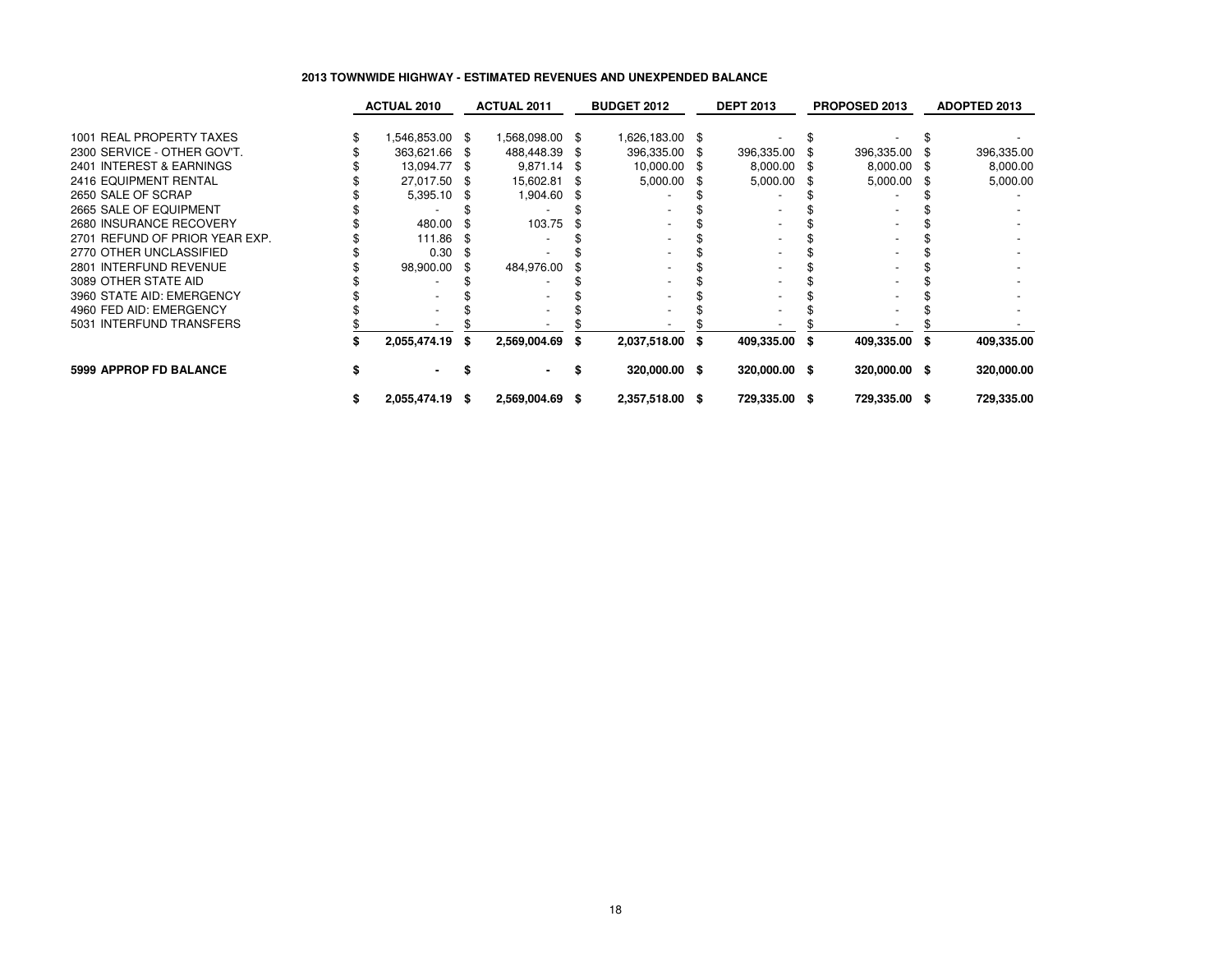|                                               | <b>ACTUAL 2010</b>  |     | <b>ACTUAL 2011</b> |      | <b>BUDGET 2012</b> |      | <b>DEPT 2013</b> |      | PROPOSED 2013 |      | <b>ADOPTED 2013</b> |
|-----------------------------------------------|---------------------|-----|--------------------|------|--------------------|------|------------------|------|---------------|------|---------------------|
| DA-1900'S SPECIAL ITEMS                       |                     |     |                    |      |                    |      |                  |      |               |      |                     |
| <b>HIGHWAY FLEET REPLACEMENT</b><br>1989.2003 | 289,783.85          | \$  | 285,309.08         | \$   | 293,256.00         | \$   | 296,189.00       | \$   | 296,189.00    | - \$ | 296,189.00          |
| <b>TOTAL SPECIAL ITEMS</b>                    | \$<br>289,783.85 \$ |     | 285,309.08 \$      |      | 293,256.00 \$      |      | 296,189.00       | \$   | 296,189.00 \$ |      | 296,189.00          |
| DA-4560 PHYSICIAN                             |                     |     |                    |      |                    |      |                  |      |               |      |                     |
| 4000 EXPENSE                                  | \$<br>409.50 \$     |     |                    | \$   | 500.00 \$          |      | 500.00 \$        |      | 500.00 \$     |      | 500.00              |
| 4413 CDL TESTING                              | 1,230.00            | \$  | 874.50             |      | 1,500.00           |      | 1,500.00         | \$   | 1,500.00      |      | 1,500.00            |
| <b>TOTAL PHYSICIAN</b>                        | \$<br>1,639.50      | -\$ | 874.50             | \$   | $2,000.00$ \$      |      | $2,000.00$ \$    |      | $2,000.00$ \$ |      | 2,000.00            |
| DA-5130 MACHINERY                             |                     |     |                    |      |                    |      |                  |      |               |      |                     |
| 1000 SALARIES                                 | \$<br>163,017.02 \$ |     | 172,396.81         | - \$ | 188,997.00 \$      |      | 181,565.00 \$    |      | 184,195.00 \$ |      | 184,195.00          |
| 2002 OFFICE EQUIPMENT                         | 398.99 \$           |     | 99.99              | -\$  | 500.00 \$          |      | 500.00           | \$   | 500.00 \$     |      | 500.00              |
| 2026 SMALL MACHINERY                          | 4,000.00            | -\$ | 4,425.91           | \$   | 6,500.00           | -\$  | 15,000.00        | \$   | 15,000.00     | -\$  | 15,000.00           |
| 4103 TOOLS                                    | 6,253.70            | -\$ | 5,543.00           | -\$  | $6,000.00$ \$      |      | 6,000.00         | \$   | 6,000.00 \$   |      | 6,000.00            |
| 4106 PARTS                                    | 85,781.91           | -\$ | 91,376.09          | \$   | 85,000.00          | - \$ | 80,000.00        | \$   | 80,000.00     | -\$  | 80,000.00           |
| 4110 UNIFORMS                                 | 1,177.00 \$         |     | 2,000.00           | - \$ | 2,000.00 \$        |      | 2,000.00         | -\$  | $2,000.00$ \$ |      | 2,000.00            |
| 4111 MATERIALS                                | 9,821.09            | -\$ | 5,061.18           | -\$  | 6,500.00           | \$   | 7,500.00         | \$   | 7,500.00      | \$   | 7,500.00            |
| 4112 BODY WORK                                | 4,500.00            | -\$ |                    |      | 5,000.00           | - \$ | 4,500.00         | \$   | 4,500.00      | -\$  | 4,500.00            |
| 4113 TIRES                                    | 18,082.00           | -\$ | 11,328.64          | \$   | 14,490.00          | ٩.   | 19,500.00        | £.   | 19,500.00     | -\$  | 19,500.00           |
| <b>4114 RADIO</b>                             | 952.53              | -\$ | 1,768.23           | \$   | 1,500.00           | \$   | 1,500.00         | \$   | 1,500.00      | -\$  | 1,500.00            |
| 4137 SAFETY SUPPLIES                          | 1,055.99            | \$  | 920.04             | -\$  | 1,000.00           | \$   | 1,000.00         | S    | 1,000.00      | \$   | 1,000.00            |
| 4400 CONTRACTED SERVICES                      | 24,994.48           | \$  | 15,923.62          | \$   | 20,500.00          |      | 19,000.00        | S    | 19,000.00     |      | 19,000.00           |
| <b>TOTAL MACHINERY</b>                        | \$<br>320,034.71 \$ |     | 310,843.51 \$      |      | 337,987.00 \$      |      | 338,065.00       | - \$ | 340,695.00 \$ |      | 340,695.00          |
| DA-5140 BRUSH & WEEDS                         |                     |     |                    |      |                    |      |                  |      |               |      |                     |
| 1000 SALARIES                                 | 6,143.10            | \$  | 7,010.11           | \$   | 8,659.00           | \$   | 8,659.00         | \$   | 8,832.00      | - \$ | 8,832.00            |
| <b>TOTAL BRUSH &amp; WEEDS</b>                | \$<br>6,143.10 \$   |     | 7,010.11 \$        |      | 8,659.00 \$        |      | 8,659.00 \$      |      | 8,832.00 \$   |      | 8,832.00            |
| <b>PAGE TOTAL</b>                             | \$<br>617,601.16 \$ |     | 604,037.20 \$      |      | 641,902.00 \$      |      | 644,913.00 \$    |      | 647,716.00 \$ |      | 647,716.00          |

#### **2013 TOWNWIDE HIGHWAY FUND APPROPRIATIONS**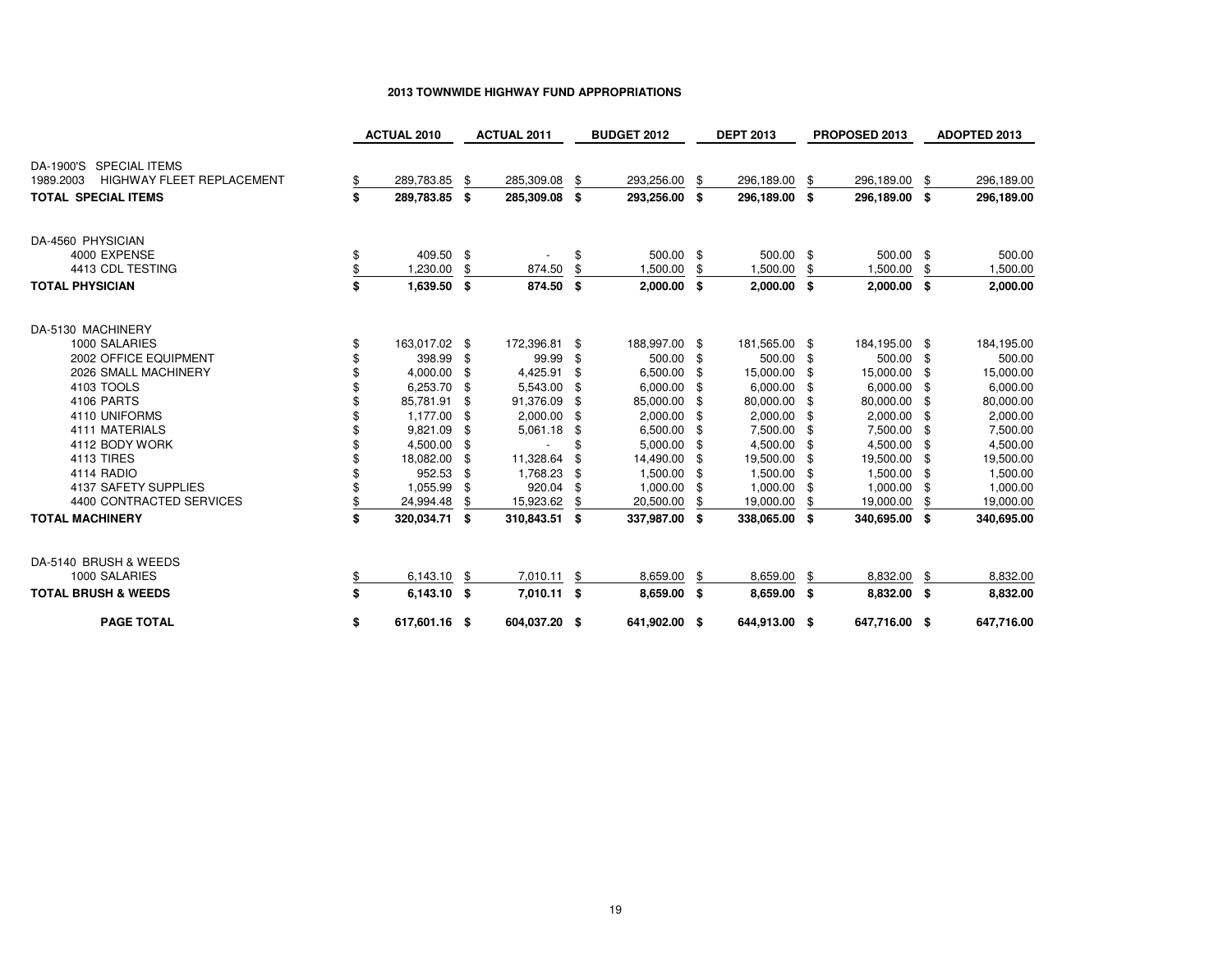# **2013 TOWNWIDE HIGHWAY FUND APPROPRIATIONS**

|                        |                                      | <b>ACTUAL 2010</b>    |      | <b>ACTUAL 2011</b> |     | <b>BUDGET 2012</b> | <b>DEPT 2013</b> |      | PROPOSED 2013   |                | <b>ADOPTED 2013</b> |
|------------------------|--------------------------------------|-----------------------|------|--------------------|-----|--------------------|------------------|------|-----------------|----------------|---------------------|
|                        | DA-5142 SNOW REMOVAL                 |                       |      |                    |     |                    |                  |      |                 |                |                     |
|                        | 1000 SALARIES                        | \$<br>672,166.80 \$   |      | 558,736.13 \$      |     | 757,109.00 \$      | 757,359.00 \$    |      | 749,659.00 \$   |                | 749,659.00          |
|                        | 4107 UNLEADED GAS                    | 12,583.38 \$          |      | 15,076.30 \$       |     | 15,750.00 \$       | 15,750.00        | \$   | 15,750.00       | $\mathfrak{F}$ | 15,750.00           |
|                        | 4108 DIESEL FUEL                     | 46,602.72 \$          |      | 87,939.03          | \$  | 67,500.00 \$       | 67,500.00        | \$   | 67,500.00 \$    |                | 67,500.00           |
|                        | 4111 MATERIALS                       | 6,149.50              | -\$  | 9,072.00           | \$  | 10,500.00          | \$<br>10,500.00  | \$   | 10,500.00       | \$             | 10,500.00           |
|                        | 4115 LUBES/ANTI FREEZE               | 5,347.26 \$           |      | 5,515.25           | \$  | 5,500.00           | \$<br>5,500.00   | -\$  | 5,500.00        | -\$            | 5,500.00            |
|                        | 4119 SALT                            | 260,577.95            | - \$ | 248,779.40         | \$  | 243,000.00         | \$<br>220,000.00 | \$   | 243,000.00      | \$             | 243,000.00          |
|                        | 4120 SAND                            | 768.86                | -\$  | 940.00 \$          |     | 500.00 \$          | 500.00           | - \$ | 500.00          | \$             | 500.00              |
|                        | 4400 CONTRACTED SERVICES             | 126.00                | \$   | 377.50             | \$  | 8,000.00           | \$<br>8,000.00   | \$   | 8,000.00        | \$             | 8,000.00            |
|                        | <b>TOTAL SNOW REMOVAL</b>            | \$<br>1,004,322.47 \$ |      | 926,435.61 \$      |     | 1,107,859.00 \$    | 1,085,109.00 \$  |      | 1,100,409.00 \$ |                | 1,100,409.00        |
|                        |                                      |                       |      |                    |     |                    |                  |      |                 |                |                     |
| DA-9000 BENEFITS       |                                      |                       |      |                    |     |                    |                  |      |                 |                |                     |
| 9010.8000              | <b>STATE RETIREMENT</b>              | 97,931.37 \$          |      | 160,727.13 \$      |     | 165,317.00 \$      | 178,989.00 \$    |      | 197,936.00 \$   |                | 197,936.00          |
| 9030.8000              | <b>SOCIAL SECURITY</b>               | 64,149.51 \$          |      | 54,026.20 \$       |     | 73,825.00 \$       | 73,119.00 \$     |      | 71,971.00 \$    |                | 71,971.00           |
| 9040.8000              | <b>WORKERS COMPENSATION</b>          | 73,200.28 \$          |      | 56,500.00          | -\$ | 61,930.00          | \$<br>67,220.00  | \$   | 67,220.00       | -\$            | 67,220.00           |
| 9040.8001              | <b>FIRST AID</b>                     | 442.00                | - \$ | 171.17 \$          |     | 1,000.00           | \$<br>1,000.00   | -\$  | 1,000.00        | -\$            | 1,000.00            |
| 9045.8000              | <b>LIFE INSURANCE</b>                | 857.45                | -\$  | 834.43             | -\$ | 1,020.00 \$        | 1,020.00         | -\$  | 1,020.00        | -\$            | 1,020.00            |
| 9055.8000              | <b>DISABILITY INSURANCE</b>          | 3,399.09              | -\$  | 3,291.50 \$        |     | 4,500.00 \$        | 4,500.00 \$      |      | 4,500.00        | -\$            | 4,500.00            |
| 9060.8000              | <b>HOSPITALIZATION</b>               | 178,506.80            | -\$  | 188,633.80         | -\$ | 277,115.00 \$      | 282,092.00       | -SS  | 259,811.00      | \$             | 259,811.00          |
| 9060.8002              | <b>DENTAL INSURANCE</b>              | 15,343.01             | \$   | 15,218.43          | \$  | 22,670.00          | \$<br>22,670.00  | \$   | 22,670.00       | \$             | 22,670.00           |
| 9089.8000              | MISC. EMPLOYEE BENEFITS              | 175.75                | \$   | 378.83             |     | 380.00             | 380.00           |      | 380.00          |                | 380.00              |
| <b>TOTAL BENEFITS</b>  |                                      | 434,005.26 \$         |      | 479,781.49 \$      |     | 607,757.00 \$      | 630,990.00       | -\$  | 626,508.00 \$   |                | 626,508.00          |
| <b>TRANSFERS</b>       |                                      |                       |      |                    |     |                    |                  |      |                 |                |                     |
| 9950.9000              | <b>TRANSFER TO CAPITAL</b>           | 87,843.00             | -\$  |                    |     |                    |                  |      |                 |                |                     |
| <b>TOTAL TRANSFERS</b> |                                      | \$<br>87,843.00 \$    |      |                    | \$  |                    | \$               | \$   |                 | \$             |                     |
|                        | <b>PAGE TOTAL</b>                    | \$<br>1,526,170.73 \$ |      | 1,406,217.10 \$    |     | 1,715,616.00 \$    | 1,716,099.00 \$  |      | 1,726,917.00 \$ |                | 1,726,917.00        |
|                        |                                      |                       |      |                    |     |                    |                  |      |                 |                |                     |
|                        | <b>TOTAL WHOLE TOWN HIGHWAY FUND</b> | \$<br>2,143,771.89 \$ |      | 2,010,254.30 \$    |     | 2,357,518.00 \$    | 2,361,012.00 \$  |      | 2,374,633.00 \$ |                | 2,374,633.00        |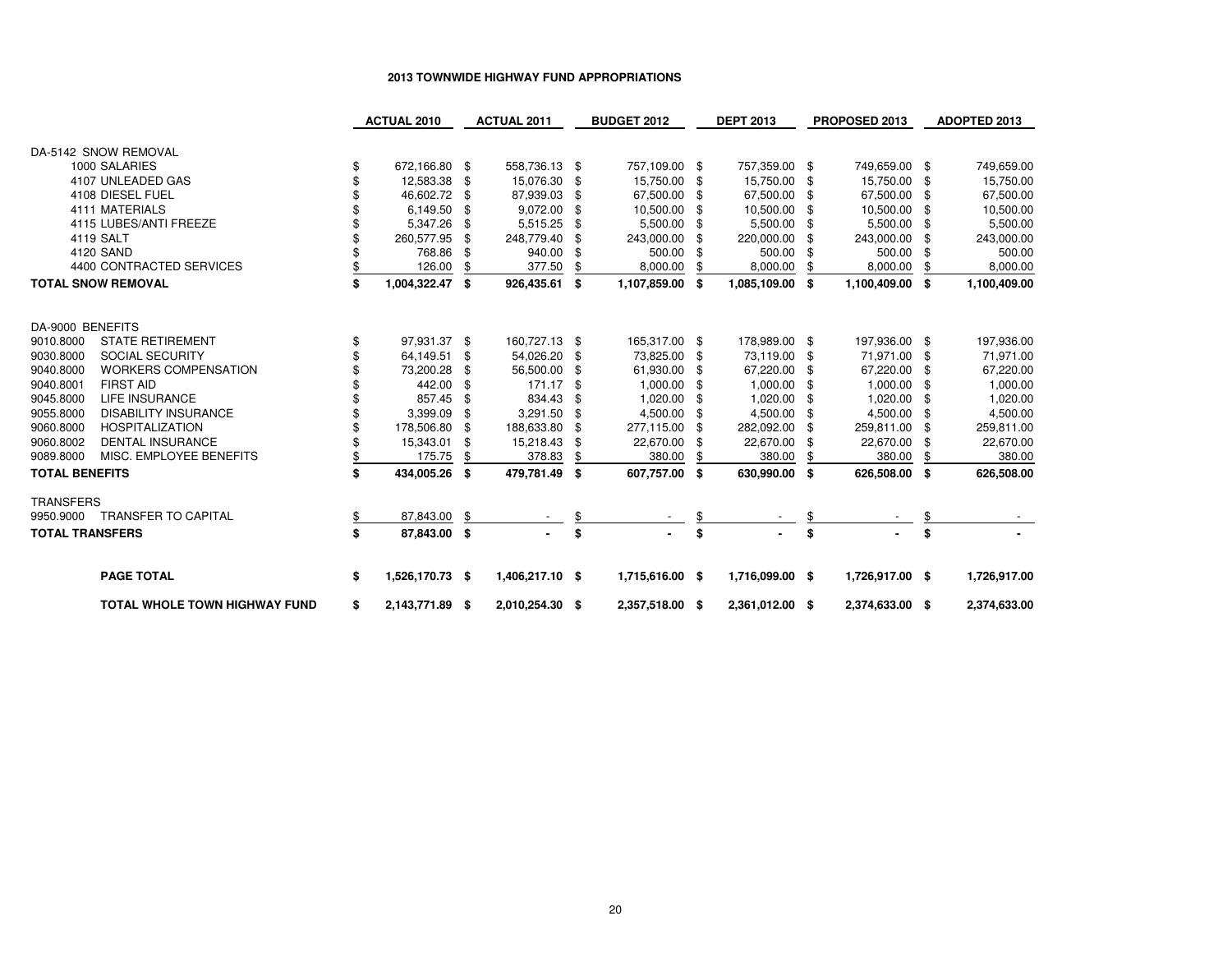# **2013 HIGHWAY REPAIRS & IMPROVEMENTS - ESTIMATED REVENUES AND UNEXPENDED BALANCE**

|                                  | <b>ACTUAL 2010</b> |     | <b>ACTUAL 2011</b> | <b>BUDGET 2012</b> | <b>DEPT 2013</b> | <b>PROPOSED 2013</b> |    | ADOPTED 2013 |
|----------------------------------|--------------------|-----|--------------------|--------------------|------------------|----------------------|----|--------------|
| 1001 REAL PROPERTY TAXES         | 1,078,521.00 \$    |     | 1,292,334.00 \$    | 1,140,300.00 \$    |                  |                      |    |              |
| 1120 SALES TAX                   | 1,037,306.37 \$    |     | 8 282,562.86 \,    | 825,000.00 \$      | 816,562.00       | 986,662.00           |    | 986,662.00   |
| 2300 SERVICE - OTHER GOV'T.      | 39,294.90 \$       |     | 18,008.44 \$       | $5,000.00$ \$      | 5,000.00         | $5,000.00$ \$        |    | 5,000.00     |
| 2401 INTEREST & EARNINGS         | 10,785.46 \$       |     | 7,511.54 \$        | $9,500.00$ \$      | 6,550.00         | 6,550.00             | -S | 6,550.00     |
| 2680 INSURANCE RECOVERY          |                    |     |                    |                    |                  |                      |    |              |
| 2701 REFUND PRIOR YEAR'S EXPENSE | 64.40              |     | 254.56             |                    |                  |                      |    |              |
| 2770 OTHER UNCLASSIFIED          |                    |     |                    |                    |                  |                      |    |              |
| 2801 INTERFUND REVENUE           |                    |     |                    |                    |                  |                      |    |              |
| 3501 CHIPS PROGRAM               | 134,836.58         |     | 134,882.53         |                    |                  |                      |    |              |
| 3960 STATE AID: EMERGENCY        |                    |     |                    |                    |                  |                      |    |              |
| 4960 FED AID: EMERGENCY          |                    |     |                    |                    |                  |                      |    |              |
| 5031 INTERFUND TRANSFER          | 333,000.00         |     | 150,000.00         |                    |                  |                      |    |              |
| <b>TOTAL REVENUES</b>            | 2,633,808.71       | - S | 2,885,553.93 \$    | 1,979,800.00 \$    | 828,112.00 \$    | 998,212.00 \$        |    | 998,212.00   |
| 5999 APPROP FD BALANCE           | ۰.                 |     |                    | 550,000.00 \$      | 550,000.00 \$    | 550,000.00 \$        |    | 550,000.00   |
|                                  | 2,633,808.71 \$    |     | 2,885,553.93 \$    | 2,529,800.00 \$    | 1,378,112.00 \$  | 1,548,212.00 \$      |    | 1,548,212.00 |